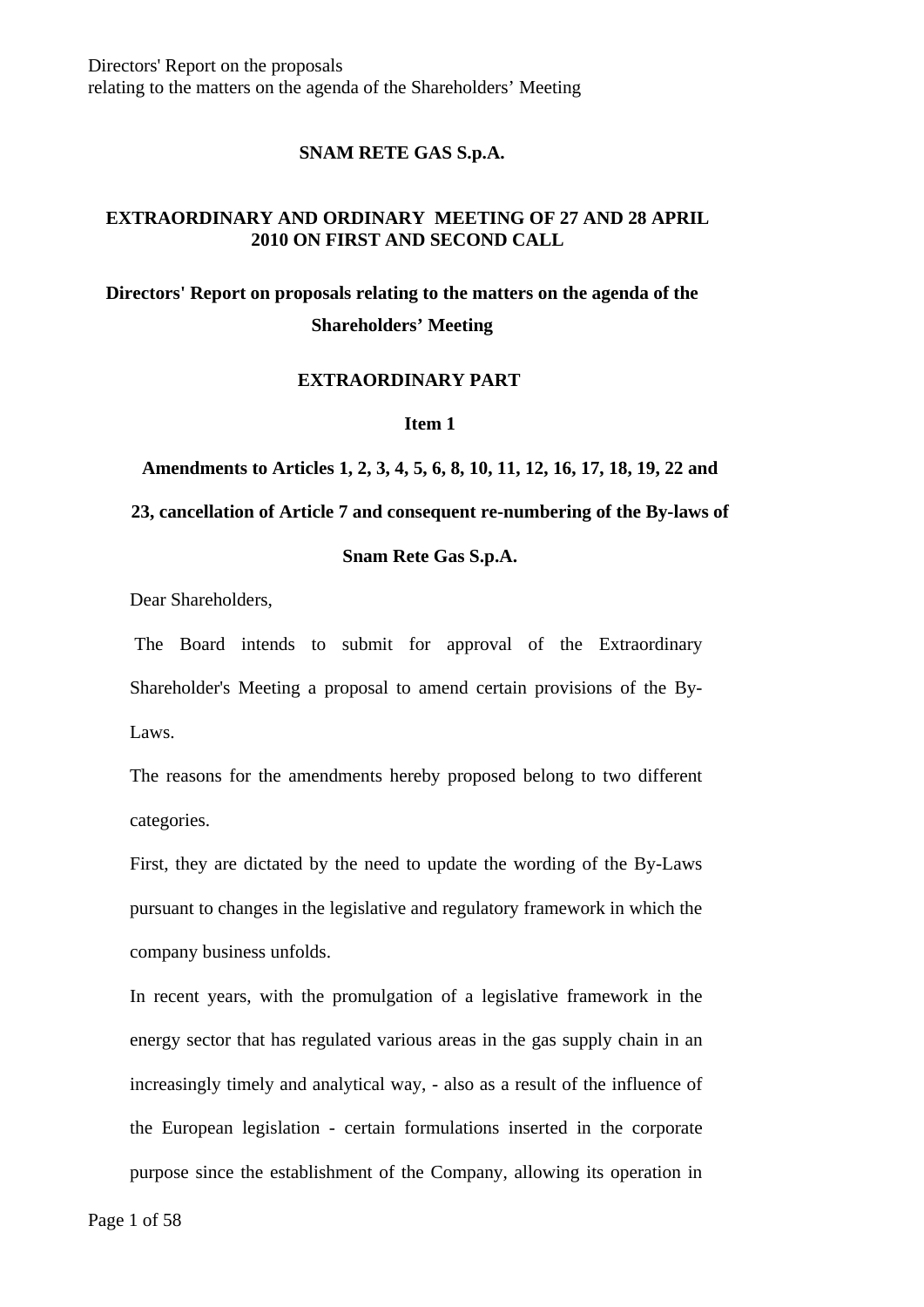businesses related or adjacent to the main of natural gas transport, are deemed no longer adequate to describe, with the more updated and precise terminology, the current scope of activities of the Company.

On this item, it shall also be noted that during the rest of 2009, the Company has actually exercised the option to operate businesses adjacent or connected to the transport business, by acquiring full control of the company Italgas S.p.A. and Stogit S.p.A. Today, Snam Rete Gas can therefore qualify as the most significant player in the regulated activities business in Europe, present, even through its subsidiaries, in the areas of transportation, distribution, storage, regasification, and measurement of natural gas.

In light of the foregoing, it seems therefore appropriate to explain in a more linear fashion, as part of the corporate purpose, the areas and contents of the various activities included therein, and state clearly and strictly the will to exercise the legitimate control of Snam Rete Gas on its subsidiaries.

The underlying reasons outlined above substantiate therefore the proposed amendments to Art. 2 of the By-Laws, and justify its introduction. Please note that this development also justifies the amendments that we shall propose on Art. 1 of the By-Laws.

Secondly, and in other respects, the Company, also reflecting the greater importance and visibility assumed following the establishment of the new corporate group, and to ensure maximum transparency in its business operations, deems suitable to immediately implement and adopt certain regulatory requirements introduced by the recent Legislative Decree No 27 of 27 January 2010, entitled *"Implementation of Directive 2007/36/EC of the*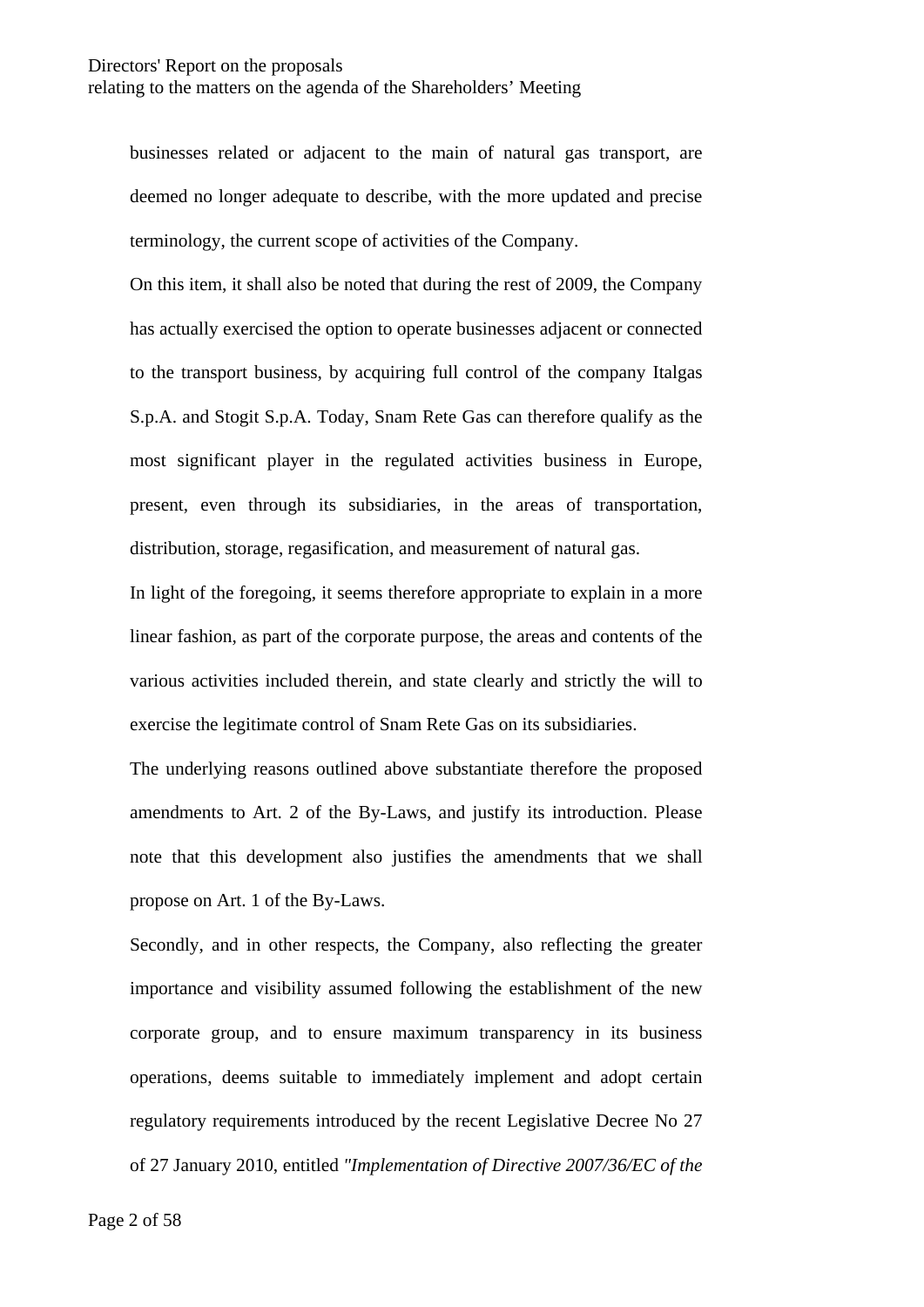*European Parliament and the Council of 11 July 2007 concerning the exercise of certain rights of shareholders in listed companies, pursuant to the delegation of Article. 31 of Law No 88 of 7 July 2009",* published in the Official Gazette of 5 March 2010.

The adjustment that the Company proposes to implement now requires transposing the provisions of the Decree in the By-Laws that, by changing certain rules, leads to the corresponding changes to the By-Laws so as to ensure compliance with the new wording of those provisions, and that shall be applied to any Shareholders' Meetings called with notice after 31 October 2010. The relevant provisions modified are as follows:

- Art. 2366 of the Italian Civil Code (hereinafter, for brevity, C.C.), on the publication of the notice of call;
- Art. 2367 C.C., on the convening of the Shareholders' Meeting by the shareholders;
- Art. 2368 and 2369 C.C., on the Shareholders' Meeting quorum;
- Art. 2370 C.C on the entitlement to attend and vote at Shareholders' Meetings;
- Art. 2372 C.C, on voting by proxy;
- Art. 125-bis of the Finance Consolidation Act (hereinafter, for brevity, T.U.F.), on the Shareholders' Meeting notice of call;
- Art. 126 T.U.F., on consecutive calls;
- Art. 126-bis T.U.F., on supplements to the agenda by shareholders;
- Art. 147-ter T.U.F., on the election of the Board of Directors;
- Art. 148 T.U.F, on the election of the Board of Statutory Auditors.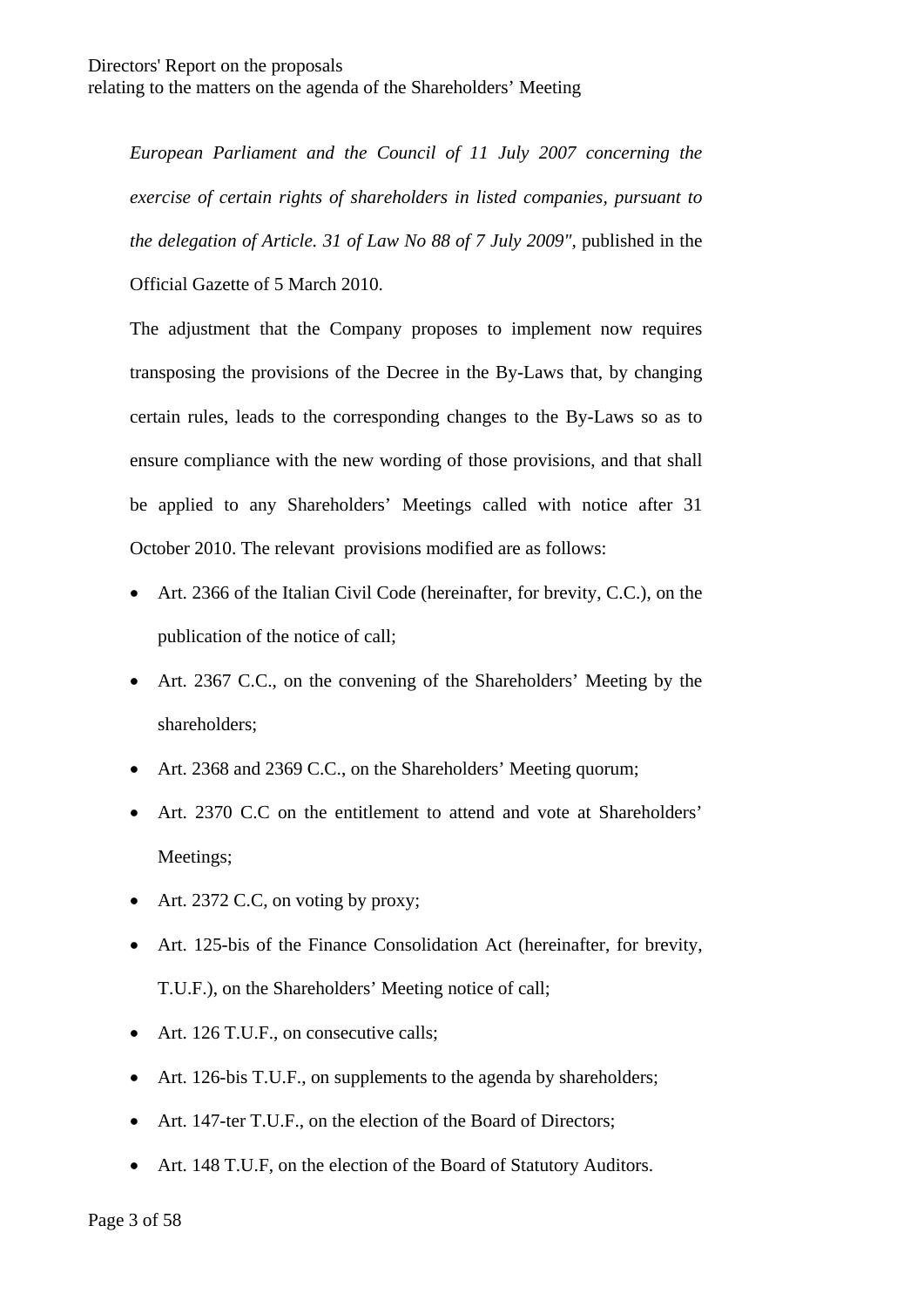Legislative Decree No 27 of 27 January 2010 has introduced further amendments to the relevant legislation, with effect on provisions in the By-Laws, which are listed below and that the Board of Directors proposes to submit to the Shareholders' Meeting approval:

- Art. 2364 C.C, on the terms of convening the Shareholders' Meeting;
- Art. 135-novies T.U.F. on the indication in the By-Laws of at least one electronic means of delegation notification.

To implement the necessary adjustment, we shall propose the Shareholders' Meeting the amendment of articles 10, 11, 12, 16, 22.

The proposed amendments to Art. 5 and Art. 22 as well as the elimination of current Art. 7 emanate from the fact that provisions contained therein are no longer effective.

Further proposed amendments (e.g. to Art. 16) are derived from the need to ensure full consistency of the By-Laws, both with international best practices, and - conforming to the group standards- with the corresponding provisions of the By-Laws of the parent company Eni S.p.A.

The above mentioned amendments shall not constitute grounds to exercise the right of withdrawal; particularly, the amendment to Art. 2 shall not cause any significant change in the business of the Company.

Finally, renumbering is required following the removal of Art. 7 in the By-Laws and the redefinition thereof.

Dear Shareholders,

You are invited to: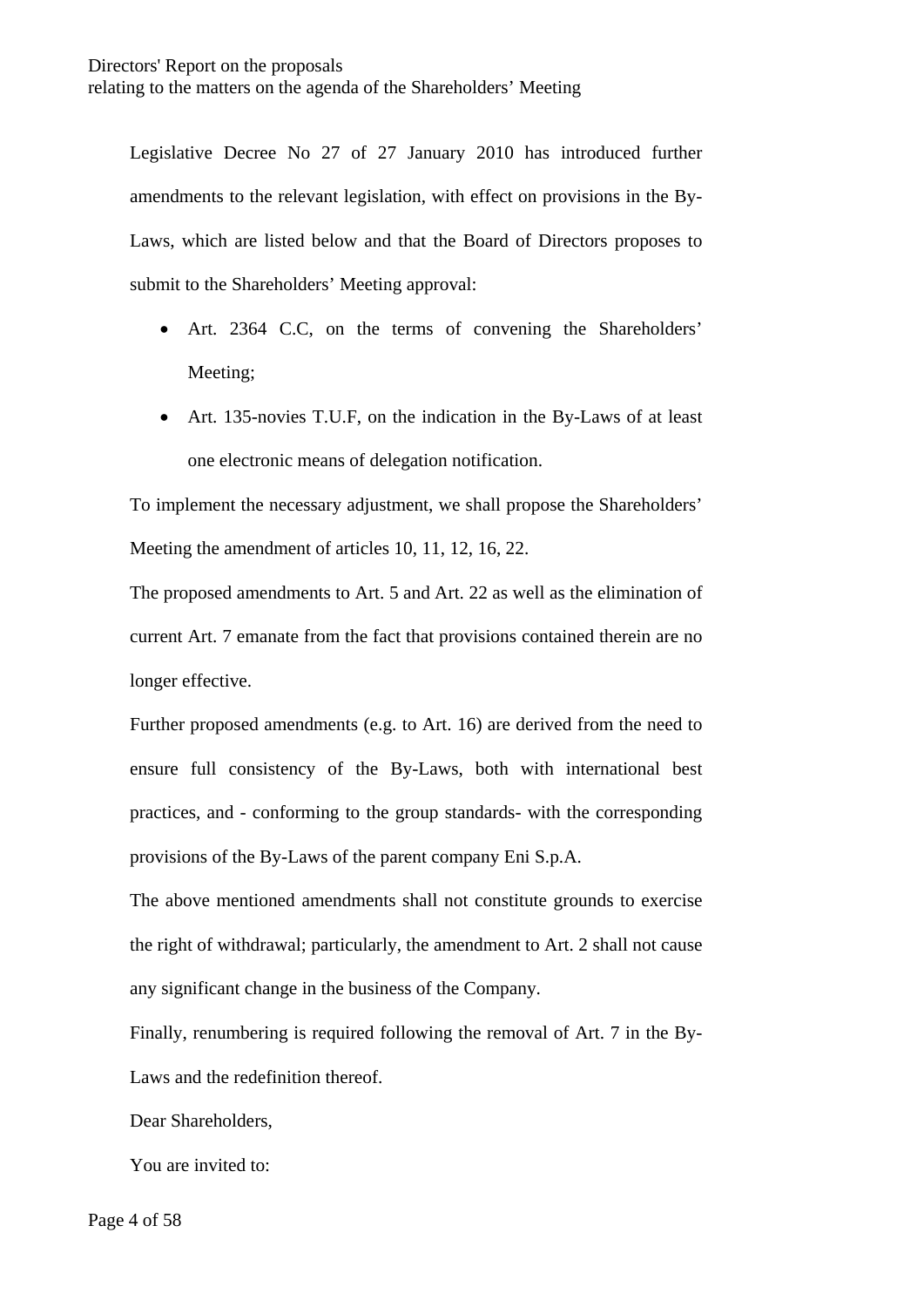- approve the proposed amendments to the By-Laws of Snam Rete Gas

S.p.A. in connection with articles 1, 2, 3, 4, 5, 6, 8, 10, 11, 12, 16, 17, 18,

19, 22 and 23, the repeal of Article 7 and subsequent renumbering of the

By-Laws as reported in the text below and in conjunction with those in

force

# *BY-LAWS*

# **SNAM RETE GAS S.p.A.**

| <b>Current text</b>                                                                                                                                                                                                                                                                                                                                                                                                                                                                                                                                                                                                                                                                                                                     | <b>Amended text</b>                                                                                                                                                                                                                                                                                                                                                                                                                                                                                                                                                                                                                                                                                                                                                                                                                                                           |  |
|-----------------------------------------------------------------------------------------------------------------------------------------------------------------------------------------------------------------------------------------------------------------------------------------------------------------------------------------------------------------------------------------------------------------------------------------------------------------------------------------------------------------------------------------------------------------------------------------------------------------------------------------------------------------------------------------------------------------------------------------|-------------------------------------------------------------------------------------------------------------------------------------------------------------------------------------------------------------------------------------------------------------------------------------------------------------------------------------------------------------------------------------------------------------------------------------------------------------------------------------------------------------------------------------------------------------------------------------------------------------------------------------------------------------------------------------------------------------------------------------------------------------------------------------------------------------------------------------------------------------------------------|--|
| <b>SNAM RETE GAS BY-LAWS</b>                                                                                                                                                                                                                                                                                                                                                                                                                                                                                                                                                                                                                                                                                                            |                                                                                                                                                                                                                                                                                                                                                                                                                                                                                                                                                                                                                                                                                                                                                                                                                                                                               |  |
| Title I - ESTABLISHMENT AND CORPORATE PURPOSE                                                                                                                                                                                                                                                                                                                                                                                                                                                                                                                                                                                                                                                                                           |                                                                                                                                                                                                                                                                                                                                                                                                                                                                                                                                                                                                                                                                                                                                                                                                                                                                               |  |
| Art. 1<br>The company "Snam Rete Gas<br>S.p.A." or abbreviated as "Snam RG<br>$S.p.A.''$ is governed by these By-<br>Laws. The name may be written in<br>any font in either upper or lower case<br>letters.                                                                                                                                                                                                                                                                                                                                                                                                                                                                                                                             | Art. 1<br>1.1 The Company "Snam Rete Gas<br>S.p.A." or abbreviated as "Snam<br>S.p.A." is governed by these By-<br>Laws. The name may be written in<br>any font in either upper or lower<br>case letters.                                                                                                                                                                                                                                                                                                                                                                                                                                                                                                                                                                                                                                                                     |  |
| Art. 2<br>The Company's purpose is:<br>construction<br>$1)$ the<br>and<br>operation of any means for<br>the compression, transport,<br>dispatch and regasifying of<br>industrial<br>hydrocarbons,<br>gases and other gaseous,<br>liquid and solid products;<br>2) research and scientific and<br>technical laboratory work in<br>the field of physics and<br>chemistry especially<br>as<br>regards the hydrocarbon<br>sector and energy sources;<br>3) the acquisition of patents<br>regarding energy<br>sources<br>and transportation thereof;<br>4) the study, design, building,<br>acquisition, management<br>and operation of complex<br>transportation<br>systems,<br>transportation infrastructure,<br>information technology and | Art. 2<br>The corporate purpose is<br>2.1<br>to<br>exercise, directly or indirectly, in<br>Italy and abroad, including through<br>direct or indirect participation in<br>companies, organizations<br><b>or</b><br>businesses, regulated activities in the<br>field<br>$\sigma$ of<br>transport, dispatch,<br>distribution, regasification,<br>and<br>storage of hydrocarbons, and any<br>other activity instrumental, ancillary<br>or complementary to one or more of<br>the activities mentioned<br>above,<br>including the production<br><sub>of</sub><br>hydrocarbons related to the storage<br>thereof, storage of other gases,<br>energy<br>measurement,<br>and<br>management of organized<br>gas<br>markets, all in compliance<br>with<br>relevant concessions pursuant to law<br>provisions.<br>2.2 In pursuance of the corporate<br>purpose and instrumental thereto: |  |
| telecommunications;                                                                                                                                                                                                                                                                                                                                                                                                                                                                                                                                                                                                                                                                                                                     | the Company may take all<br>$\mathbf{L} = \mathbf{0}$                                                                                                                                                                                                                                                                                                                                                                                                                                                                                                                                                                                                                                                                                                                                                                                                                         |  |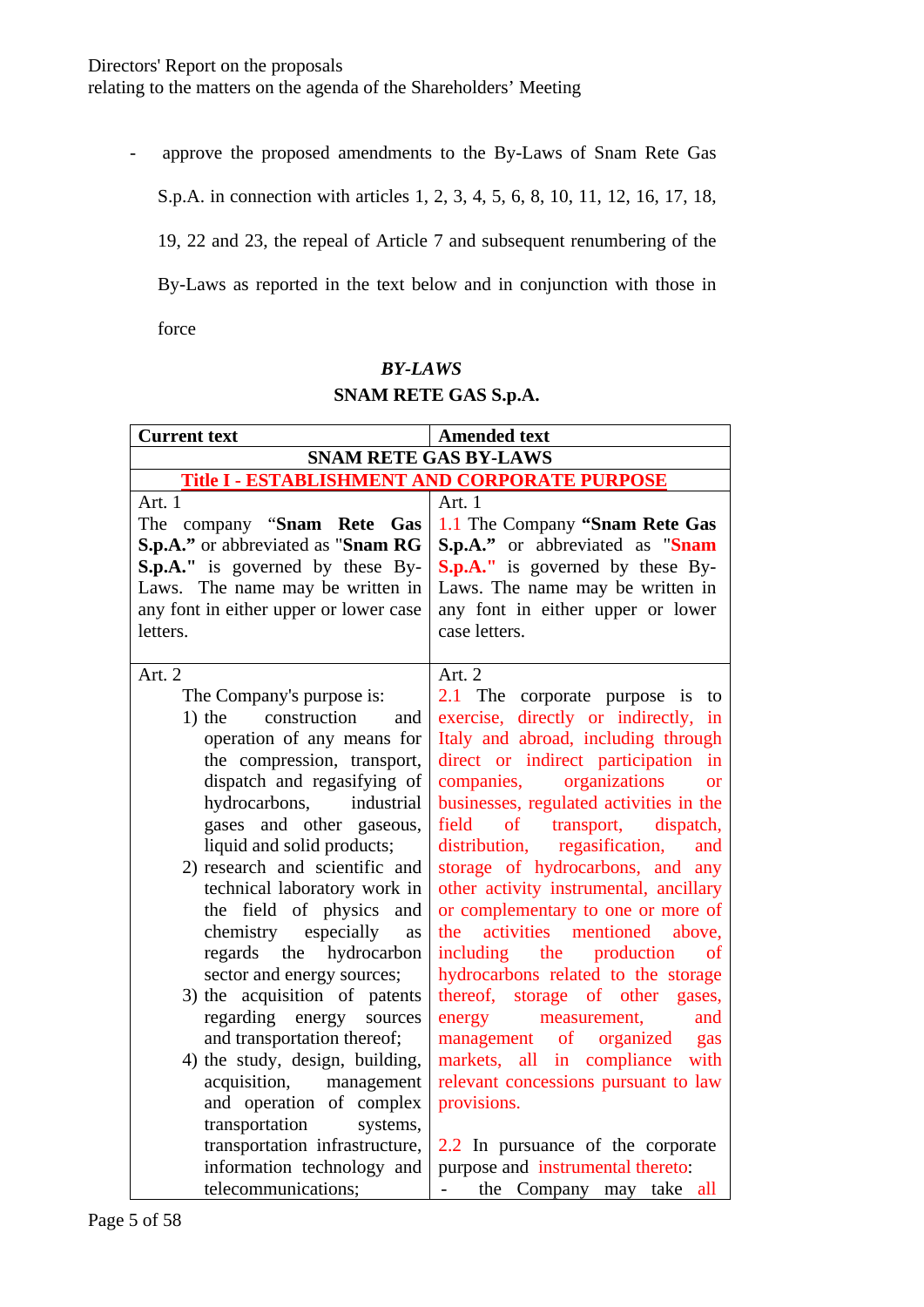- 5) the manufacture, purchase and sale of machines, equipment, materials and products related to the corporate purpose;
- 6) the construction, purchase and sale, exchange, development, management and renting of property considered necessary or useful in achieving the corporate purpose;
- 7) activities to protect, restore and safeguard the environment.

In pursuing the corporate purpose the Company may either directly or indirectly take shareholdings in other companies or businesses with similar, complementary, related or connected purposes and may carry out any industrial, commercial, property and financial operations, including the issue of guarantees linked to, used for or complementary to even indirectly achieving the corporate purpose, with the exception of the collection of public savings and activities governed by regulations on financial intermediation.

Activities restricted by law to specific professional categories are excluded.

The Company may operate both in Italy and abroad.

In its operations the Company will treat shippers equally, act openly and impartially in transporting and dispatching, and operate in compliance with legal and electricity and gas Regulatory Authority requirements and regulations.

In particular, the Company, in accordance with the principles of cost-effectiveness, profitability and maximisation of shareholders' investment, and without prejudice to the requirements of confidentiality of company data, carries out its corporate purpose with the intention of promoting competition, efficiency

actions necessary or appropriate for the achievement of the corporate purpose, by way of example, industrial, commercial, property and financial operations, as assets or liabilities, and any activity that is connected to the achievement of the corporate purpose, including, among others, technical and scientific research - the acquisition of technical patents related to activities developed, the study, design, construction, acquisition, management and operation of complex systems of transportation, transportion infrastructure, information technology and telecommunications, with the exception of the collection of public savings and the performance of activities regulated by law on financial intermediation;

the Company shall undertake the technical, industrial and financial coordination of subsidiaries and the provision of the appropriate financial assistance and services by those required;

- the Company may engage in activities connected with the protection and restoration of the environment and land conservation.

In its operations the Company will treat shippers equally, act openly and impartially in transporting and dispatching, and operate in compliance with the applicable regulations and provisions of the Law. .

In particular, the Company, in accordance with the principles of cost-effectiveness,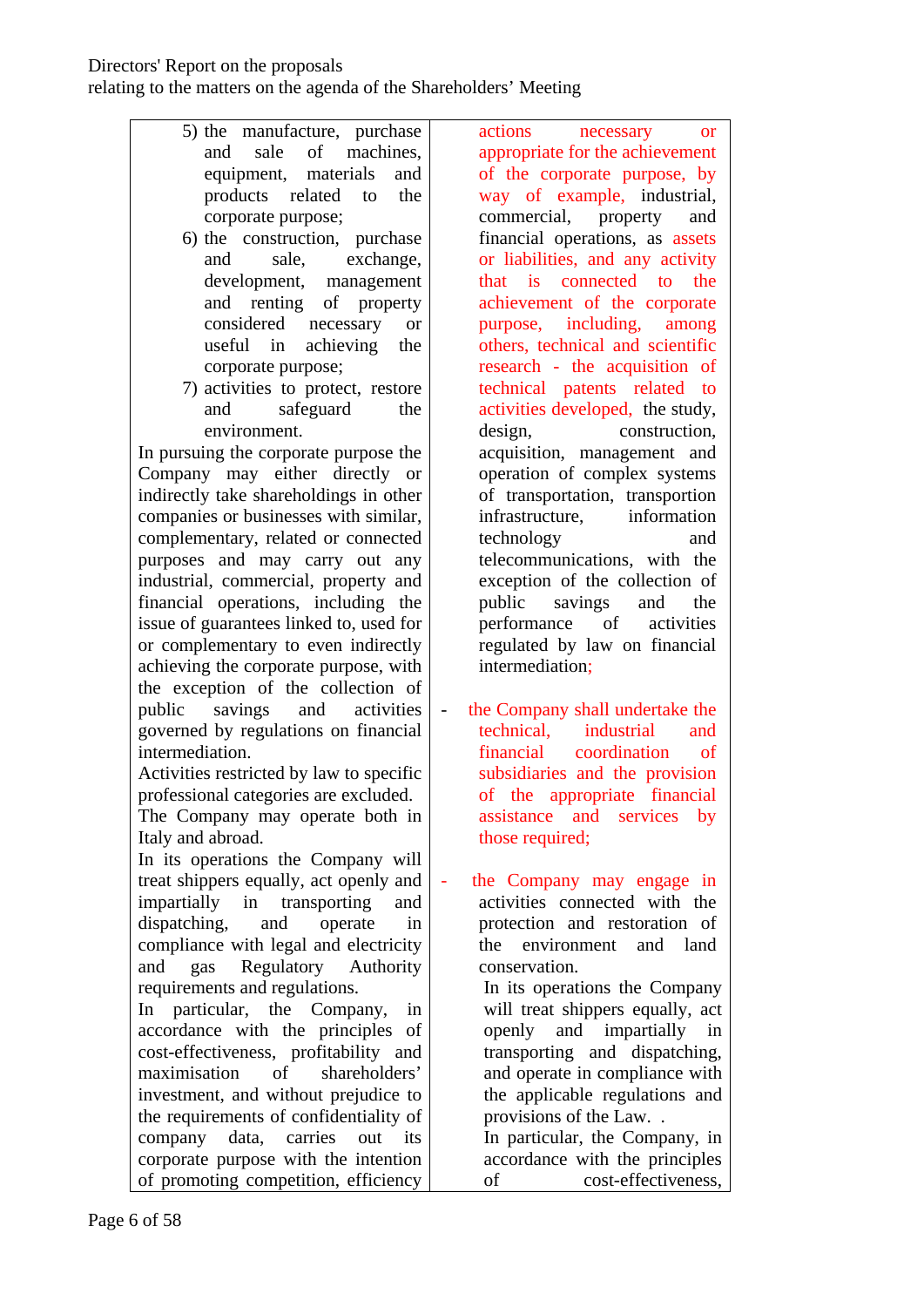| and the appropriate levels of quality<br>in providing services. To this end, it:<br>guarantees impartiality in<br>the management of essential<br>infrastructures<br>for<br>the<br>development of<br>free<br>a<br>energy market;<br>prevents discrimination in<br>the access to commercially<br>sensitive information;<br>prevents the exchange<br>of<br>resources between segments<br>of the supply chains.                                                             | profitability and maximisation<br>shareholders' investment,<br>of<br>and without prejudice to the<br>requirements of confidentiality<br>of company data, carries out its<br>corporate purpose with the<br>intention<br>of<br>promoting<br>competition, efficiency and the<br>appropriate levels of quality in<br>providing services. To this end:<br>guarantees impartiality in<br>the management of essential<br>infrastructures<br>for<br>the<br>development of<br>free<br>a<br>energy market;<br>prevents discrimination in<br>the access to commercially<br>sensitive information;<br>prevents the exchange of<br>resources between segments<br>of the supply chains. |
|-------------------------------------------------------------------------------------------------------------------------------------------------------------------------------------------------------------------------------------------------------------------------------------------------------------------------------------------------------------------------------------------------------------------------------------------------------------------------|---------------------------------------------------------------------------------------------------------------------------------------------------------------------------------------------------------------------------------------------------------------------------------------------------------------------------------------------------------------------------------------------------------------------------------------------------------------------------------------------------------------------------------------------------------------------------------------------------------------------------------------------------------------------------|
| Art. 3<br>The Company's head office is in San<br>Donato Milanese, Milan, Piazza<br>Santa Barbara 7. Additional offices,<br>branches and agencies may be<br>established or wound up in Italy and<br>abroad.                                                                                                                                                                                                                                                              | Art.3<br>3.1 The Company's head office is in<br>San Donato Milanese, Milan, Piazza<br>Santa Barbara 7.<br>3.2 Additional offices, branches and /<br>or agencies may be established or<br>wound up in Italy and abroad.                                                                                                                                                                                                                                                                                                                                                                                                                                                    |
| Art. 4<br>The duration of the Company is until<br>31 December 2100 and may be<br>extended.                                                                                                                                                                                                                                                                                                                                                                              | Art. 4<br>4.1 The duration of the Company is<br>until 31 December 2100 and may be<br>extended one or more times, by<br>resolution of the Shareholders'<br>Meeting.                                                                                                                                                                                                                                                                                                                                                                                                                                                                                                        |
|                                                                                                                                                                                                                                                                                                                                                                                                                                                                         | Title II – Share Capital of the Company                                                                                                                                                                                                                                                                                                                                                                                                                                                                                                                                                                                                                                   |
| Art. 5<br>The<br>share<br>capital amounts<br>to<br>3,570,768,494.00 (three billion, five<br>hundred seventy million, seven<br>hundred sixty eight thousand, four<br>hundred ninety four point zero zero)<br>Euro, divided into 3,570,768,494<br>(three billion, five hundred seventy<br>million, seven hundred sixty eight<br>thousand, four hundred ninety four)<br>shares with a value of 1.00 (one point<br>zero zero) Euro each.<br>The Extraordinary Shareholders' | Art. 5<br>5.1 The share capital amounts to<br>3,570,768,494.00 (three billion, five<br>hundred seventy million, seven<br>hundred sixty eight thousand, four<br>hundred ninety four point zero zero)<br>Euro, divided into 3,570,768,494<br>(three billion, five hundred seventy<br>million, seven hundred sixty eight<br>thousand, four hundred ninety four)<br>shares with a value of 1.00 (one point<br>zero zero) Euro each.                                                                                                                                                                                                                                           |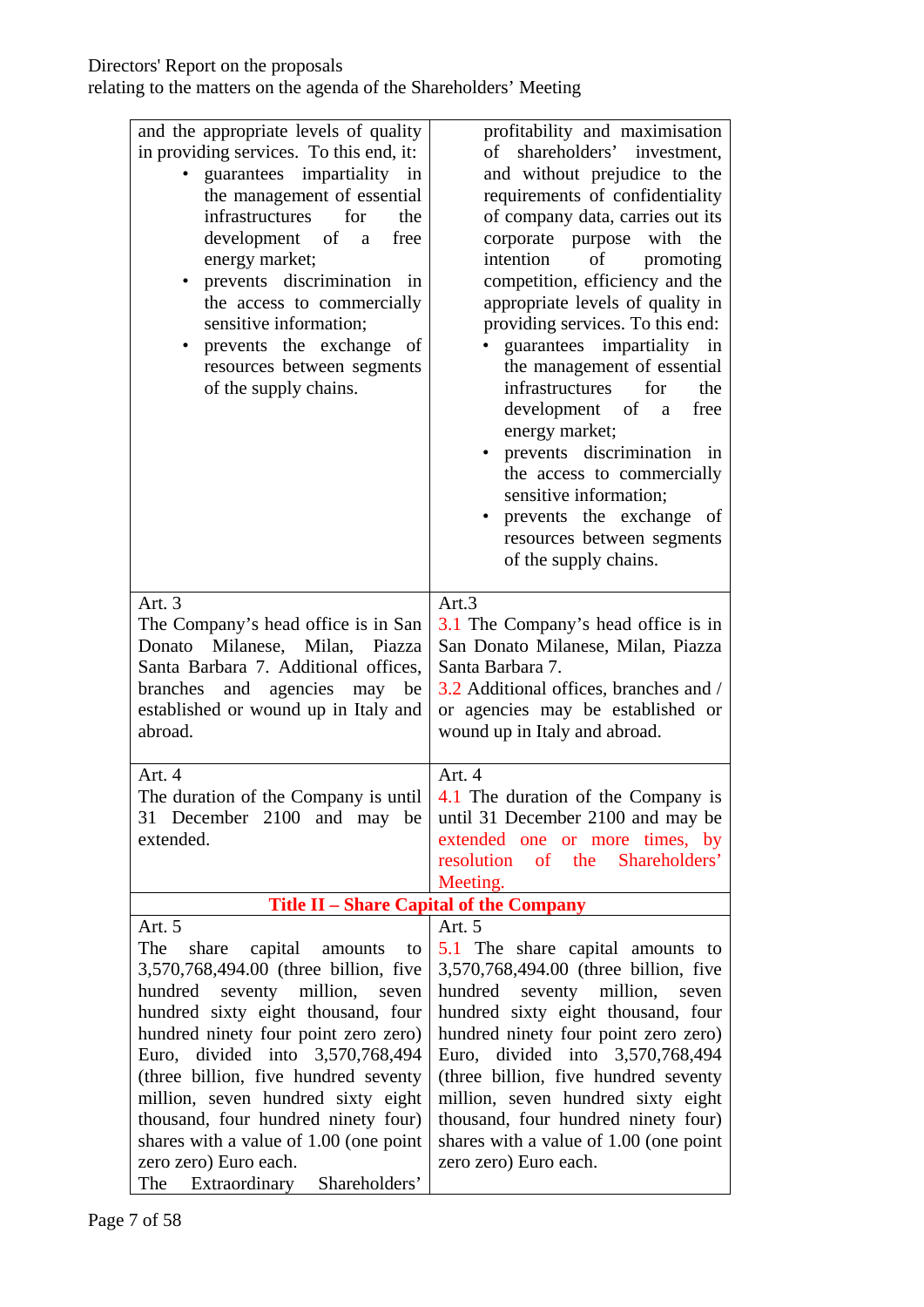### Directors' Report on the proposals

| Meeting of 17 March 2009 assigned<br>the Board of Directors, pursuant to<br>article 2443 of the Italian Civil Code,<br>the right to increase the share capital<br>in cash, in one or more times and in a<br>divisible manner, on or before 31<br>December 2010 for<br>a maximum<br>including<br>share<br>amount,<br>any<br>premium, of 3,500,000,000.00 (three<br>billion five hundred million point<br>zero zero) Euro, through the issue of<br>ordinary shares with a nominal value<br>of 1.00 (one point zero zero) Euro<br>each, bearing regular dividend rights.<br>Said shares shall be offered, pursuant<br>to article 2441, paragraph 1 of the<br>Italian Civil Code, to the entitled<br>parties, with the widest powers for<br>the Board of Directors to establish, in<br>compliance with the limits set forth<br>above, the terms and conditions of<br>the operation, including the power to<br>set the subscription price for the<br>shares, the amount of the share<br>premium, the number of the shares to<br>be issued and the related exchange<br>ratio, as well as to carry out the<br>fulfilments required by the current<br>legislation in force on the matter.<br>Share Capital Increases in kind and<br>through assignment of credits are<br>allowed.<br>Company<br>may<br>The<br><i>issue</i><br>shares, including special categories,<br>to allocate for free as per Article | 5.2 The Shareholders' Meeting may<br>increase<br>by<br>decide to<br>capital<br>imposing terms, conditions<br>and<br>procedures. The capital may be<br>increased:<br>with in-kind contributions<br>and<br>credits;<br>by issuing new shares, including<br>special categories, to be allocated<br>for free under Article 2349 of the<br>Civil Code.                                                                              |
|----------------------------------------------------------------------------------------------------------------------------------------------------------------------------------------------------------------------------------------------------------------------------------------------------------------------------------------------------------------------------------------------------------------------------------------------------------------------------------------------------------------------------------------------------------------------------------------------------------------------------------------------------------------------------------------------------------------------------------------------------------------------------------------------------------------------------------------------------------------------------------------------------------------------------------------------------------------------------------------------------------------------------------------------------------------------------------------------------------------------------------------------------------------------------------------------------------------------------------------------------------------------------------------------------------------------------------------------------------------------------------------------------|--------------------------------------------------------------------------------------------------------------------------------------------------------------------------------------------------------------------------------------------------------------------------------------------------------------------------------------------------------------------------------------------------------------------------------|
| 2349 of the Civil Code.                                                                                                                                                                                                                                                                                                                                                                                                                                                                                                                                                                                                                                                                                                                                                                                                                                                                                                                                                                                                                                                                                                                                                                                                                                                                                                                                                                            |                                                                                                                                                                                                                                                                                                                                                                                                                                |
| Art. 6<br>The shares are registered and                                                                                                                                                                                                                                                                                                                                                                                                                                                                                                                                                                                                                                                                                                                                                                                                                                                                                                                                                                                                                                                                                                                                                                                                                                                                                                                                                            | Art. 6<br>6.1 The shares are registered and                                                                                                                                                                                                                                                                                                                                                                                    |
| may not be split. Each share carries<br>the right to one vote. Where a share is<br>jointly owned, the<br>shareholders'<br>rights are exercised by a single<br>representative.<br>The<br>provisions<br>regarding representation, legitimation<br>circulation<br>of<br>the<br>shares<br>and<br>envisaged for shares traded<br><sub>on</sub><br>regulated markets are confirmed.<br>The Board of Directors will set<br>the terms and procedures for the                                                                                                                                                                                                                                                                                                                                                                                                                                                                                                                                                                                                                                                                                                                                                                                                                                                                                                                                               | may not be split. Each share carries<br>the right to one vote.<br>6.2 Where a share is jointly owned,<br>the shareholders' rights are exercised<br>single representative.<br>by a<br>The<br>provisions regarding representation,<br>legitimation and circulation of the<br>shares envisaged for shares traded on<br>regulated markets are confirmed.<br>6.3 Payments on shares shall be<br>requested by the Board of Directors |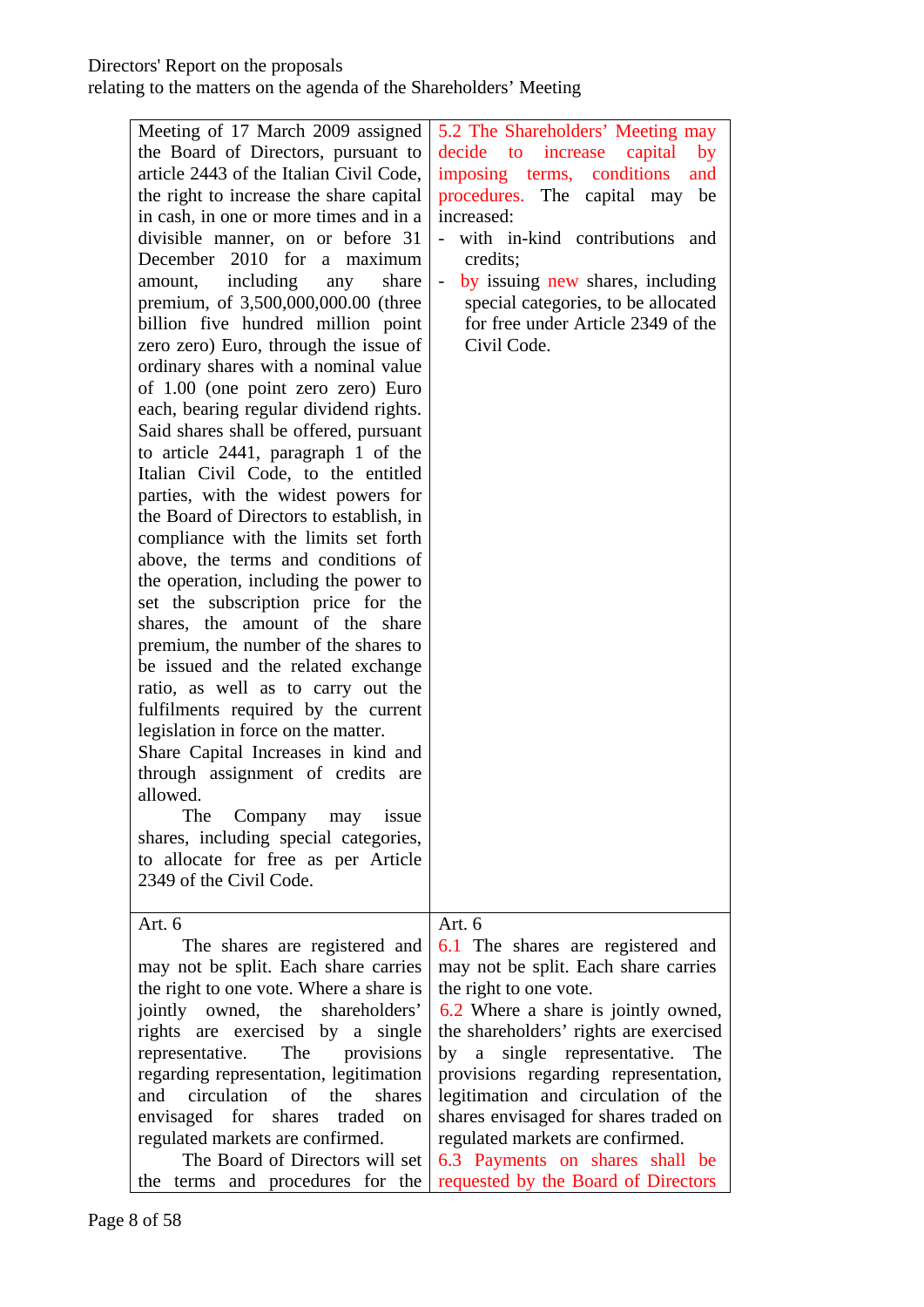| increase in share capital, in the event<br>of the Shareholder's Meeting not<br>having done so.<br>Default<br>interest<br>late<br><sub>on</sub><br>payments shall be charged at the legal<br>rate of interest and Article 2344 of<br>the Civil Code applies.<br>Withdrawal is allowed only in those<br>cases envisaged in compulsory<br>provisions of law and in any case,<br>shall not be permitted in the case of<br>extension of the duration, as well<br>introduction, modification or removal<br>constraints<br>regarding<br>the<br>οf<br>circulation of shares                                                                                                                                                                                                                                                                                                                                                   | in one or more<br>times. Default<br>interest on late payments shall be<br>charged at the legal rate of interest<br>and Article 2344 of the Civil Code<br>applies.<br>6.4 Withdrawal shall be allowed<br>only in those cases envisaged in<br>compulsory provisions of law and in<br>any case, shall not be permitted in<br>the case of extension of the duration,<br>as well introduction, modification or<br>removal of constraints regarding the<br>circulation of shares.<br>6.5 The shareholder status implies,<br>unconditional<br>itself,<br>the<br>by<br>adherence to these By-Laws.<br>6.6 The domicile of shareholders,<br>other parties with voting rights,<br>directors, auditors and the body<br>tasked with auditing, as regards their<br>relationship with the company, is the<br>one indicated in the corporate books<br>or in subsequent notifications sent to<br>the company by said persons. |
|-----------------------------------------------------------------------------------------------------------------------------------------------------------------------------------------------------------------------------------------------------------------------------------------------------------------------------------------------------------------------------------------------------------------------------------------------------------------------------------------------------------------------------------------------------------------------------------------------------------------------------------------------------------------------------------------------------------------------------------------------------------------------------------------------------------------------------------------------------------------------------------------------------------------------|---------------------------------------------------------------------------------------------------------------------------------------------------------------------------------------------------------------------------------------------------------------------------------------------------------------------------------------------------------------------------------------------------------------------------------------------------------------------------------------------------------------------------------------------------------------------------------------------------------------------------------------------------------------------------------------------------------------------------------------------------------------------------------------------------------------------------------------------------------------------------------------------------------------|
| Article 7<br>Until the expiry of regulatory period<br>on tariffs for natural gas transport and<br>the<br>regulatory<br>dispatch<br>period<br>immediately following the period<br>terminating on 30 September 2005,<br>which term will be set by the<br>competent Authority, the exercise of<br>voting rights and of any other non $-$<br>economic right connected to shares<br>exceeding more than 15% of the<br>share capital represented by shares<br>with voting rights in the ordinary<br>Shareholders' Meeting which were<br>acquired, following the Company's<br>listing on the Stock Exchange, by a<br>Government or public authorities or<br>by persons directly or indirectly<br>controlled by them, or by persons<br>who directly or indirectly, through<br>companies controlled by them or<br>connected to them or by bodies<br>controlling them in the import and/or<br>export of natural gas to Italy is |                                                                                                                                                                                                                                                                                                                                                                                                                                                                                                                                                                                                                                                                                                                                                                                                                                                                                                               |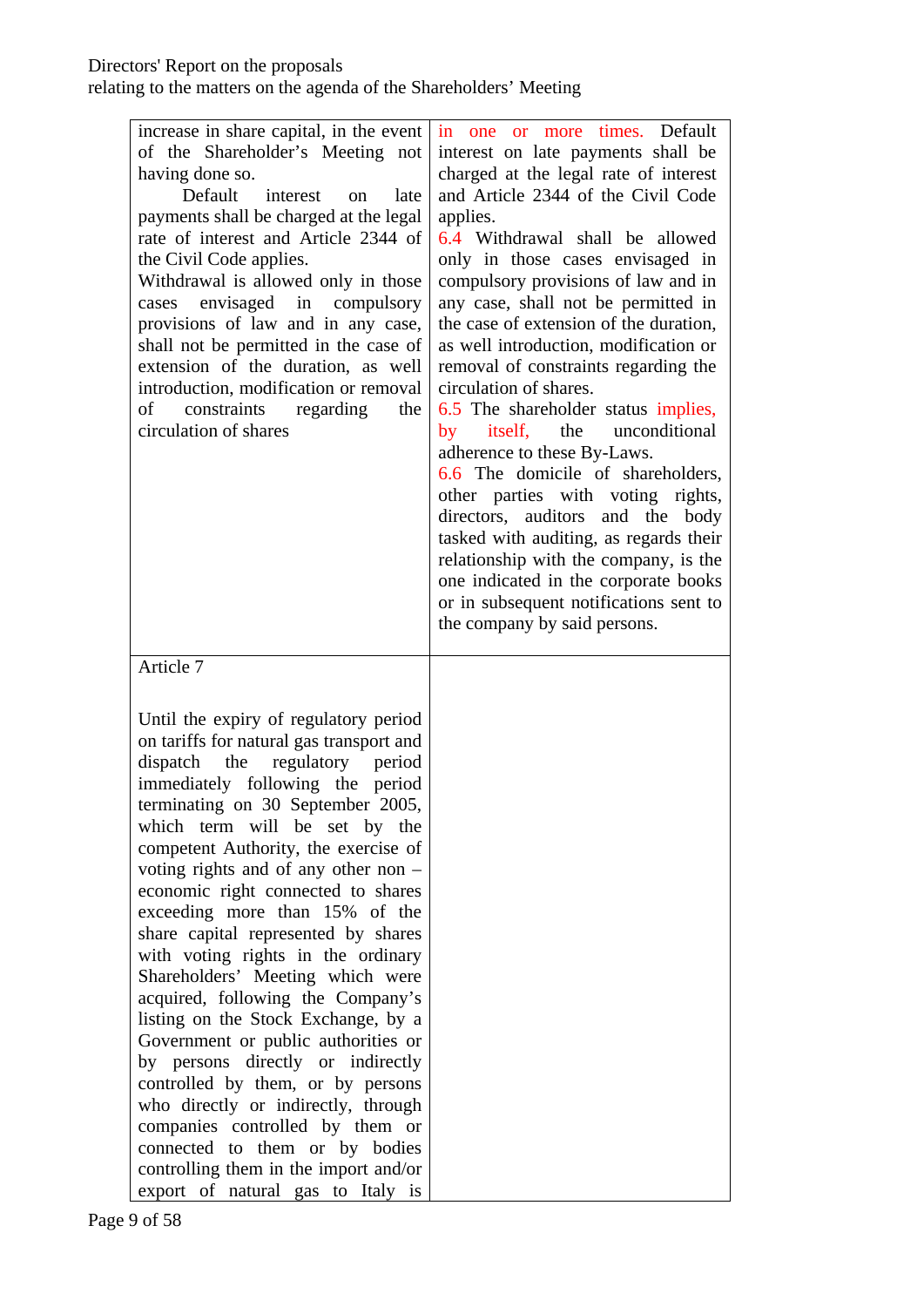| subject to the written approval of the<br>Company's Board of Directors.                                                                                                                                                                                                                                                                                                                                                                                                                                                                                                                                                                                                                                                                                                                                         |  |
|-----------------------------------------------------------------------------------------------------------------------------------------------------------------------------------------------------------------------------------------------------------------------------------------------------------------------------------------------------------------------------------------------------------------------------------------------------------------------------------------------------------------------------------------------------------------------------------------------------------------------------------------------------------------------------------------------------------------------------------------------------------------------------------------------------------------|--|
| Control under the terms of Article<br>2359, par. 1 and 2, of the Civil Code<br>applies to non-corporate bodies as<br>well.                                                                                                                                                                                                                                                                                                                                                                                                                                                                                                                                                                                                                                                                                      |  |
| calculating this<br>In<br>percentage,<br>account is taken of the voting rights<br>belonging as a whole to single bodies<br>and to the group to which they<br>belong, considered as being the body<br>(even if not incorporated as<br><sub>a</sub><br>company) which exercises control,<br>subsidiaries and those subject to joint<br>control, as well as related companies<br>and their subsidiaries. In calculating<br>the figure, account is also taken of the<br>rights deriving from shares held by<br>trustees and/or proxies and in general<br>by nominees, as well as shares held<br>by entities other than those indicated<br>above<br>which<br>bound<br>by<br>are<br>agreements with the bodies indicated<br>above, in any event relative to the use<br>of the right to vote regarding the<br>Company. |  |
| The purchase of shares exceeding the<br>15% threshold as defined above must<br>be communicated in writing to the<br>Company to obtain approval by the<br>Board of Directors.                                                                                                                                                                                                                                                                                                                                                                                                                                                                                                                                                                                                                                    |  |
| Approval will be communicated<br>within sixty days of receipt by the<br>Company of the communication<br>described above in writing to the<br>and is irrevocable.<br>shareholder<br>Approval may be withheld only in the<br>interests of the Company.                                                                                                                                                                                                                                                                                                                                                                                                                                                                                                                                                            |  |
| In the absence of approval or prior to<br>the expiry of the sixty day period<br>indicated above, or in the absence of<br>communication<br>the<br>by<br>the<br>shareholder as indicated in the fourth<br>paragraph of this article, voting<br>rights, or those rights other than those<br>deriving from voting stocks, for<br>shares exceeding the 15% of the<br>share capital may not be exercised.                                                                                                                                                                                                                                                                                                                                                                                                             |  |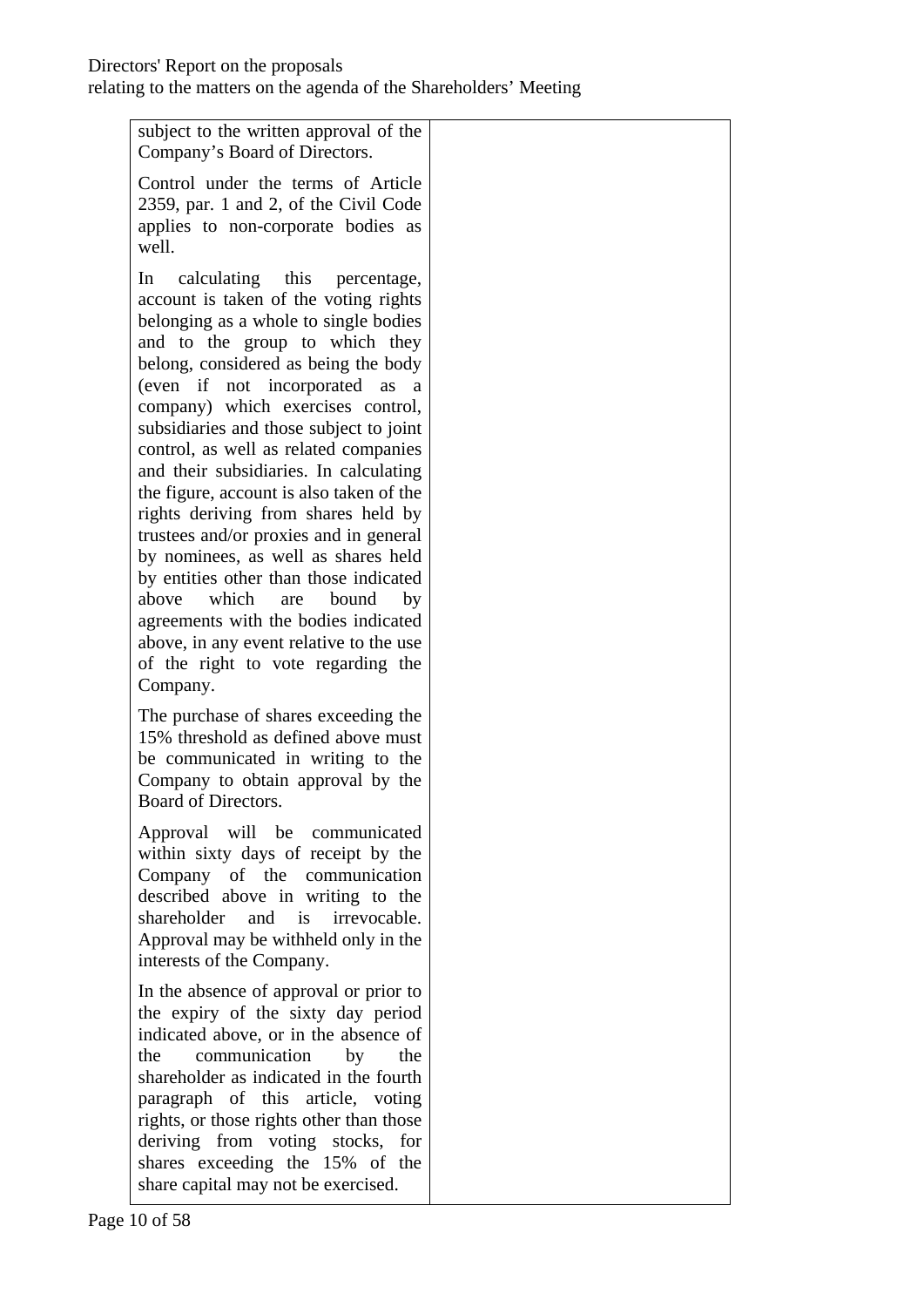### Directors' Report on the proposals

| The provisions of this article will<br>lapse in the event of issue<br>of<br>ministerial decrees in respect of the<br>Company regarding the exercise of<br>special powers envisaged under<br>Article 2, paragraphs 1 and 1bis, of<br>Law no. 474 of 30 July 1994.                                                                                                                            |                                                                                                                                                                                                                                                                                                                                                                                                                                                            |
|---------------------------------------------------------------------------------------------------------------------------------------------------------------------------------------------------------------------------------------------------------------------------------------------------------------------------------------------------------------------------------------------|------------------------------------------------------------------------------------------------------------------------------------------------------------------------------------------------------------------------------------------------------------------------------------------------------------------------------------------------------------------------------------------------------------------------------------------------------------|
| Article 8<br>Shareholders shall unconditionally<br>adhere to the By-Laws.<br>The domicile of shareholders, other<br>parties with voting rights, directors,<br>auditors and the body tasked with<br>auditing, as regards their relationship<br>with the company, is the<br>one<br>indicated in the corporate books or in<br>subsequent notifications sent to the<br>company by said persons. |                                                                                                                                                                                                                                                                                                                                                                                                                                                            |
| Article 9<br>The Company may issue bonds,<br>including convertible<br>bonds<br><b>or</b><br>warrant bonds and other certificates<br>of indebtedness in the correct legal<br>forms.                                                                                                                                                                                                          | Art. 7<br>7.1 The Company may issue bonds,<br>including convertible<br>bonds<br>or<br>warrant bonds and other certificates<br>of indebtedness in the correct legal<br>forms.                                                                                                                                                                                                                                                                               |
| <b>Title III - SHAREHOLDERS' MEETINGS</b>                                                                                                                                                                                                                                                                                                                                                   |                                                                                                                                                                                                                                                                                                                                                                                                                                                            |
| Article 10<br>ordinary or extraordinary.<br>The ordinary Shareholders' Meeting  <br>is called to approve the financial<br>statements at least once a year, within<br>120 days of the closing of the<br>financial year.<br>Shareholders' Meetings are held in<br>Italy                                                                                                                       | Art. 8<br>Shareholders' Meetings are either $8.1$ Shareholders' Meetings shall be<br>either ordinary or extraordinary.<br>8.2 The ordinary Shareholders'<br>Meeting shall be called to approve<br>the financial statements at least once<br>a year, within 180 days of the<br>closing of the financial year, since<br>the Company is required to<br>prepare consolidated financial<br>statements.<br>8.3 Shareholders' Meetings shall be<br>held in Italy. |
| Article 11<br>Shareholders' Meeting is<br>The<br>convened by a notice containing<br>information on the<br>date,<br>time,<br>location and agenda to be published<br>in the Official Gazette or in at least<br>of<br>the following<br>daily<br>one<br>newspapers: "Il Sole 24<br>Ore",<br>"Corriere<br>"La<br>della<br>Sera",                                                                 | Art. 9<br>9.1 The Shareholders' Meeting<br>shall be convened by notice<br>published in terms and manner<br>prescribed by law and by Consob<br><b>Regulation.</b><br><b>Shareholders</b> who,<br>jointly,<br>represent at least one fortieth of<br>the share capital may request,                                                                                                                                                                           |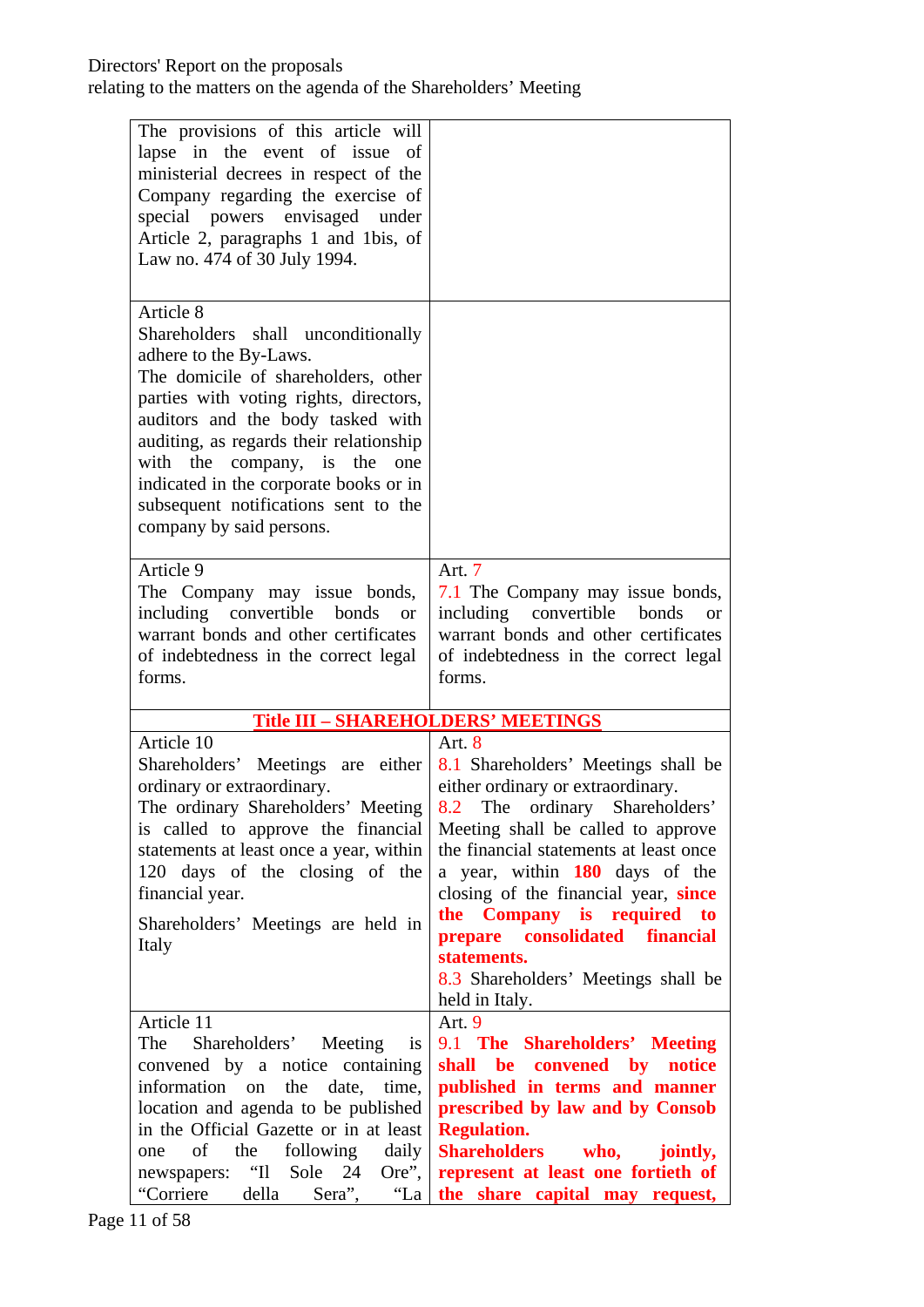# Directors' Report on the proposals

| Repubblica" as required by law.<br>who<br>separately<br><b>Shareholders</b><br><b>or</b><br>jointly represent at least one fortieth<br>of the share capital may request,<br>within five days of the publication of<br>the notice convening the Meeting,<br>additions to the agenda, specifying in<br>the request the additional items they<br>propose. Additions to the agenda may<br>not be made for matters on which the<br>Shareholders' Meeting is required by<br>law to resolve on proposals put<br>forward by the directors or on the<br>basis of a plan or report they have<br>prepared. Notice of items added to<br>the agenda upon the approval of the<br>Board of Directors shall be given at<br>least ten days before the date set for<br>the meeting in a notice<br>be<br>to<br>published as described above.<br>The notice may also indicate the date,<br>time and location of the second and<br>third call | within ten days after publication<br>the<br>notice<br>convening<br><b>of</b><br>the<br>shareholder's meeting,<br>unless<br>otherwise provided by provisions<br>of the law, the supplement to the<br>list of matters to be discussed,<br>specifying in the request the<br>matters to be resolved upon.<br>Requests shall be submitted in<br>writing. The supplement is not<br>allowed for matters on which the<br><b>Shareholders'</b><br><b>Meeting</b><br>may<br>resolve, by law, upon proposal of<br>the Directors or on the basis of a<br>project or report they have<br>prepared other than on matters on<br>the agenda. Additions allowed by<br>the Board of Directors shall be<br>given notice at least fifteen days<br>before the date fixed for the<br>meeting, by way of information<br>note to be published as indicated<br>above, unless the law provides<br>otherwise. Shareholders requiring<br>the supplement of the agenda shall<br>prepare a report holding<br>the<br>matters under consideration. The<br>report shall be submitted to the<br><b>Board of Directors before</b><br>the<br>submission deadline for<br>the<br>supplement request. The Board<br>shall make the report publicly<br>available together with any of<br>their<br>observations,<br>own<br>simultaneously to the publication<br>of the supplement notice, on the<br>Company's website and through<br>other means laid down by Consob<br>regulations.<br>The notice may also indicate the |
|--------------------------------------------------------------------------------------------------------------------------------------------------------------------------------------------------------------------------------------------------------------------------------------------------------------------------------------------------------------------------------------------------------------------------------------------------------------------------------------------------------------------------------------------------------------------------------------------------------------------------------------------------------------------------------------------------------------------------------------------------------------------------------------------------------------------------------------------------------------------------------------------------------------------------|--------------------------------------------------------------------------------------------------------------------------------------------------------------------------------------------------------------------------------------------------------------------------------------------------------------------------------------------------------------------------------------------------------------------------------------------------------------------------------------------------------------------------------------------------------------------------------------------------------------------------------------------------------------------------------------------------------------------------------------------------------------------------------------------------------------------------------------------------------------------------------------------------------------------------------------------------------------------------------------------------------------------------------------------------------------------------------------------------------------------------------------------------------------------------------------------------------------------------------------------------------------------------------------------------------------------------------------------------------------------------------------------------------------------------------------------------------------------------------|
|                                                                                                                                                                                                                                                                                                                                                                                                                                                                                                                                                                                                                                                                                                                                                                                                                                                                                                                          | date, time and place of the second<br>and third call. If this information is<br>not contained in the notice, the<br><b>Shareholders' Meeting may again</b>                                                                                                                                                                                                                                                                                                                                                                                                                                                                                                                                                                                                                                                                                                                                                                                                                                                                                                                                                                                                                                                                                                                                                                                                                                                                                                                     |
|                                                                                                                                                                                                                                                                                                                                                                                                                                                                                                                                                                                                                                                                                                                                                                                                                                                                                                                          | be called within thirty days.                                                                                                                                                                                                                                                                                                                                                                                                                                                                                                                                                                                                                                                                                                                                                                                                                                                                                                                                                                                                                                                                                                                                                                                                                                                                                                                                                                                                                                                  |
| Article 12                                                                                                                                                                                                                                                                                                                                                                                                                                                                                                                                                                                                                                                                                                                                                                                                                                                                                                               | Art. 10<br>10.1<br>Participation<br>in<br>the                                                                                                                                                                                                                                                                                                                                                                                                                                                                                                                                                                                                                                                                                                                                                                                                                                                                                                                                                                                                                                                                                                                                                                                                                                                                                                                                                                                                                                  |
| Participation in the Shareholders'                                                                                                                                                                                                                                                                                                                                                                                                                                                                                                                                                                                                                                                                                                                                                                                                                                                                                       |                                                                                                                                                                                                                                                                                                                                                                                                                                                                                                                                                                                                                                                                                                                                                                                                                                                                                                                                                                                                                                                                                                                                                                                                                                                                                                                                                                                                                                                                                |
| Meeting is governed by provisions                                                                                                                                                                                                                                                                                                                                                                                                                                                                                                                                                                                                                                                                                                                                                                                                                                                                                        | Shareholders' Meeting is governed                                                                                                                                                                                                                                                                                                                                                                                                                                                                                                                                                                                                                                                                                                                                                                                                                                                                                                                                                                                                                                                                                                                                                                                                                                                                                                                                                                                                                                              |
| of law, by the By-Laws and by the                                                                                                                                                                                                                                                                                                                                                                                                                                                                                                                                                                                                                                                                                                                                                                                                                                                                                        | by provisions of law, by the By-                                                                                                                                                                                                                                                                                                                                                                                                                                                                                                                                                                                                                                                                                                                                                                                                                                                                                                                                                                                                                                                                                                                                                                                                                                                                                                                                                                                                                                               |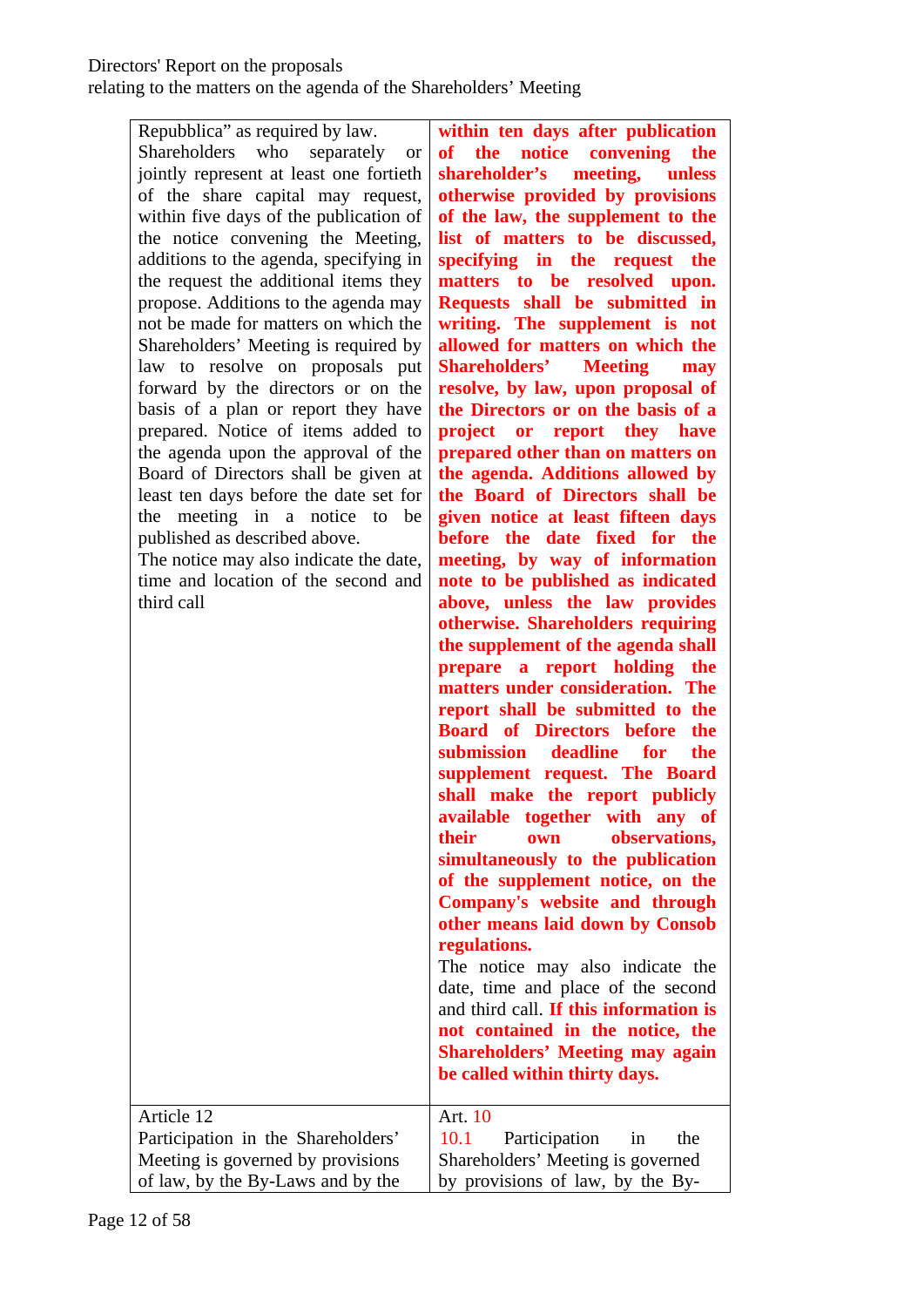| provisions contained in the notice<br>convening the Meeting.                                                                                                                                                                                                                                                                                                                                                                                                                                                                                                                                                                                                                                                                                                                                                                                                                                                                                                                                                                                                                                       | Laws and by the provisions<br>contained in the notice convening                                                                                                                                                                                                                                                                                                                                                                                                                                                                                                                                                                                                                                                                                                                                                                                                                                                                                                                                                                                                                                                    |
|----------------------------------------------------------------------------------------------------------------------------------------------------------------------------------------------------------------------------------------------------------------------------------------------------------------------------------------------------------------------------------------------------------------------------------------------------------------------------------------------------------------------------------------------------------------------------------------------------------------------------------------------------------------------------------------------------------------------------------------------------------------------------------------------------------------------------------------------------------------------------------------------------------------------------------------------------------------------------------------------------------------------------------------------------------------------------------------------------|--------------------------------------------------------------------------------------------------------------------------------------------------------------------------------------------------------------------------------------------------------------------------------------------------------------------------------------------------------------------------------------------------------------------------------------------------------------------------------------------------------------------------------------------------------------------------------------------------------------------------------------------------------------------------------------------------------------------------------------------------------------------------------------------------------------------------------------------------------------------------------------------------------------------------------------------------------------------------------------------------------------------------------------------------------------------------------------------------------------------|
| Persons who have been issued a<br>notification pursuant to Civil Code<br>Article 2370, paragraph 2 by an<br>authorised financial intermediary at<br>least two working days prior to the<br>date set for the first call are entitled to<br>Shareholders'<br>in<br>participate<br>Meetings.<br>Entitled persons may delegate<br>in<br>writing another person to represent<br>them as a proxy, according to law.<br>The Company shall provide space to<br>enable associations of shareholders<br>fulfil<br>who<br>the<br>relevant<br>legal<br>requirements under the terms and<br>procedures agreed with their legal<br>representatives from time to time to<br>post notices and to collect proxies on<br>behalf of shareholders who<br>are<br>employees of the Company or its<br>subsidiaries.<br>It is the duty of the Shareholders'<br>Meeting Chairman to ensure the<br>validity of proxies and the right to<br>participation in the Meeting.<br>$\sigma$<br>conduct<br>Shareholders'<br>The<br>Meetings is governed by meeting<br>regulations approved by the ordinary<br>Shareholders' Meeting. | the Meeting.<br>10.2 The legitimisation of the<br><b>Shareholders'</b><br><b>Meeting</b><br>participation is governed by the<br>provisions of the law. Those holding<br>voting rights may delegate in writing<br>another person to represent them as a<br>proxy, according to law.<br>Delegation shall be notified by way<br>of certified electronic mail. The<br>related documents shall be kept by<br>the Company.<br>10.3 The Company shall provide<br>enable<br>associations<br>space<br>to<br>of<br>shareholders who fulfil the relevant<br>legal requirements under the terms<br>and procedures agreed upon with<br>their legal representatives from time<br>to time to post notices and to collect<br>proxies on behalf of shareholders<br>who are employees of the Company<br>or its subsidiaries.<br>$10.4$ It is<br>the<br>duty of the<br>Shareholders' Meeting Chairman to<br>ensure the validity of proxies and the<br>right to participation in the Meeting<br>10.5 The conduct of Shareholders'<br>Meetings is governed by meeting<br>regulations approved by the ordinary<br>Shareholders' Meeting. |
| Article 13<br>The Shareholders' Meeting, legally<br>convened and constituted, represents<br>all the shareholders. Its decisions are<br>binding on all the shareholders even<br>if they did not participate in the<br>Meetings, or abstained or voted<br>against them.                                                                                                                                                                                                                                                                                                                                                                                                                                                                                                                                                                                                                                                                                                                                                                                                                              | Art. 11<br>11.1 The Shareholders' Meeting,<br>legally convened and constituted,<br>represents all the shareholders. Its<br>decisions are binding on all the<br>shareholders even if they did not<br>participate in the Meetings,<br><b>or</b><br>abstained or voted against them<br>11.2 The Shareholders' Meeting is<br>chaired by the Chairman of the Board<br>of Directors or, in the event of his<br>absence or impediment, by the person<br>appointed by a majority of the<br>shareholders present.<br>11.3 The Shareholders' Meeting<br>appoints a Secretary, who need not be<br>a shareholder.                                                                                                                                                                                                                                                                                                                                                                                                                                                                                                              |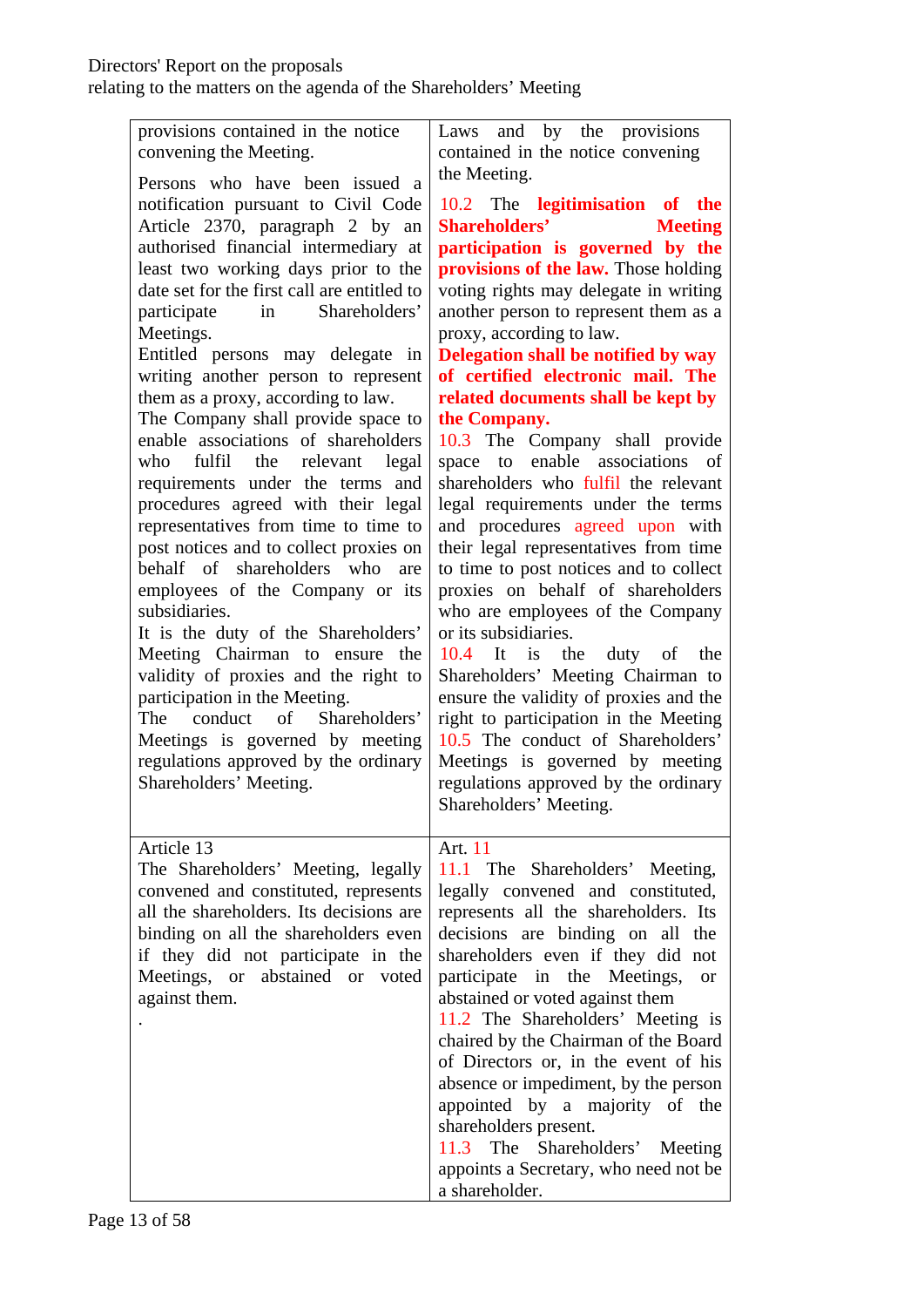|                                                                                                                                                                                                                                                                                                                                                                                                                                                                                                                                                                                                                                                                                                        | 11.4 The minutes<br>$\sigma$<br>the<br>Shareholders' Meeting are written by<br>the Secretary and signed by<br>the<br>Secretary and the Chairman;<br>the<br>minutes of the extraordinary<br>Shareholders' Meetings are written<br>by a notary and signed by the<br>Chairman.<br>The copies of the minutes certified<br>as correct by their writer and the<br>Chairman constitute the legal record.                                                                                                                                               |
|--------------------------------------------------------------------------------------------------------------------------------------------------------------------------------------------------------------------------------------------------------------------------------------------------------------------------------------------------------------------------------------------------------------------------------------------------------------------------------------------------------------------------------------------------------------------------------------------------------------------------------------------------------------------------------------------------------|-------------------------------------------------------------------------------------------------------------------------------------------------------------------------------------------------------------------------------------------------------------------------------------------------------------------------------------------------------------------------------------------------------------------------------------------------------------------------------------------------------------------------------------------------|
| Article 14<br>The Shareholders' Meeting is chaired<br>by the Chairman of the Board of<br>Directors or, in the event of his<br>absence or impediment, by the person<br>appointed by a majority of the<br>shareholders present.<br>The Shareholders' Meeting appoints<br>a Secretary, who need not be a<br>shareholder.<br>The minutes of the Shareholders'<br>Meeting are written by the Secretary<br>and signed by the Secretary and the<br>Chairman; the minutes<br>of<br>the<br>extraordinary Shareholders' Meetings<br>are written by a notary and signed by<br>the Chairman.<br>The copies of the minutes certified as<br>correct by their writer and the<br>Chairman constitute the legal record. |                                                                                                                                                                                                                                                                                                                                                                                                                                                                                                                                                 |
| Article 15<br>The validity of the formation of<br>Shareholders' Meetings is established<br>by law.                                                                                                                                                                                                                                                                                                                                                                                                                                                                                                                                                                                                     | Art. 12<br>12.1 The validity of the formation of<br>Shareholders' Meetings is established<br>by law.                                                                                                                                                                                                                                                                                                                                                                                                                                            |
| Ordinary Shareholders' Meetings<br>authorise resolutions regarding sell-<br>off's, assignments, rent, use and any<br>other provisions, including those<br>pertaining to joint ventures, which<br>may limit the free availability of the<br>assets of the Company or its branches<br>with strategic relevance related to gas<br>transport and dispatch activities,<br>without prejudice, pursuant to article<br>2364 no. 5 of the Civil Code, to the<br>directors' responsibility for actions<br>taken. Resolutions regarding these<br>matters shall be adopted, even in                                                                                                                                | 12.2 Ordinary Shareholders'<br>Meetings authorise<br>resolutions<br>regarding sell-off's, assignments,<br>rent, use and any other provisions,<br>including those pertaining to joint<br>ventures, which may limit the free<br>availability of the assets of the<br>Company or its branches<br>with<br>strategic relevance related to gas<br>transport and dispatch activities,<br>without prejudice, pursuant to article<br>2364 no. 5 of the Civil Code, to the<br>directors' responsibility for actions<br>taken. Resolutions regarding these |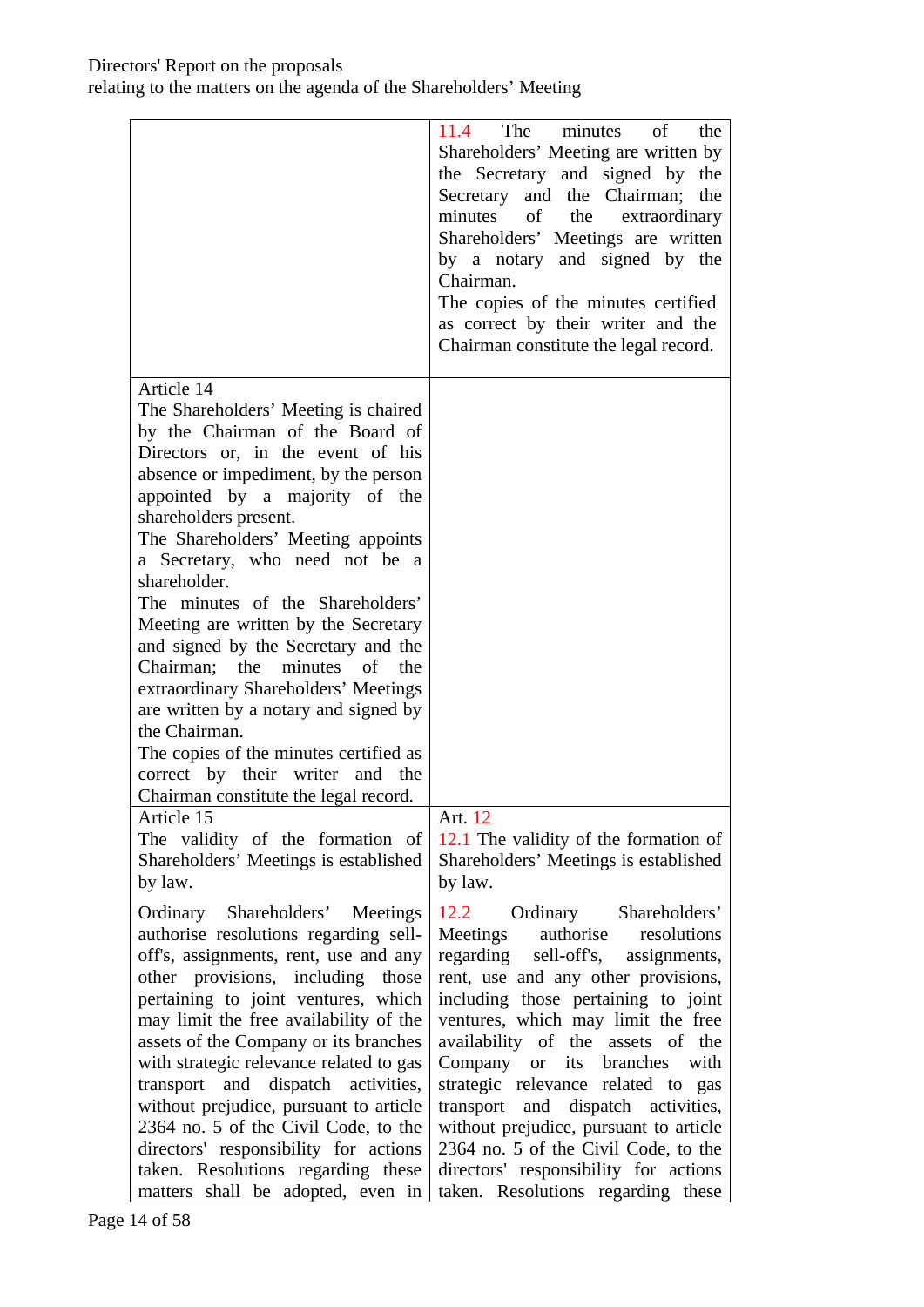| second call, with the approval of<br>shareholders representing at least<br>three quarters of the share capital<br>present at the meeting.<br>For other matters within its powers,<br>the ordinary Shareholders' Meeting<br>decides with the majorities set by<br>law.<br>extraordinary Shareholders'<br>The<br>Meeting resolves, at the first, second<br>and third call, with a majority of at<br>least three quarters of the capital<br>represented at the meeting.<br>The Board of Directors is responsible<br>for passing resolution<br>the<br>on<br>following issues:<br>mergers in the<br>cases<br>envisaged in articles 2505<br>and 2505 bis of the Civil<br>Code, also in the case of<br>de-mergers in the cases<br>referred to in these clauses;<br>opening, modification and | matters shall be adopted, even in<br>second call, with the approval of<br>shareholders representing at least<br>three quarters of the share capital<br>present at the meeting.<br>12.3 For other matters within its<br>powers, the ordinary Shareholders'<br>Meeting decides with the majorities<br>set by law.<br>12.4 The extraordinary Shareholders'<br>Meeting resolves, at the first, second<br>and third call, with a majority of at<br>least three quarters of the capital<br>represented at the meeting.<br>12.5 The Board of Directors is<br>responsible for passing resolution on<br>the following issues:<br>mergers in the<br>cases<br>$\bullet$<br>envisaged in articles 2505<br>and 2505 bis of the Civil<br>Code, also in the case of<br>de-mergers in the cases<br>referred to in these clauses; |
|---------------------------------------------------------------------------------------------------------------------------------------------------------------------------------------------------------------------------------------------------------------------------------------------------------------------------------------------------------------------------------------------------------------------------------------------------------------------------------------------------------------------------------------------------------------------------------------------------------------------------------------------------------------------------------------------------------------------------------------------------------------------------------------|------------------------------------------------------------------------------------------------------------------------------------------------------------------------------------------------------------------------------------------------------------------------------------------------------------------------------------------------------------------------------------------------------------------------------------------------------------------------------------------------------------------------------------------------------------------------------------------------------------------------------------------------------------------------------------------------------------------------------------------------------------------------------------------------------------------|
| wind-up of branches;<br>reduction of the share<br>$\bullet$                                                                                                                                                                                                                                                                                                                                                                                                                                                                                                                                                                                                                                                                                                                           | opening, modification and<br>$\bullet$<br>wind-up of branches;                                                                                                                                                                                                                                                                                                                                                                                                                                                                                                                                                                                                                                                                                                                                                   |
| capital in the case<br>of<br>withdrawal<br>of<br>shareholders;                                                                                                                                                                                                                                                                                                                                                                                                                                                                                                                                                                                                                                                                                                                        | reduction of the<br>share<br>capital in the case<br>of<br>withdrawal<br>of                                                                                                                                                                                                                                                                                                                                                                                                                                                                                                                                                                                                                                                                                                                                       |
| amendments of By-Laws to<br>comply with legislative                                                                                                                                                                                                                                                                                                                                                                                                                                                                                                                                                                                                                                                                                                                                   | shareholders;<br>amendments of By-Laws to                                                                                                                                                                                                                                                                                                                                                                                                                                                                                                                                                                                                                                                                                                                                                                        |
| provisions;<br>transfer of the company's                                                                                                                                                                                                                                                                                                                                                                                                                                                                                                                                                                                                                                                                                                                                              | comply with legislative<br>provisions;                                                                                                                                                                                                                                                                                                                                                                                                                                                                                                                                                                                                                                                                                                                                                                           |
| registered office within the                                                                                                                                                                                                                                                                                                                                                                                                                                                                                                                                                                                                                                                                                                                                                          | transfer of the company's                                                                                                                                                                                                                                                                                                                                                                                                                                                                                                                                                                                                                                                                                                                                                                                        |
| domestic territory.                                                                                                                                                                                                                                                                                                                                                                                                                                                                                                                                                                                                                                                                                                                                                                   | registered office within the<br>domestic territory.                                                                                                                                                                                                                                                                                                                                                                                                                                                                                                                                                                                                                                                                                                                                                              |
|                                                                                                                                                                                                                                                                                                                                                                                                                                                                                                                                                                                                                                                                                                                                                                                       | <b>Title IV - BOARD OF DIRECTORS</b>                                                                                                                                                                                                                                                                                                                                                                                                                                                                                                                                                                                                                                                                                                                                                                             |
| Article 16<br>The Company's management is                                                                                                                                                                                                                                                                                                                                                                                                                                                                                                                                                                                                                                                                                                                                             | Art. 13<br>13.1 The Company's management is                                                                                                                                                                                                                                                                                                                                                                                                                                                                                                                                                                                                                                                                                                                                                                      |
| entrusted to a Board of Directors                                                                                                                                                                                                                                                                                                                                                                                                                                                                                                                                                                                                                                                                                                                                                     | entrusted to a Board of Directors                                                                                                                                                                                                                                                                                                                                                                                                                                                                                                                                                                                                                                                                                                                                                                                |
| consisting of not less than five                                                                                                                                                                                                                                                                                                                                                                                                                                                                                                                                                                                                                                                                                                                                                      | consisting of not less than five                                                                                                                                                                                                                                                                                                                                                                                                                                                                                                                                                                                                                                                                                                                                                                                 |
| members and no more than nine; their                                                                                                                                                                                                                                                                                                                                                                                                                                                                                                                                                                                                                                                                                                                                                  | members and no more than nine;                                                                                                                                                                                                                                                                                                                                                                                                                                                                                                                                                                                                                                                                                                                                                                                   |
| number and term of office are                                                                                                                                                                                                                                                                                                                                                                                                                                                                                                                                                                                                                                                                                                                                                         | Their number and term of office are                                                                                                                                                                                                                                                                                                                                                                                                                                                                                                                                                                                                                                                                                                                                                                              |
| established by the Shareholders'<br>Meeting at the time<br>of<br>their                                                                                                                                                                                                                                                                                                                                                                                                                                                                                                                                                                                                                                                                                                                | established by the Shareholders'<br>Meeting at the time<br>of<br>their                                                                                                                                                                                                                                                                                                                                                                                                                                                                                                                                                                                                                                                                                                                                           |
| appointment.                                                                                                                                                                                                                                                                                                                                                                                                                                                                                                                                                                                                                                                                                                                                                                          | appointment.                                                                                                                                                                                                                                                                                                                                                                                                                                                                                                                                                                                                                                                                                                                                                                                                     |
| The directors can be appointed for a                                                                                                                                                                                                                                                                                                                                                                                                                                                                                                                                                                                                                                                                                                                                                  | 13.2 The Directors can be appointed                                                                                                                                                                                                                                                                                                                                                                                                                                                                                                                                                                                                                                                                                                                                                                              |
| period of no longer than three                                                                                                                                                                                                                                                                                                                                                                                                                                                                                                                                                                                                                                                                                                                                                        | for a period of no longer than three                                                                                                                                                                                                                                                                                                                                                                                                                                                                                                                                                                                                                                                                                                                                                                             |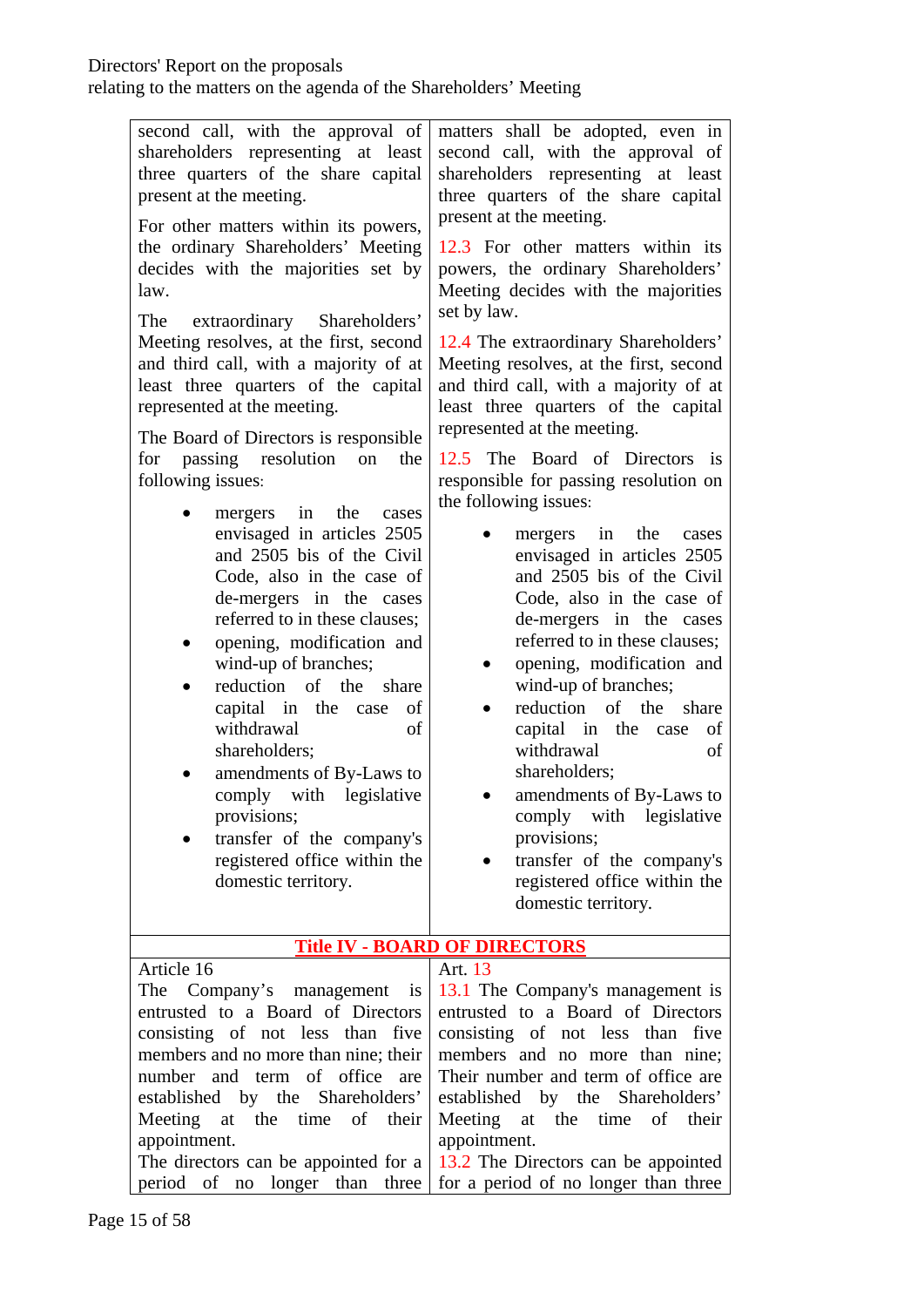financial years. Their term of office expires on the date set for the Shareholders' Meeting to approve the financial statements of the last financial year of their term of office and they may be re-elected.

The Board of Directors is appointed by the Shareholders' Meeting based on lists showing the candidates in numerical order.

The lists are presented by the shareholders and filed with the Company's head office, at least fifteen days before the date of the Shareholders' Meeting in first call, and must be published, according to the procedures prescribed by the law and regulations issued by Consob for the election of the members of the administrative and internal control bodies.

All shareholders are entitled to present or jointly present only one list and to vote for only one list, in accordance with the above-mentioned legislative and regulatory provisions.

A candidate may appear on one list only or he shall be ineligible.

Only shareholders who individually or jointly hold at least 2% of shares with the right to vote in the Ordinary Shareholders' Meeting, or a different percentage fixed or referred to by legislative or regulatory provisions, are entitled to present lists. In order to prove ownership of the number of shares required to present lists, shareholders shall present or have delivered to the Head Office a copy of the notification issued by the financial intermediaries who are authorised depositories of the shares together with the lists.

At least one member, if the Board of Directors is composed of not more than seven members, or at least three members, if the Board of Directors is composed of more than seven members, shall satisfy the independence requirements

financial years. Their term of office expires on the date set for the Shareholders' Meeting to approve the financial statements of the last financial year of their term of office and they may be re-elected.

13.3 The Board of Directors is appointed by the Shareholders' Meeting based on lists present by shareholders showing the candidates in numerical order.

The lists are **deposited at the Company's head office within the twenty-fifth day before the day of the Shareholders' Meeting called to decide on the appointment of the Board of Directors and made publicly available in the manner prescribed by law and by Consob regulations, at least twenty-one days before the Shareholders' Meeting.**

All shareholders are entitled to present or jointly present only one list and to vote for only one list, in accordance with the above-mentioned legislative and regulatory provisions. A candidate may appear on one list

only or he shall be ineligible. Shareholders shall be allowed to present lists only if, individually or jointly hold at least 2% of the share capital or are in whole holders **of the different percentage of share capital laid down by Consob in its regulation.** Ownership of the minimum **necessary shares to present** lists is determined considering those held on the day when the lists are deposited at the Company's registered office. **In order to prove ownership of the number of shares required to present lists, shareholders shall present, within the period foreseen for the list publication by the Company, a certification issued by the authorised financial intermediaries pursuant to applicable provisions of the law.**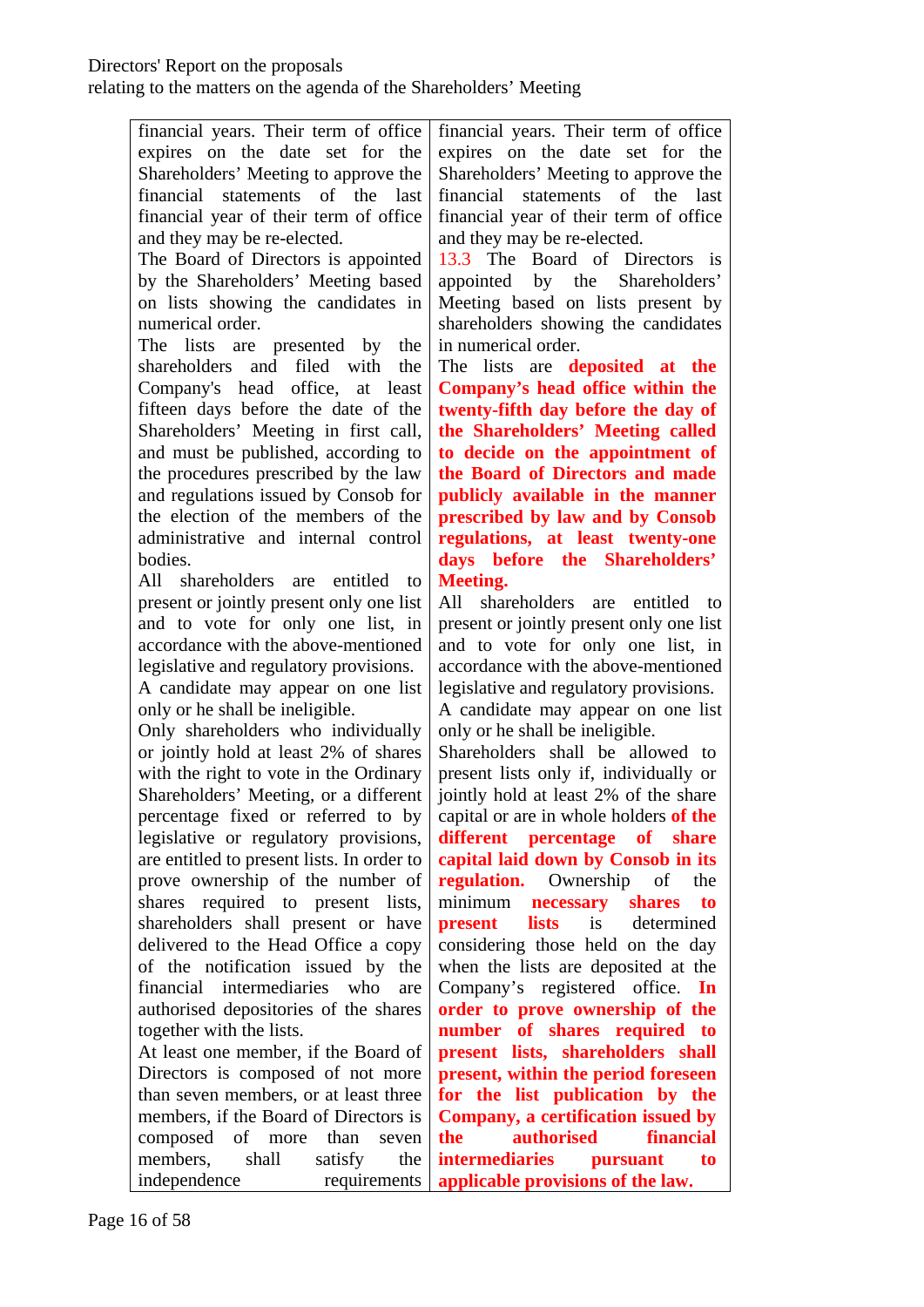| established for members of the Board                                              | At least one member, if the Board of                                      |
|-----------------------------------------------------------------------------------|---------------------------------------------------------------------------|
| of Statutory Auditors of listed                                                   | Directors is composed of not more                                         |
| companies.                                                                        | than seven members, or at least three                                     |
| The lists shall expressly identify the                                            | members, if the Board of Directors is                                     |
| candidates who satisfy the above-                                                 | composed of more than<br>seven                                            |
| mentioned<br>independence                                                         | members,<br>shall<br>the<br>satisfy                                       |
| requirements.                                                                     | independence<br>requirements                                              |
| All candidates shall further fulfil the                                           | established for members of the Board                                      |
| integrity requirements established by                                             | of Statutory Auditors of listed                                           |
| current regulations.                                                              | companies.                                                                |
| The professional curriculum vitae of                                              | The lists shall expressly identify the                                    |
| each candidate and statements by                                                  | candidates who satisfy the above-                                         |
| candidate<br>accepting<br>the<br>each                                             | mentioned<br>independence                                                 |
| nomination and certifying under their                                             | requirements.                                                             |
| own responsibility that there are no                                              | All candidates shall further fulfil the                                   |
| causes of ineligibility<br><b>or</b>                                              | integrity requirements established by                                     |
| incompatibility and that they satisfy                                             | current regulations.                                                      |
| the integrity requirement and the                                                 | The professional curriculum vitae of                                      |
| independence requirement must be                                                  | each candidate and statements by                                          |
| filed at the same time as the list.                                               | each candidate accepting<br>the                                           |
| Failure to comply will result in the                                              | nomination and certifying under their                                     |
| candidate's inadmissibility.                                                      | own responsibility that there are no                                      |
| Appointed directors shall inform the                                              | of ineligibility<br>causes<br><b>or</b>                                   |
| company in the event that they no                                                 | incompatibility and that they satisfy                                     |
| longer satisfy the independence and                                               | the integrity requirement and the                                         |
| integrity requirements, or<br>should                                              | independence requirement must be                                          |
| unexpected occurrences result<br>in                                               | filed at the same time as the list.                                       |
| ineligibility or incompatibility.                                                 | Failure to comply will result in the                                      |
| of Directors<br>The Board<br>shall                                                | candidate's inadmissibility.                                              |
| periodically evaluate<br>the                                                      | Appointed directors shall inform the                                      |
| independence and integrity of the                                                 | company in the event that they no                                         |
| members as well as ensure that there                                              | longer satisfy the independence and                                       |
| are no causes for ineligibility or                                                | integrity requirements, or should                                         |
| incompatibility. In the event that a                                              | unexpected occurrences result<br>in                                       |
| director does not satisfy or fails to                                             | ineligibility or incompatibility.<br>13.4 The Board of Directors shall    |
| fulfil the independence or integrity                                              |                                                                           |
| requirements declared and set down                                                | the<br>periodically<br>evaluate                                           |
| by law, or if there should be any<br>for<br>ineligibility<br>reasons<br><b>or</b> | independence and integrity of the<br>members as well as ensure that there |
| incompatibility,<br>of<br>the<br>Board                                            | are no causes for ineligibility or                                        |
| Directors shall declare the suspension                                            | incompatibility. In the event that a                                      |
| of the director's office and see to his                                           | director does not satisfy or fails to                                     |
| replacement or invite him to remedy                                               | fulfil the independence or integrity                                      |
| the reasons for incompatibility within                                            | requirements declared and set down                                        |
| a set term. Failure shall result in                                               | by law, or if there should be any                                         |
| disqualification from the position.                                               | for<br>ineligibility<br>reasons<br><b>or</b>                              |
| <b>Members</b><br>board<br>shall<br>of the<br>be                                  | Board<br>incompatibility,<br>the<br>οf                                    |
| elected as follows:                                                               | Directors shall declare the suspension                                    |
| a) seven-tenths of the members                                                    | of the director's office and see to his                                   |
| to be elected, rounded down                                                       | replacement or invite him to remedy                                       |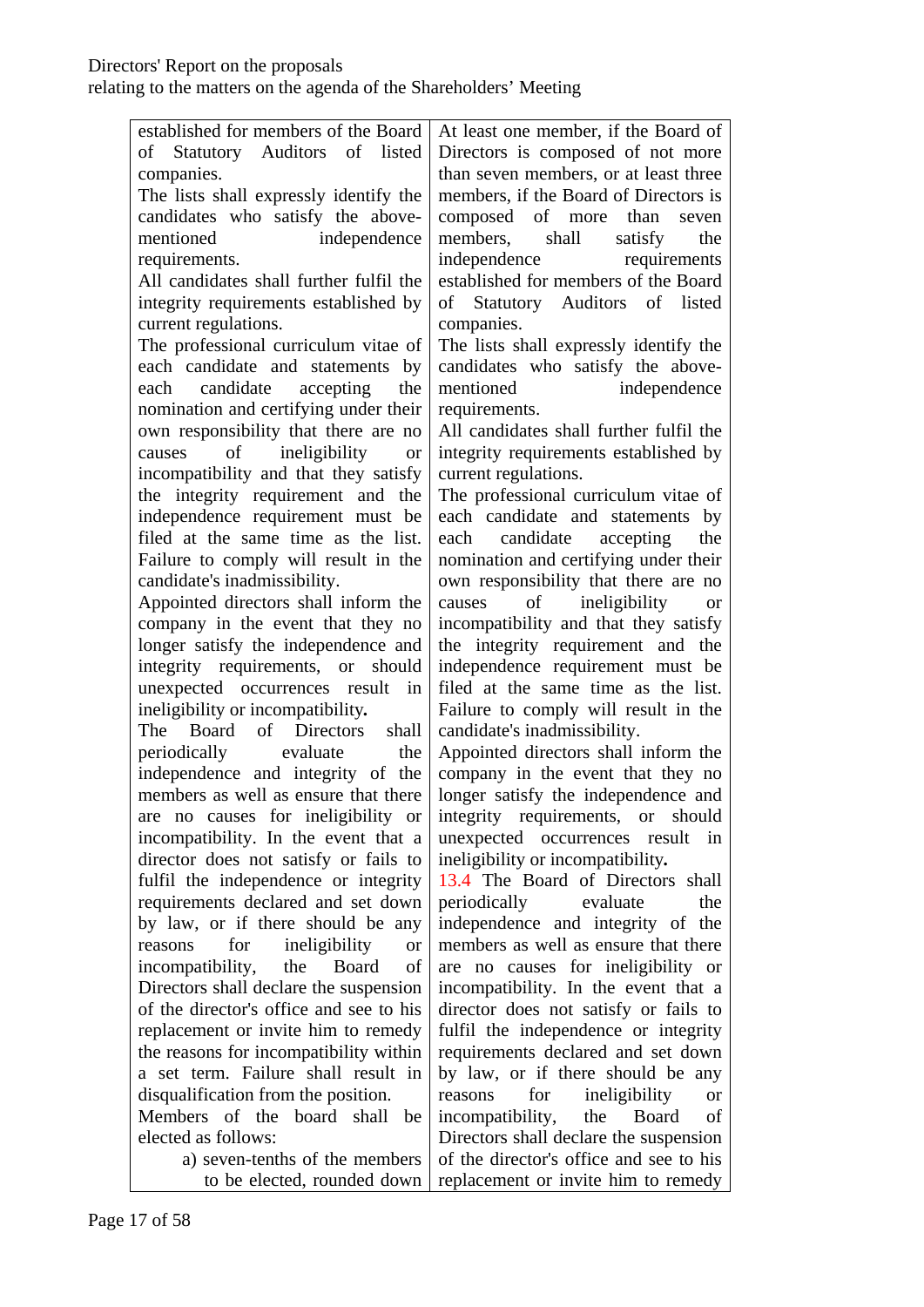to the next lower integer number in the case of fractions, shall be taken from the list that received the majority of shareholder votes in the numerical order they were listed; b) the rest of the members shall be taken from the other lists that are in no way connected, even indirectly, to the shareholders who presented or voted for the list that had the largest number of votes; to this end, the votes obtained from these lists are subsequently divided by one, two or three according to the number of members to be appointed. The quotients thus obtained are progressively assigned to the candidates on each of these lists, according to the order given in the lists themselves. The quotients assigned in this way are then set out in descending order. Those with the highest quotients are accordingly elected. In the event of candidates having the same quotient, the candidate is elected from a list which has so far not had any members elected or which has had the lowest number of members elected. In the case that none of these lists has elected a member or all of them have elected the same number of members, the candidate who has received the largest number of votes shall be elected from these lists. Should there be an equal number of list votes, and all with the same quotient, a new vote shall be taken by the entire Shareholders' the reasons for incompatibility within a set term. Failure shall result in disqualification from the position. 13.5 Members of the board shall be elected as follows: a) seven-tenths of the members to be elected, rounded down to the next lower integer number in the case of fractions, shall be taken from the list that received the majority of shareholder votes in the numerical order they were listed; b) the rest of the members shall be taken from the other lists that are in no way connected, even indirectly, to the shareholders who presented or voted for the list that had the largest number of votes; to this end, the votes obtained from these lists are subsequently divided by one, two or three according to the number of members to be appointed. The quotients thus obtained are progressively assigned to the candidates on each of these lists, according to the order given in the lists themselves. The quotients assigned in this way are then set out in descending order. Those with the highest quotients are accordingly elected. In the event of candidates having the same quotient, the candidate is elected from a list which has so far not had any members elected or which has had the lowest number of members elected. In the case that none of these lists has elected a member or all of them have elected the same number of members, the candidate who has received the largest number of votes shall be elected from these lists. Should there be an equal number of list votes, and all with the same quotient, a new vote shall be taken by the entire Shareholders' Meeting, and the candidate who receives the simple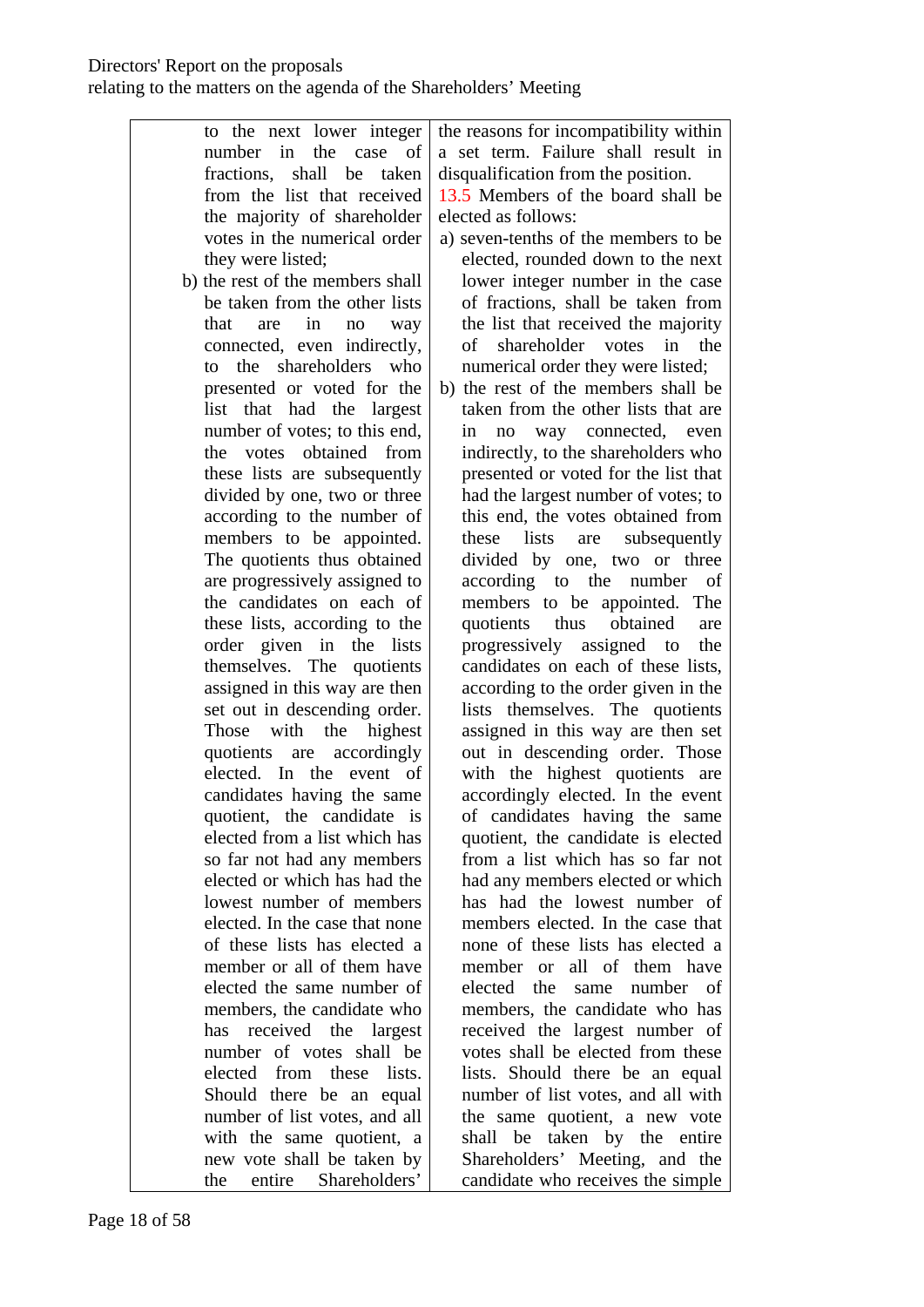Meeting, and the candidate who receives the simple majority of votes shall be elected; c) in the event that the minimum number of independent members pursuant to statutory regulations are not elected, the quotient of votes to be assigned to each candidate on the various lists shall be calculated following the system described in letter b); the number of candidates required to ensure compliance with the statutory provisions shall be elected from those candidates who have not yet been taken from the lists as per letters a) and b), who satisfy the independence requirements, and who have received the highest quotients. These members shall take the place of the non-independent members who were assigned the lowest quotients. In the event that there are not enough candidates to fulfil the minimum required number of independent members, the Shareholders' Meeting shall resolve, according to the legally prescribed majorities, to replace the candidates who do not satisfy the independence requirements and who received the lowest quotients; d) to appoint members who for any other reason are not appointed following the above procedure, the Shareholders' Meeting shall pass resolutions, in accordance with the legally majority of votes shall be elected; c) in the event that the minimum number of independent members pursuant to statutory regulations are not elected, the quotient of votes to be assigned to each candidate on the various lists shall be calculated following the system described in letter b); the number of candidates required to ensure compliance with the statutory provisions shall be elected from those candidates who have not yet been taken from the lists as per letters a) and b), who satisfy the independence requirements, and who have received the highest quotients. These members shall take the place of the nonindependent members who were assigned the lowest quotients. In the event that there are not enough candidates to fulfil the minimum required number of independent members, the Shareholders' Meeting shall resolve, according to the legally prescribed majorities, to replace the candidates who do not satisfy the independence requirements and who received the lowest quotients; d) to appoint members who for any other reason are not appointed following the above procedure, the shareholders' meeting shall pass resolutions, in accordance with the legally prescribed majorities, so as to ensure that the membership of the Board of Directors complies with the law and the By-Laws. Other mandatory provisions of current law, including regulations, are not affected and remain in force*.*  13.6 The list voting procedure is applicable only in the case that the entire Board of Directors is being renewed*.*  13.7 The Shareholders' Meeting can change the number of members of the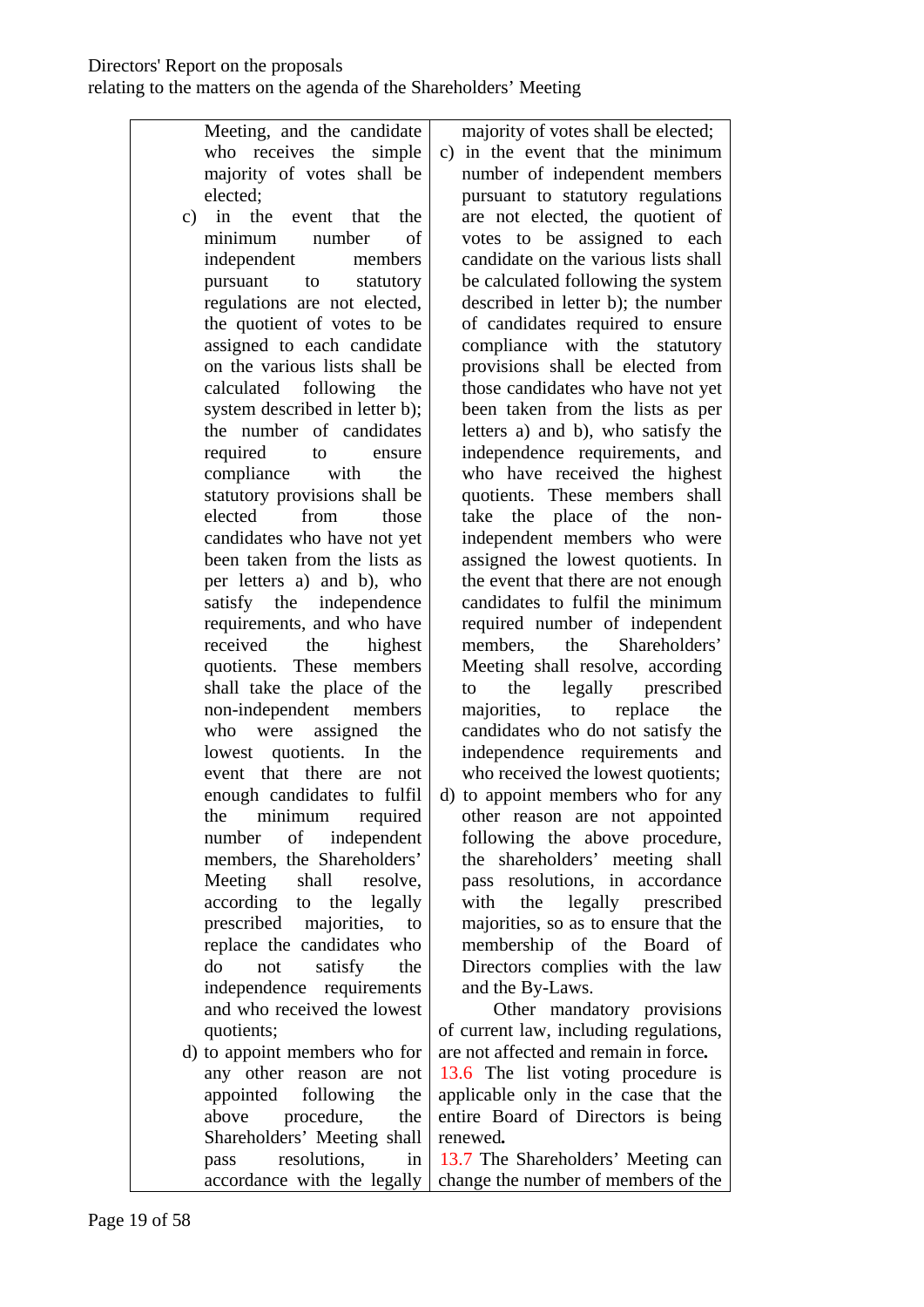| prescribed majorities, so as<br>that<br>the<br>to<br>ensure<br>membership of the Board of<br>Directors complies with the<br>law and the By-Laws.<br>mandatory provisions<br>Other<br>of<br>current law, including regulations, are<br>not affected and remain in force.<br>list<br>voting procedure<br>The<br><i>is</i><br>applicable only in the case that the<br>entire Board of Directors is being<br>renewed.<br>Shareholders' Meeting<br>The<br>can<br>change the number of members of the<br>Board of Directors, even while it is in<br>office, within the limit specified in<br>the first paragraph of this article,<br>seeing to the relative appointments.<br>Appointments of members who are<br>elected in this manner shall expire at<br>the same time as that of those who<br>are in office.<br>If one or more members leave the<br>Board during the term, action will be<br>taken in compliance with Article<br>2386 of the Civil Code. If a majority<br>of members leaves the Board, the<br>entire Board of Directors shall be<br>considered lapsed and the Board of<br>Directors shall promptly convene the | Board of Directors, even while it is in<br>office, within the limit specified in<br>the first paragraph of this article,<br>seeing to the relative appointments.<br>Appointments of members who are<br>elected in this manner shall expire at<br>the same time as that of those who<br>are in office.<br>13.8 If one or more members leave<br>the Board during the term, action will<br>be taken in compliance with Article<br>2386 of the Civil Code. If a majority<br>of members leaves the Board, the<br>entire Board of Directors shall be<br>considered lapsed and the Board of<br>Directors shall promptly convene the<br>Shareholders' Meeting in order to<br>appoint a new Board.<br>13.9 The Board of Directors may<br>form internal committees charged<br>with consulting and proposal-making<br>roles on specific matters. |
|----------------------------------------------------------------------------------------------------------------------------------------------------------------------------------------------------------------------------------------------------------------------------------------------------------------------------------------------------------------------------------------------------------------------------------------------------------------------------------------------------------------------------------------------------------------------------------------------------------------------------------------------------------------------------------------------------------------------------------------------------------------------------------------------------------------------------------------------------------------------------------------------------------------------------------------------------------------------------------------------------------------------------------------------------------------------------------------------------------------------------|---------------------------------------------------------------------------------------------------------------------------------------------------------------------------------------------------------------------------------------------------------------------------------------------------------------------------------------------------------------------------------------------------------------------------------------------------------------------------------------------------------------------------------------------------------------------------------------------------------------------------------------------------------------------------------------------------------------------------------------------------------------------------------------------------------------------------------------|
| Shareholders' Meeting in order to<br>appoint a new Board.<br>The Board of Directors may form<br>internal committees charged with                                                                                                                                                                                                                                                                                                                                                                                                                                                                                                                                                                                                                                                                                                                                                                                                                                                                                                                                                                                           |                                                                                                                                                                                                                                                                                                                                                                                                                                                                                                                                                                                                                                                                                                                                                                                                                                       |
| consulting and proposal-making roles                                                                                                                                                                                                                                                                                                                                                                                                                                                                                                                                                                                                                                                                                                                                                                                                                                                                                                                                                                                                                                                                                       |                                                                                                                                                                                                                                                                                                                                                                                                                                                                                                                                                                                                                                                                                                                                                                                                                                       |
| on specific matters.<br>Article 17                                                                                                                                                                                                                                                                                                                                                                                                                                                                                                                                                                                                                                                                                                                                                                                                                                                                                                                                                                                                                                                                                         | Art. 14                                                                                                                                                                                                                                                                                                                                                                                                                                                                                                                                                                                                                                                                                                                                                                                                                               |
| The Board of Directors may appoint                                                                                                                                                                                                                                                                                                                                                                                                                                                                                                                                                                                                                                                                                                                                                                                                                                                                                                                                                                                                                                                                                         | 14.1 The Board of Directors may                                                                                                                                                                                                                                                                                                                                                                                                                                                                                                                                                                                                                                                                                                                                                                                                       |
| Chairman<br>from<br>among<br>the<br>its                                                                                                                                                                                                                                                                                                                                                                                                                                                                                                                                                                                                                                                                                                                                                                                                                                                                                                                                                                                                                                                                                    | appoint the Chairman from among its                                                                                                                                                                                                                                                                                                                                                                                                                                                                                                                                                                                                                                                                                                                                                                                                   |
| if<br>Shareholders'<br>members<br>the<br>Meeting has not already done so, as                                                                                                                                                                                                                                                                                                                                                                                                                                                                                                                                                                                                                                                                                                                                                                                                                                                                                                                                                                                                                                               | members<br>if<br>the<br>Shareholders'<br>Meeting has not already done so, as                                                                                                                                                                                                                                                                                                                                                                                                                                                                                                                                                                                                                                                                                                                                                          |
| well as the Secretary, who need not                                                                                                                                                                                                                                                                                                                                                                                                                                                                                                                                                                                                                                                                                                                                                                                                                                                                                                                                                                                                                                                                                        | well as the Secretary, who need not                                                                                                                                                                                                                                                                                                                                                                                                                                                                                                                                                                                                                                                                                                                                                                                                   |
| be a Board member.                                                                                                                                                                                                                                                                                                                                                                                                                                                                                                                                                                                                                                                                                                                                                                                                                                                                                                                                                                                                                                                                                                         | be a Board member.                                                                                                                                                                                                                                                                                                                                                                                                                                                                                                                                                                                                                                                                                                                                                                                                                    |
| The Chairman:                                                                                                                                                                                                                                                                                                                                                                                                                                                                                                                                                                                                                                                                                                                                                                                                                                                                                                                                                                                                                                                                                                              | The Chairman:                                                                                                                                                                                                                                                                                                                                                                                                                                                                                                                                                                                                                                                                                                                                                                                                                         |
| represents the Company;<br>Ξ                                                                                                                                                                                                                                                                                                                                                                                                                                                                                                                                                                                                                                                                                                                                                                                                                                                                                                                                                                                                                                                                                               | represents the Company                                                                                                                                                                                                                                                                                                                                                                                                                                                                                                                                                                                                                                                                                                                                                                                                                |
| chairs<br>Shareholders'                                                                                                                                                                                                                                                                                                                                                                                                                                                                                                                                                                                                                                                                                                                                                                                                                                                                                                                                                                                                                                                                                                    | pursuant to art. 19 of these                                                                                                                                                                                                                                                                                                                                                                                                                                                                                                                                                                                                                                                                                                                                                                                                          |
| Meetings,<br>exercising<br>the                                                                                                                                                                                                                                                                                                                                                                                                                                                                                                                                                                                                                                                                                                                                                                                                                                                                                                                                                                                                                                                                                             | By-Laws;                                                                                                                                                                                                                                                                                                                                                                                                                                                                                                                                                                                                                                                                                                                                                                                                                              |
| functions envisaged in law                                                                                                                                                                                                                                                                                                                                                                                                                                                                                                                                                                                                                                                                                                                                                                                                                                                                                                                                                                                                                                                                                                 | chairs<br>Shareholders'<br>٠                                                                                                                                                                                                                                                                                                                                                                                                                                                                                                                                                                                                                                                                                                                                                                                                          |
| and in<br>the Shareholders'                                                                                                                                                                                                                                                                                                                                                                                                                                                                                                                                                                                                                                                                                                                                                                                                                                                                                                                                                                                                                                                                                                | Meetings,<br>exercising<br>the                                                                                                                                                                                                                                                                                                                                                                                                                                                                                                                                                                                                                                                                                                                                                                                                        |
| Meeting regulation;                                                                                                                                                                                                                                                                                                                                                                                                                                                                                                                                                                                                                                                                                                                                                                                                                                                                                                                                                                                                                                                                                                        | functions envisaged in law                                                                                                                                                                                                                                                                                                                                                                                                                                                                                                                                                                                                                                                                                                                                                                                                            |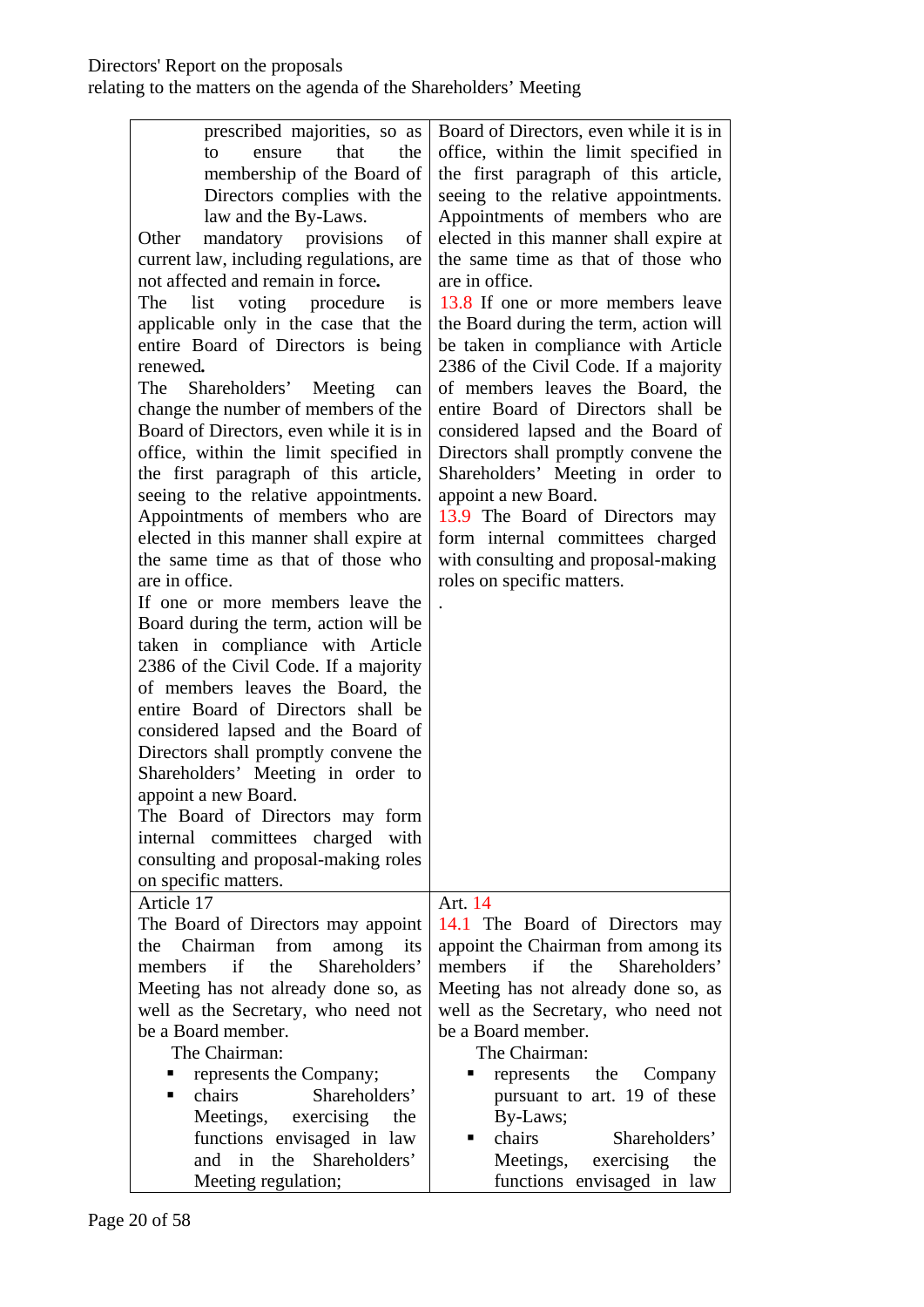### Directors' Report on the proposals

| calls and chairs Board of<br>$\blacksquare$<br>Directors' meetings, prepares<br>the agenda and coordinates<br>its tasks;<br>for<br>adequate<br>п<br>arranges<br>information about the topics<br>on the agenda to be provided<br>to the directors;<br>exercises the powers granted<br>by the Board of Directors.                                                                                                                                                                                                                                                                                                                                                                                                                                                                                                                                                                                                                                                                                                                                                                                                                                                                                                                                                                                                                                                                                                                                                                            | and in the Shareholders'<br>Meeting regulation;<br>calls and chairs Board of<br>Directors' meetings, prepares<br>the agenda and coordinates<br>its tasks;<br>adequate<br>arranges<br>for<br>information about the topics<br>on the agenda to be provided<br>to the directors.                                                                                                                                                                                                                                                                                                                                                                                                                                                                                                                                                                                                                                                                                                                                                                                                                                                                                                                                                                                                                                                                                                                                                                                                                                     |
|--------------------------------------------------------------------------------------------------------------------------------------------------------------------------------------------------------------------------------------------------------------------------------------------------------------------------------------------------------------------------------------------------------------------------------------------------------------------------------------------------------------------------------------------------------------------------------------------------------------------------------------------------------------------------------------------------------------------------------------------------------------------------------------------------------------------------------------------------------------------------------------------------------------------------------------------------------------------------------------------------------------------------------------------------------------------------------------------------------------------------------------------------------------------------------------------------------------------------------------------------------------------------------------------------------------------------------------------------------------------------------------------------------------------------------------------------------------------------------------------|-------------------------------------------------------------------------------------------------------------------------------------------------------------------------------------------------------------------------------------------------------------------------------------------------------------------------------------------------------------------------------------------------------------------------------------------------------------------------------------------------------------------------------------------------------------------------------------------------------------------------------------------------------------------------------------------------------------------------------------------------------------------------------------------------------------------------------------------------------------------------------------------------------------------------------------------------------------------------------------------------------------------------------------------------------------------------------------------------------------------------------------------------------------------------------------------------------------------------------------------------------------------------------------------------------------------------------------------------------------------------------------------------------------------------------------------------------------------------------------------------------------------|
| Article 18<br>The<br>Board of Directors is<br>convened by the Chairman $-$ or, in<br>his absence or impediment, by a<br>Managing Director, or, finally, in his<br>absence or impediment, by the eldest<br>board member– whenever he thinks it<br>appropriate or when at least two<br>Board members request a meeting of<br>the Board in writing. The request<br>indicate<br>for<br>the<br>reasons<br>must<br>convening the Board.<br>The Board of Directors meets in the<br>location indicated in the notice of the<br>meeting. The notice is usually sent at<br>least five days before the meeting; the<br>Board of Directors will define any<br>other terms and procedures for the<br>convening of its meetings.<br>The Board of Directors' meetings<br>may be held via conference call or<br>video conference on condition that all<br>participants are identifiable and can<br>follow the<br>discussion, examine,<br>receive and transmit documents and<br>participate in real time<br>in<br>the<br>discussions.<br>The<br>meeting<br><i>is</i><br>considered as having taken place<br>where the Chairman of the meeting<br>and Secretary are located.<br>The meetings<br>of the Board<br>- of<br>chaired<br><b>Directors</b><br>are<br>by<br>the<br>Chairman; in the event of his absence<br>impediment, by the<br>oldest<br><b>or</b><br>Managing Director present will chair<br>the meeting, or in the event of his<br>absence or impediment, by the oldest<br>board member present | Art. 15<br>15.1 The Board of Directors is<br>convened by the Chairman $-$ or, in<br>his absence or impediment, by the<br>Managing Director, or, finally, in his<br>absence or impediment, by the eldest<br>board member- whenever he deems<br>suitable or when at least two Board<br>members request a meeting of the<br>Board in writing. The request must<br>indicate the reasons for convening the<br>Board.<br>15.2 The Board of Directors meets in<br>the location indicated in the notice of<br>the meeting. The notice is usually<br>sent at least five days before the<br>meeting; the Board of Directors will<br>other<br>define<br>any<br>terms<br>and<br>procedures for the convening of its<br>meetings. The Board of Directors'<br>meetings may be held via conference<br>call or video conference on condition<br>that all participants are identifiable<br>follow the discussion,<br>and can<br>receive<br>transmit<br>examine,<br>and<br>documents and participate in real<br>time in the discussions. The meeting<br>is considered as having taken place<br>where the Chairman of the meeting<br>and Secretary are located.<br>The Board shall define additional<br>terms and conditions for the calling<br>of Shareholders' Meetings.<br>15.3 The meetings of the Board shall<br>be chaired by the Chairman or in his<br>impediment,<br>absence<br><b>or</b><br>the<br>Managing Director or, finally, in case<br>of absence or inability to attend of the<br>latter, by the oldest Board member |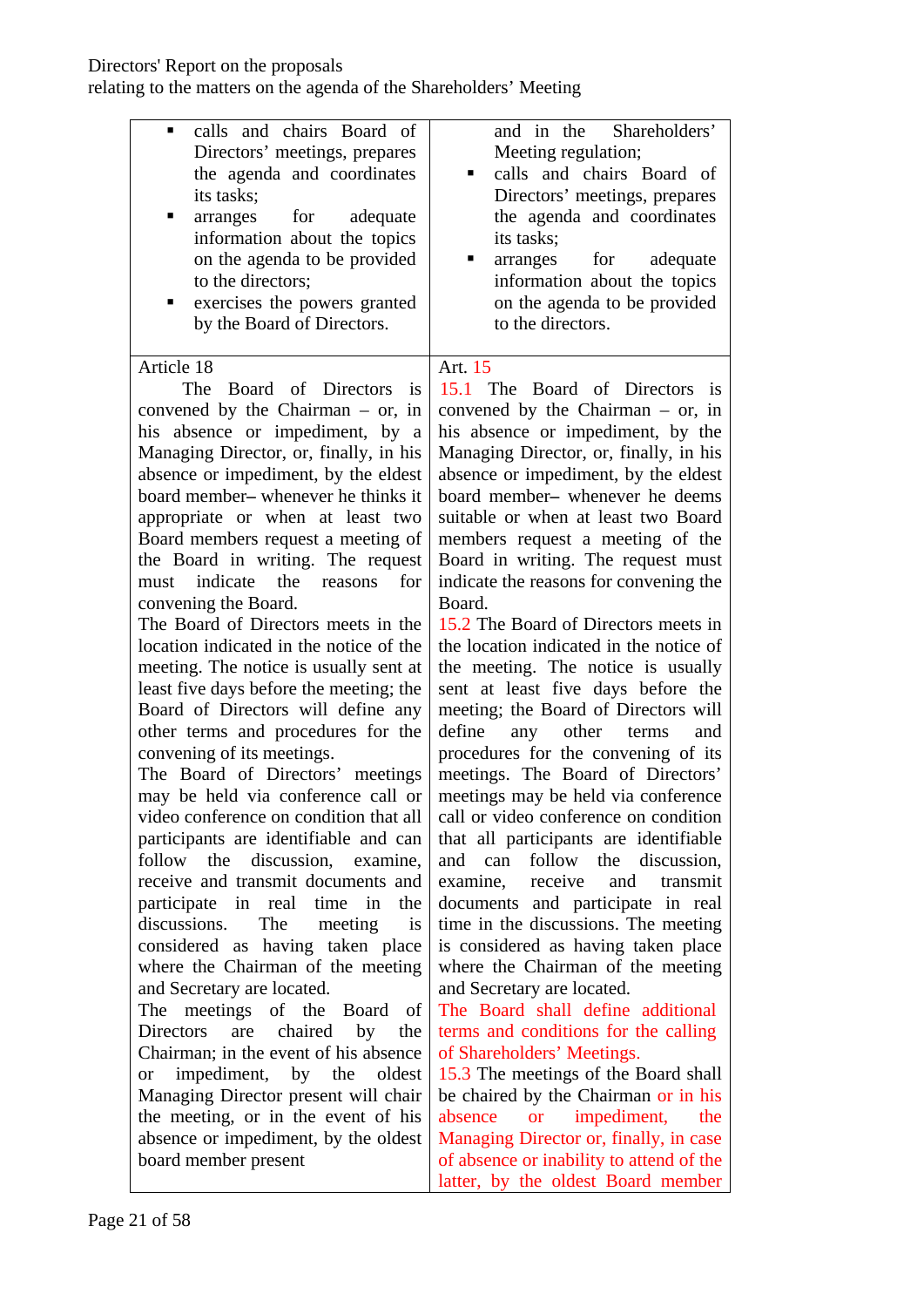|                                                                    | present                                                                 |
|--------------------------------------------------------------------|-------------------------------------------------------------------------|
| Article 19                                                         | Art. 16                                                                 |
| The Board of Directors, pursuant to                                | 16.1 The Board of Directors is                                          |
| Article 2381 of the Civil Code, may                                | with full powers for<br>invested                                        |
| delegate powers to one or more of its                              | ordinary and extraordinary                                              |
| members, defining the limits of this                               | management of the Company and, in                                       |
| delegation and establishing                                        | particular, may take all actions it                                     |
| Committees, determining<br>their                                   | deems necessary for the                                                 |
| and the number<br>of<br>powers                                     | implementation and achievement of                                       |
| components.                                                        | the corporate purpose, excluding                                        |
| The Board of Directors may appoint,                                | only acts that the law or these By-                                     |
| as proposed by the eldest Managing                                 | laws reserve the Shareholders'                                          |
| Director, upon agreement with the                                  | Meeting. The Board may delegate its                                     |
| Chairman, one or more General                                      | powers to one or more of its                                            |
| Managers, defining their powers,                                   | members, determining the limits of                                      |
| subject to verification that they satisfy                          | delegation pursuant to Article 2381                                     |
| the legally prescribed integrity                                   | of the Italian Civil Code and                                           |
| requirements. The Board of Directors                               | appointing the Managing Director.                                       |
| shall periodically evaluate<br>the                                 | The Board may, at any time, direct                                      |
| integrity of the General Managers.                                 | the Managing Director course of                                         |
| Failure to satisfy the requirements                                | action, and carry out transactions                                      |
| shall result in removal from the                                   | thereto attributed, , as can at any                                     |
| position.                                                          | revoke such delegation,<br>time                                         |
| The Board of Directors may also                                    | proceeding in that case, to the                                         |
| delegate powers for single acts or                                 | simultaneous appointment of another                                     |
| categories of acts to Company                                      | Managing Director. The Board may<br>establish committees<br>and<br>also |
| employees and third parties.<br>On the occasion of meetings and at | determine their powers and the                                          |
| least once every three months, the                                 | number of components.                                                   |
| Chairman or any directors granted                                  | The Board, upon proposal of the                                         |
| powers pursuant to this article shall                              | Chairman, in consultation with the                                      |
| inform the Board of Directors and the                              | Managing Director, may confer                                           |
| Board of Auditors on the general                                   | powers for single acts or categories                                    |
| trend of operations, including those                               | of acts to other members of the                                         |
| foreseeable<br>subsidiaries, on<br>of                              | <b>Board of Directors.</b>                                              |
| developments, on operations with the                               | The Chairman and the Managing                                           |
| most significant economic, financial                               | Director, within the powers to them                                     |
| and patrimonial impact, with special                               | conferred, may give proxies and                                         |
| reference to operations in which                                   | powers of attorney of the Company,                                      |
| directors have a personal or indirect                              | for single acts or categories of acts,                                  |
| interest and those which are affected                              | to employees of the Company and                                         |
| by any party exercising management                                 | also third parties.                                                     |
| or coordination activities.                                        | 16.2 The Board of Directors may                                         |
| The Board of Directors, as proposed                                | appoint, as proposed by the Managing                                    |
| by the eldest Managing Director and                                | Director, upon agreement with the                                       |
| upon agreement with the Chairman,                                  | Chairman,<br><sub>or</sub><br>General<br>one<br>more                    |
| subject to prior approval by the Board                             | defining their powers,<br>Managers,                                     |
| of Statutory Auditors, shall appoint                               | subject to verification that they satisfy                               |
| the manager charged with preparing                                 | legally prescribed<br>the<br>integrity                                  |
| the compony's financial reports from                               | requirements. The Board of Directors                                    |

the company's financial reports from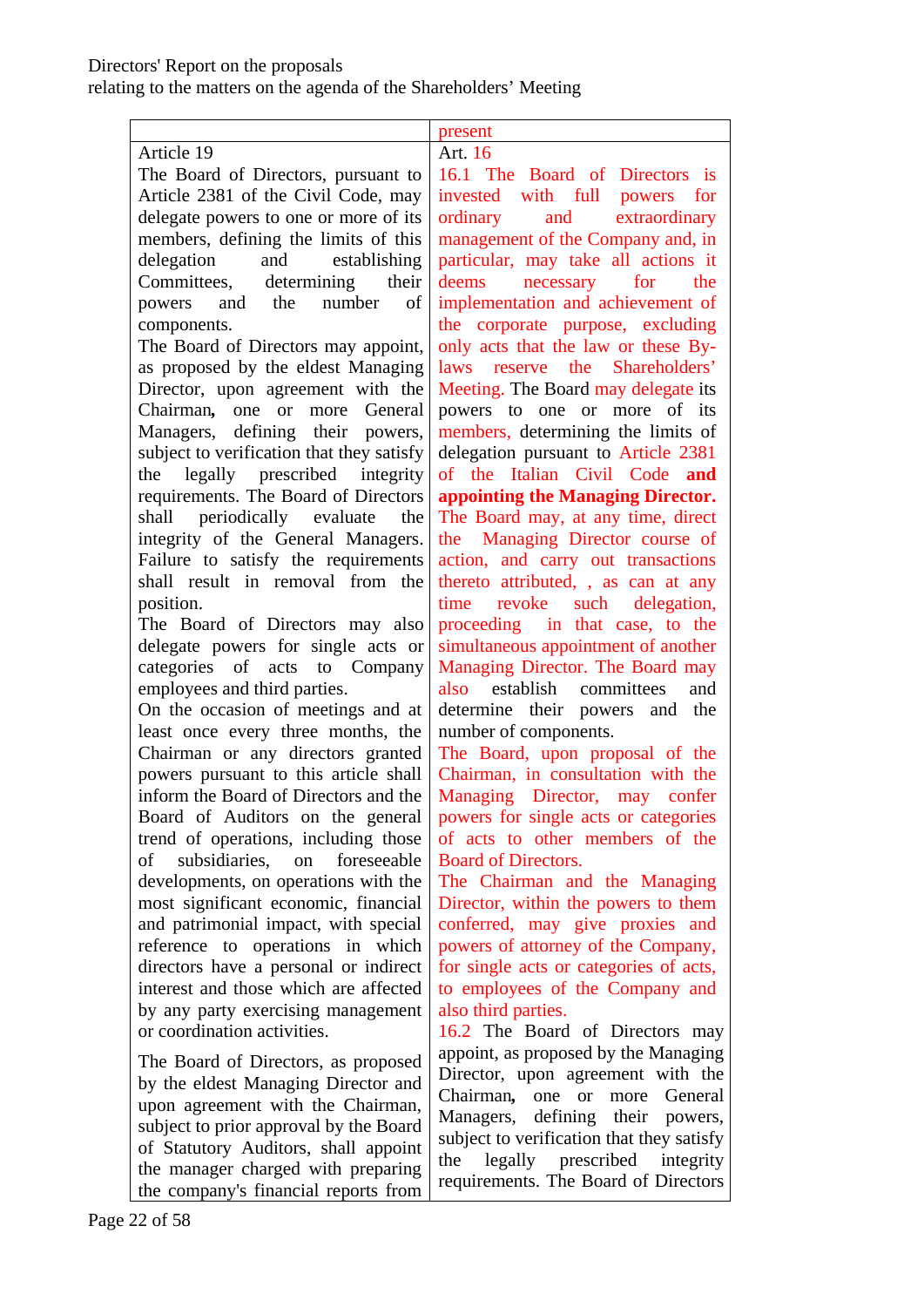| among those who<br>satisfy the                                      | shall periodically evaluate<br>the        |
|---------------------------------------------------------------------|-------------------------------------------|
| requirements of professionalism                                     | integrity of the General Managers.        |
| specified below.                                                    | Failure to satisfy the requirements       |
| Manager<br>responsible<br>The<br>for                                | shall result in removal from the          |
| preparing the company's financial                                   | position.                                 |
| reports shall be chosen from among                                  |                                           |
| those who have worked in the                                        | 16.3 On the occasion of meetings and      |
| following roles for at least three                                  | at least once every three months, the     |
| years:                                                              | Chairman or any directors granted         |
| a) administrative<br>internal<br><b>or</b>                          | powers pursuant to this article shall     |
| control<br>management<br><b>or</b>                                  | inform the Board of Directors and the     |
| responsibilities<br>a<br>listed<br>at                               | Board of Auditors on the general          |
| company in Italian or European                                      | trend of operations, including those      |
| Union regulated markets, or                                         | subsidiaries, on<br>foreseeable<br>of     |
| markets in countries who are                                        | developments, on operations with the      |
| members of the OECD that                                            | most significant economic, financial      |
| have a share capital no less than                                   | and patrimonial impact, with special      |
| two million Euro, or                                                | reference to operations in which          |
| b) legal auditing of the financial                                  | directors have a personal or indirect     |
| statements of<br>companies                                          | interest and those which are affected     |
| described in letter a), or                                          | by any party exercising management        |
| c) professional practice<br><b>or</b>                               | or coordination activities.               |
| university professorship in the                                     | 16.4 The Board of Directors, as           |
| subject, either financial<br><b>or</b>                              | proposed by the Managing Director         |
| accounting, or                                                      | upon agreement with the<br>and            |
| managerial functions<br>with<br>d)                                  | Chairman, subject to prior approval       |
| public or private organisations                                     | by the Board of Statutory Auditors,       |
| with responsibilities in<br>the                                     | shall appoint the manager charged         |
| financial, accounting,<br>or                                        | preparing the company's<br>with           |
| auditing sectors.                                                   | financial reports from among those        |
| The Board of Directors shall ensure                                 | satisfy the requirements of<br>who        |
| that the manager responsible for                                    | professionalism specified below.          |
| preparing the company's financial                                   | Manager responsible<br>The<br>for         |
| reports is endowed with adequate<br>powers and means to perform his | preparing the company's financial         |
| duties and shall ascertain that the                                 | reports shall be chosen from among        |
| company's<br>administrative<br>and                                  | those who have worked in the              |
| accounting procedures are effectively                               | following roles for at least three        |
| applied                                                             | years:                                    |
|                                                                     | a) administrative or internal control     |
|                                                                     | or management responsibilities at         |
|                                                                     | a listed company in Italian or            |
|                                                                     | European Union regulated                  |
|                                                                     | markets, or markets in countries          |
|                                                                     | who are members of the OECD               |
|                                                                     | that have a share capital no less         |
|                                                                     | than two million Euro, or                 |
|                                                                     | b) legal auditing of the financial        |
|                                                                     | of companies<br>statements                |
|                                                                     | described in letter a), or                |
|                                                                     | professional practice or university<br>C) |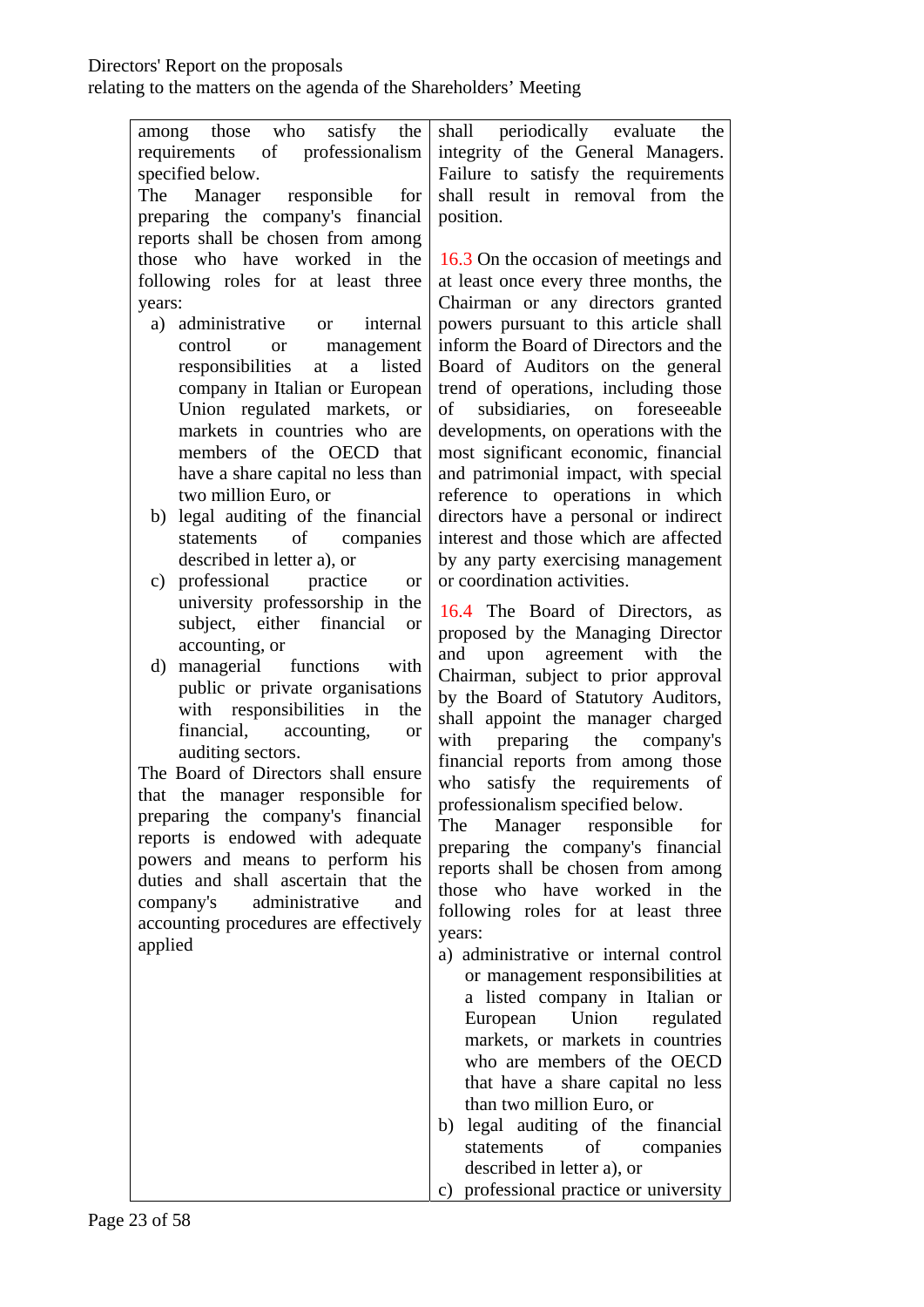|                                                                                                                                                                                                                                                                                                                                                                                                                                                                                                                                                                        | professorship in the subject, either<br>financial or accounting, or<br>d) managerial functions with public<br>or private organisations<br>with<br>responsibilities in the financial,<br>accounting, or auditing sectors.<br>The Board of Directors shall ensure<br>that the manager responsible for<br>preparing the company's financial<br>reports is endowed with adequate<br>powers and means to perform his<br>duties and shall ascertain that the<br>administrative<br>company's<br>and<br>accounting procedures are effectively<br>applied.                                      |
|------------------------------------------------------------------------------------------------------------------------------------------------------------------------------------------------------------------------------------------------------------------------------------------------------------------------------------------------------------------------------------------------------------------------------------------------------------------------------------------------------------------------------------------------------------------------|----------------------------------------------------------------------------------------------------------------------------------------------------------------------------------------------------------------------------------------------------------------------------------------------------------------------------------------------------------------------------------------------------------------------------------------------------------------------------------------------------------------------------------------------------------------------------------------|
| Article 20<br>A Board of Directors meeting is valid<br>if a majority of members is present.<br>The decisions are agreed by a simple<br>majority of members present and, in<br>the event of a tie, by the meeting<br>chairman's casting vote.<br>The minutes of the board meetings<br>are written by the Secretary of the<br>Board of Directors and signed by the<br>Chairman of the meeting and the<br>Secretary. Copies of minutes certified<br>by the Chairman of the meeting and<br>the Secretary of the Board<br>of<br>Directors are valid for legal purposes.     | Art. 17<br>17.1 A Board of Directors meeting is<br>valid if a majority of members is<br>present.<br>17.2 The decisions are agreed by a<br>simple majority of members present<br>and, in the event of a tie, by the<br>meeting chairman's casting vote.<br>17.3 The minutes of the board<br>meetings are written by the Secretary<br>of the Board of Directors and signed<br>by the Chairman of the meeting and<br>the Secretary.<br>17.4 Copies of minutes certified by<br>the Chairman of the meeting and the<br>Secretary of the Board of Directors<br>are valid for legal purposes. |
| Article 21<br>Board members are entitled to<br>remuneration on an annual basis and<br>for the duration of their office as set<br>ordinary Shareholders'<br>the<br>by<br>Meeting when they were appointed;<br>the remuneration so defined is valid<br>until such time as the Shareholders'<br>Meeting decides otherwise. Board<br>members also receive reimbursement<br>for expenses arising from their duties.<br>Board members with specific duties<br>receive remuneration set by<br>the<br>Board of Directors following<br>the<br>opinion of the Board of Auditors. | Art. 18<br>18.1 Board members are entitled to<br>remuneration on an annual basis and<br>for the duration of their office as set<br>ordinary Shareholders'<br>by<br>the<br>Meeting when they were appointed;<br>the remuneration so defined is valid<br>until such time as the Shareholders'<br>Meeting decides otherwise. Board<br>members also receive reimbursement<br>for expenses arising from their duties.<br>18.2 Board members with specific<br>duties receive remuneration set by the<br>Board of Directors following the<br>opinion of the Board of Auditors.                |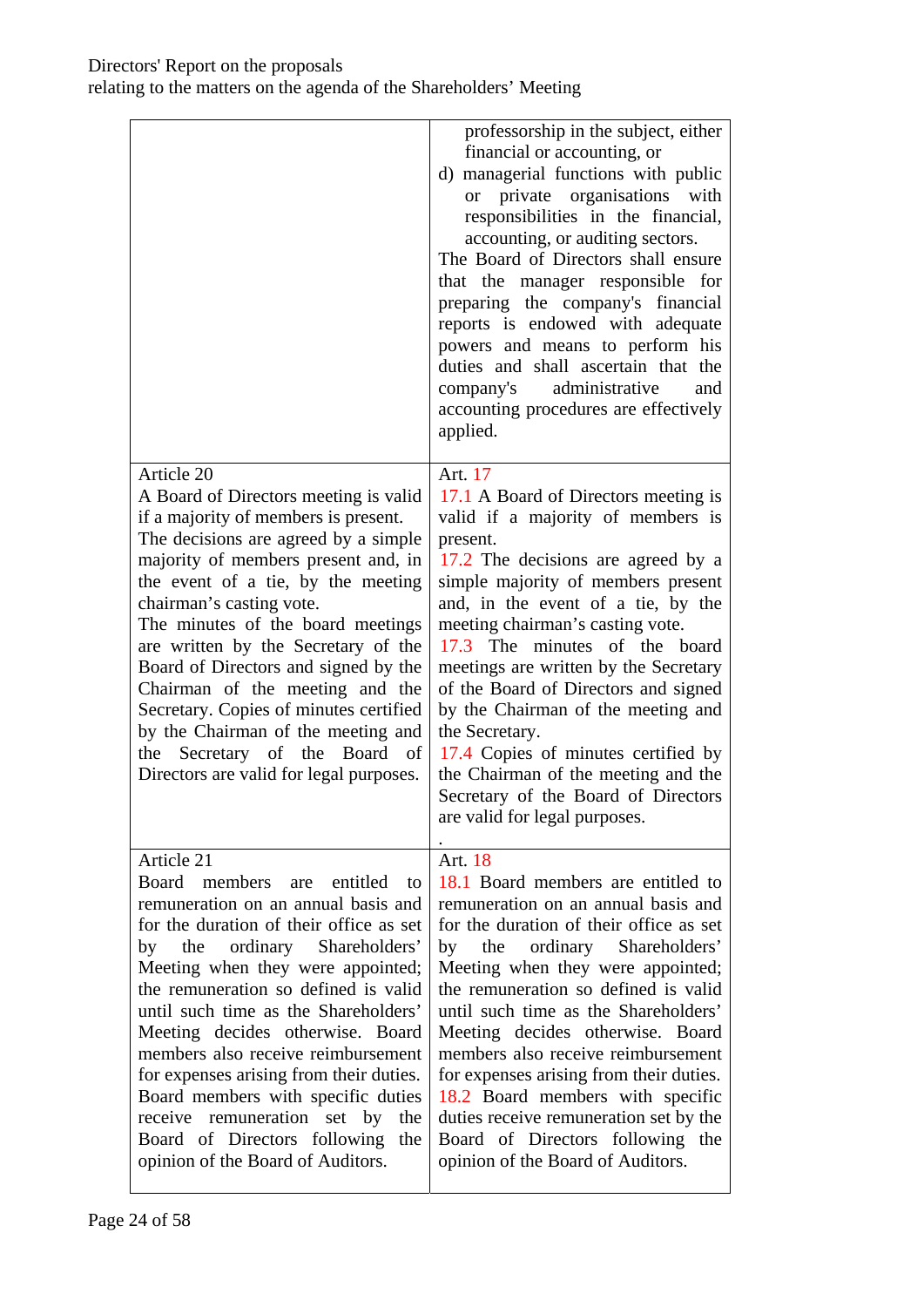| <b>Article 19</b>                       |  |  |
|-----------------------------------------|--|--|
| 19.1                                    |  |  |
| Legal representation of the Company     |  |  |
| before any judicial or administrative   |  |  |
| authority and before third parties and  |  |  |
| the social signature are responsibility |  |  |
| of either the Chairman or the           |  |  |
| <b>Managing Director.</b>               |  |  |
|                                         |  |  |

### **Title V – BOARD OF STATUTORY AUDITORS**

Article 22 The Board of Statutory Auditors consists of three statutory auditors; two alternate auditors shall also be appointed. The Shareholders' Meeting shall appoint the auditors and determine their compensation*.*  Auditors shall be chosen from among those who satisfy the integrity and professionalism requirements established by the applicable laws, particularly Ministry of Justice Decree no. 162 of 30 March 2000.

According to the provisions of this decree, the matters strictly connected to the Company's activities are: commercial law, business economics, corporate finance.

For this purpose, a sector strictly connected to the Company's business is engineering.

Auditors may hold positions as members of administrative and control bodies in other companies, within the limits established by Consob regulations.

Until these regulations come into force, auditors may not be appointed, or if appointed, will cease to be so, who are already statutory auditors in at least five companies that are not controlled by Eni S.p.A. issuing shares listed in regulated markets.

The Board of Statutory Auditors shall be appointed by the Shareholders' Meeting based on lists presented by shareholders of the candidates in numerical order. Legal provisions and regulations

20.1 The Board of Statutory Auditors consists of three statutory auditors; two alternate auditors shall also be appointed. The Shareholders' Meeting shall appoint the auditors and determine their compensation*.*  Auditors shall be chosen from among those who satisfy the integrity and professionalism requirements established by the applicable laws, particularly Ministry of Justice Decree no. 162 of 30 March 2000.

According to the provisions of this decree, the matters strictly connected to the Company's activities are: commercial law, business economics, corporate finance.

For this purpose, sectors strictly connected to the Company's business are engineering and geological.

20.2 Auditors may hold positions as members of administrative and control bodies in other companies, within the limits established by Consob regulations.

20.3 The Board of Statutory Auditors shall be appointed by the Shareholders' Meeting based on lists presented by shareholders of the candidates in numerical order.

The filing, presentation, and publication of the lists shall be governed by Art. 13.3 of these Bylaws.

Each shareholder may individually or jointly present only one list and vote for only one list, in accordance with the procedures prescribed by the above-mentioned legislative and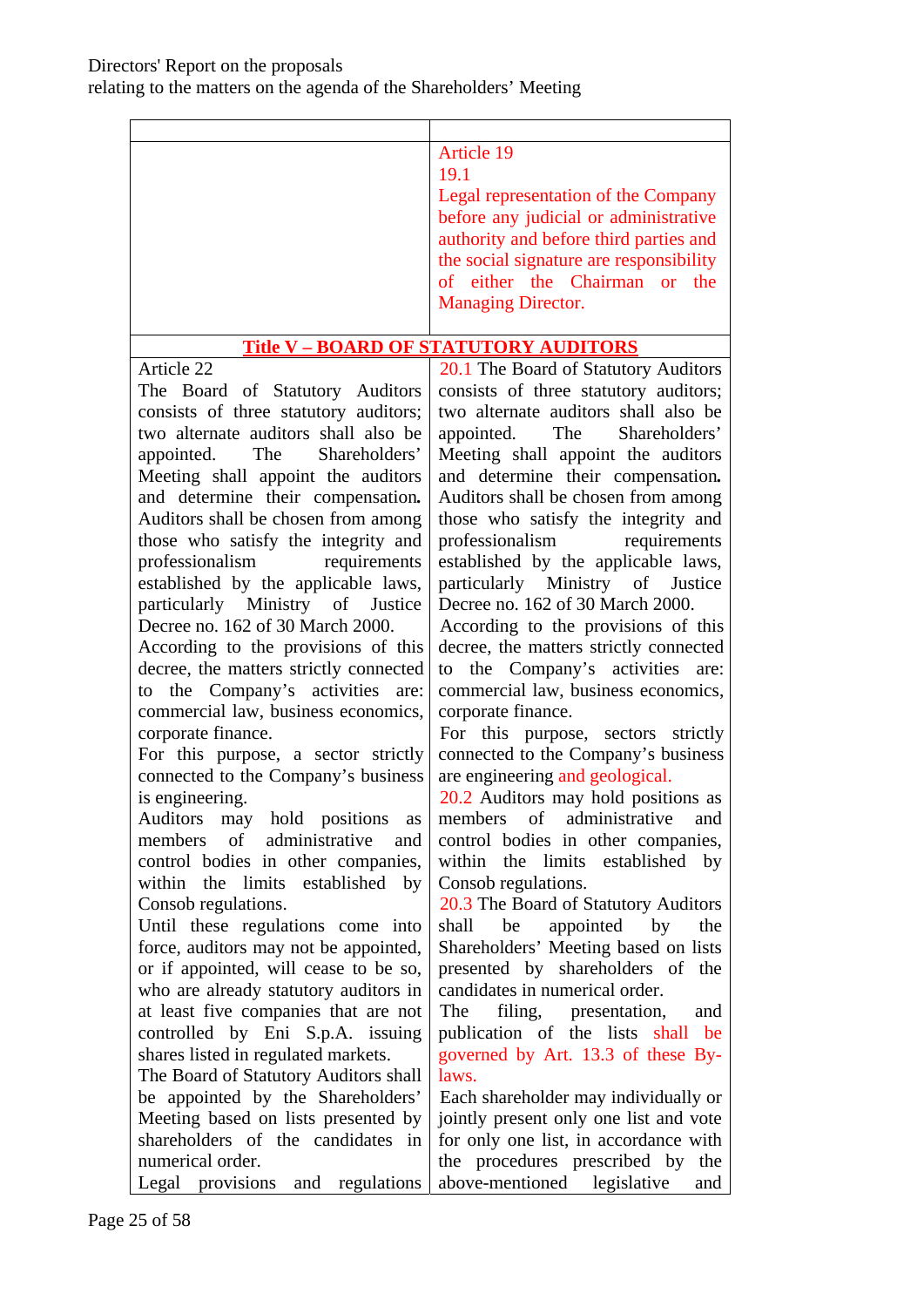| issued by Consob regarding the                                              | regulatory provisions.                                                    |
|-----------------------------------------------------------------------------|---------------------------------------------------------------------------|
| election of members of administrative                                       | Shareholders shall be allowed to                                          |
| and internal control bodies shall be                                        | present lists only if, individually or                                    |
| applied to matters concerning the                                           | jointly hold at least 2% of the share                                     |
| filing, presentation, and publication                                       | capital or are in whole holders of the                                    |
| of the lists.                                                               | different percentage<br>of share                                          |
| Each shareholder may singly or                                              | capital laid down by Consob in its                                        |
| jointly present only one list and vote                                      | regulation.                                                               |
| for only one list, in accordance with                                       | A candidate who appears on more                                           |
| the procedures prescribed by<br>the                                         | than one list shall be ineligible.                                        |
| above-mentioned legislative<br>and                                          | are divided into two<br>The lists                                         |
| regulatory provisions.                                                      | sections: the first regards candidates                                    |
| Shareholders who at the time of the                                         | for the post of statutory auditor, the                                    |
| presentation of lists have the right to                                     | second is for that of alternate auditor.                                  |
| vote and who alone or jointly with                                          | At least the first candidate for each                                     |
| other shareholders hold at least 2% of                                      | section must be enrolled in the                                           |
| shares with the right to vote in the                                        | auditors' register and have carried out                                   |
| ordinary meeting, or a different                                            | legal audits of financial statements for                                  |
| percentage fixed or referred to by                                          | at least three years.                                                     |
| legislative or regulatory provisions,                                       | The two statutory and one alternate                                       |
| are entitled to present lists.                                              | auditors shall be taken from the list                                     |
| In order to prove ownership of the                                          | that receives the majority of votes.                                      |
| number of shares required to present                                        | The other statutory and alternate                                         |
| lists, shareholders shall present or                                        | auditors shall be appointed according                                     |
| have delivered to the Head Office,                                          | to the procedures set forth in Article                                    |
| along with the lists, a copy of the<br>notification issued by the financial | 13.5, letter b), to be applied<br>individually to each of the sections in |
| intermediaries who are authorised                                           | which the other lists are divided.                                        |
| depositories of the shares.                                                 | The Shareholders' Meeting shall                                           |
| A candidate who appears on more                                             | appoint the statutory auditor who was                                     |
| than one list shall be ineligible.                                          | elected according to the procedures                                       |
| The lists are divided into two                                              | set forth in Article 13.5, letter b) as                                   |
| sections: the first regards candidates                                      | Chairman of the Board of Statutory                                        |
| for the post of statutory auditor, the                                      | Auditors.                                                                 |
| second is for that of alternate auditor.                                    | In the event that an auditor taken                                        |
| At least the first candidate for each                                       | from the list that received<br>the                                        |
| section must be enrolled in the                                             | majority of votes is replaced, the                                        |
| auditors' register and have carried out                                     | alternate auditor from the same list                                      |
| legal audits of financial statements for                                    | shall take his or her place; in the                                       |
| at least three years.                                                       | event an auditor taken from the other                                     |
| The two acting statutory auditors and                                       | lists is replaced, the alternate auditor                                  |
| one alternate auditor shall be taken                                        | from these lists shall be appointed.                                      |
| from the list that receives<br>the                                          | list<br>voting procedure<br>The<br>is                                     |
| majority of votes. The other statutory                                      | applicable only in the event that the                                     |
| alternate<br>auditors<br>shall<br>be<br>and                                 | entire Board of Statutory Auditors is                                     |
| appointed<br>according<br>the<br>to                                         | being renewed.                                                            |
| procedures set forth in Article 16,                                         | Other<br>mandatory<br>provisions<br>οf                                    |
| letter b), to be applied individually to                                    | current law, including regulations, are                                   |
| each of the sections in which the                                           | not affected and remain in force.                                         |
| other lists are divided.                                                    | 20.4 Outgoing auditors are eligible                                       |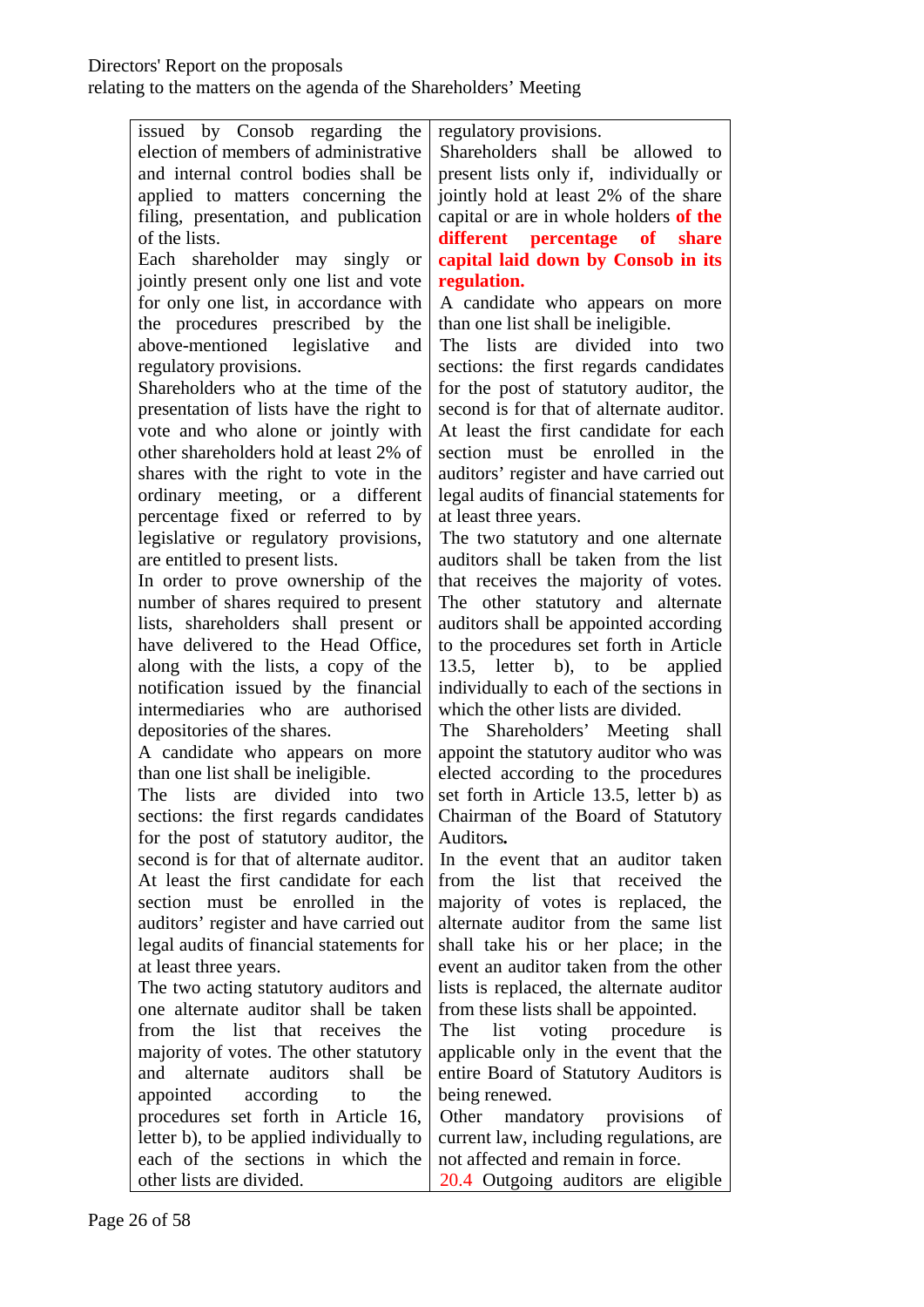| The Shareholders' Meeting shall            | for re-election.                      |
|--------------------------------------------|---------------------------------------|
| appoint the statutory auditor who was      | 20.5 The Board of Statutory           |
| elected according to the procedures        | Auditors may, after consultation      |
| set forth in Article 16, letter b) as      | with the Chairman of the Board,       |
| Chairman of the Board of Statutory         | convene the Shareholders' Meeting     |
| Auditors.                                  | and the Board of Directors. The right |
| In the event that an auditor taken         | to convene the Board of Directors     |
| from the list that received<br>the         | may be exercised individually by      |
| majority of votes is replaced, the         | each member of the Board of           |
| alternate auditor from the same list       | Statutory Auditors; the right to      |
| shall take his or her place; in the        | convene the Shareholders' Meeting     |
| event an auditor taken from the other      | may be exercised by no less than two  |
| lists is replaced, the alternate auditor   | members of the Board of Statutory     |
| from these lists shall be appointed.       | Auditors.                             |
| voting procedure<br>list<br>The<br>is      | 20.6 The Board of Statutory Auditors  |
| applicable only in the event that the      | may meet via conference call or       |
| entire Board of Statutory Auditors is      | video conference providing that all   |
| being renewed.                             | participants are identifiable and can |
| Other mandatory provisions<br>of           | follow the discussion, examine,       |
| current law, including regulations, are    | receive and transmit documents and    |
| not affected and remain in force.          | participate in real time<br>in the    |
| Outgoing auditors are eligible for re-     | discussions.                          |
| election.                                  | The meeting is considered as having   |
| The Board of Statutory Auditors may        | taken place where the Chairman of     |
| meet via conference call or video          | the Board of Statutory Auditors and   |
| conference providing that<br>all           | Secretary, if appointed, are located. |
| participants are identifiable and can      |                                       |
| follow<br>discussion, examine,<br>the      |                                       |
| receive and transmit documents and         |                                       |
| participate in real time in<br>the         |                                       |
| discussions.                               |                                       |
| The meeting is considered as having        |                                       |
| taken place where the Chairman of          |                                       |
| the Board of Statutory Auditors and        |                                       |
| Secretary, if appointed, are located.      |                                       |
| The right to convene the Board of          |                                       |
| <b>Directors</b><br>be<br>exercised<br>may |                                       |
| individually by each member of the         |                                       |
| Board of Statutory Auditors; the right     |                                       |
| to convene the Shareholders' Meeting       |                                       |
| may be exercised by no less than two       |                                       |
| members of the Board of Statutory          |                                       |
| <b>Auditors</b>                            |                                       |
| Article 23                                 |                                       |
| Legal Representation of the Company        |                                       |
| in relation to third parties and in court  |                                       |
| is the individual responsibility of the    |                                       |
| Chairman and those Board members           |                                       |
| who have been delegated powers             |                                       |
| under Article 19 of these By-Laws.         |                                       |
|                                            |                                       |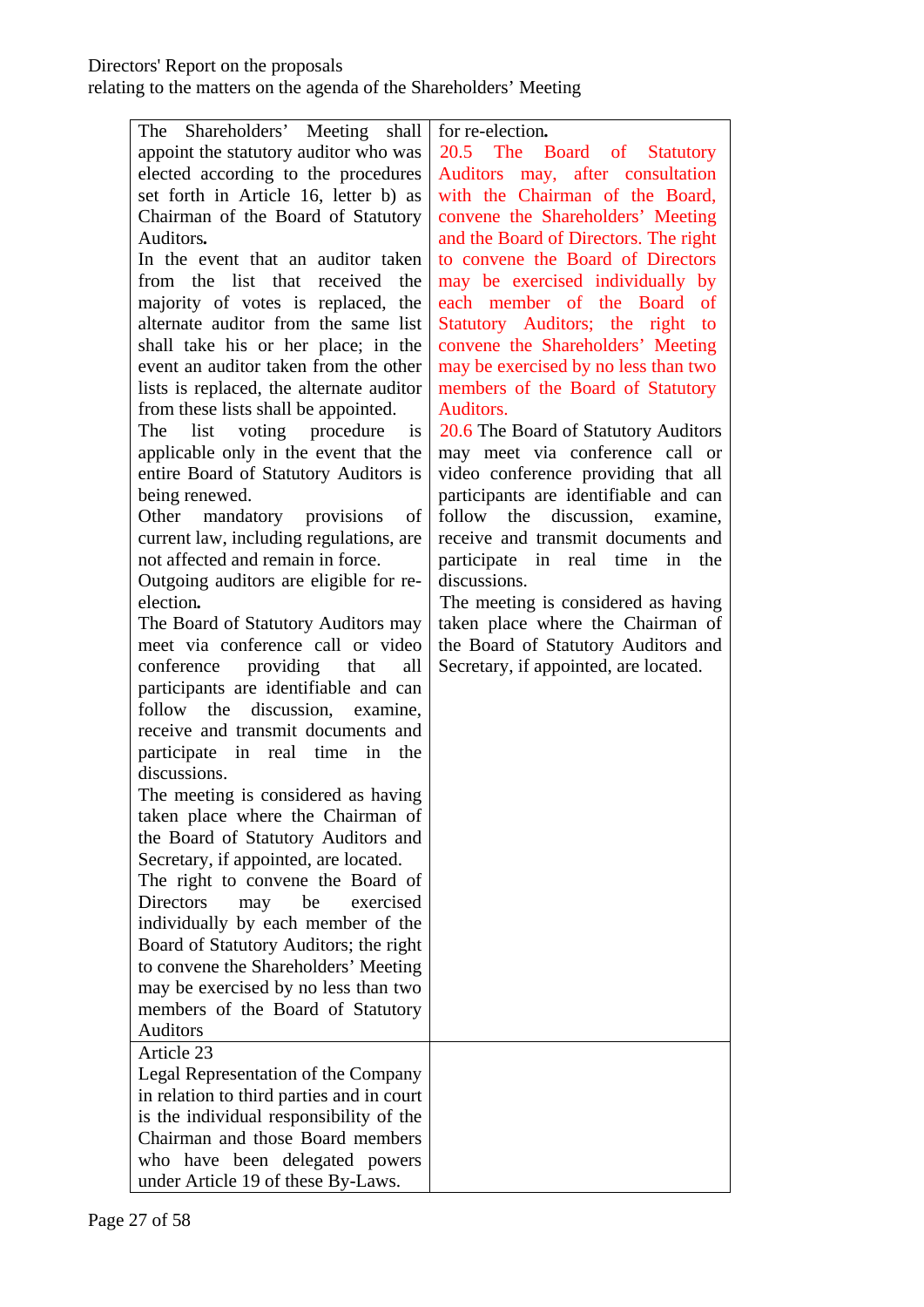| <b>Title VI - BALANCE SHEET, PROFITS AND DIVIDENDS</b>        |                                                               |  |  |  |  |
|---------------------------------------------------------------|---------------------------------------------------------------|--|--|--|--|
| Article 24                                                    | Art. 21                                                       |  |  |  |  |
| The Company's financial year runs                             | 21.1 The Company's financial year                             |  |  |  |  |
| from $1st$ January to $31st$ December of                      | from $1st$<br>31 <sup>st</sup><br>January<br>to<br>runs       |  |  |  |  |
| each year.                                                    | December of each year.                                        |  |  |  |  |
| At the end of each financial year the                         | At the end of each financial year the                         |  |  |  |  |
| Board of Directors prepares<br>the                            | Board of Directors prepares the                               |  |  |  |  |
| financial statements as required by                           | financial statements as required by                           |  |  |  |  |
| law.                                                          | law.                                                          |  |  |  |  |
| The net profit shown in the financial                         | 21.2 The net profit shown in the                              |  |  |  |  |
| statements and properly approved                              | financial statements and properly                             |  |  |  |  |
| will be distributed:                                          | approved will be distributed:                                 |  |  |  |  |
| up to 5% to legal reserves                                    | up to 5% to legal reserves until                              |  |  |  |  |
| until this reaches the limit                                  | this reaches the limit set by law;                            |  |  |  |  |
| set by law;                                                   | the remainder will be distributed<br>$\overline{\phantom{0}}$ |  |  |  |  |
| the remainder will<br>be                                      | to shares, except as otherwise                                |  |  |  |  |
| distributed to shares, except                                 | decided by the Shareholders'                                  |  |  |  |  |
| as otherwise decided by the                                   | Meeting.                                                      |  |  |  |  |
| Shareholders' Meeting.<br>Dividends not collected within five | Dividends not collected within five                           |  |  |  |  |
|                                                               | years of the date on which they<br>the                        |  |  |  |  |
| years of the date on which they<br>the<br>to                  | became payable revert<br>to                                   |  |  |  |  |
| became payable revert<br>Company.                             | Company.<br>The Board of Directors may agree a                |  |  |  |  |
| The Board of Directors may agree a                            | dividend payment on account in the                            |  |  |  |  |
| dividend payment on account in the                            | course of financial year.                                     |  |  |  |  |
| course of financial year.                                     |                                                               |  |  |  |  |
|                                                               |                                                               |  |  |  |  |
|                                                               | <b>Title VII - LIQUIDATION AND WIND-UP</b>                    |  |  |  |  |
| Article 25                                                    | <b>Article 22</b>                                             |  |  |  |  |
| The liquidation and wind-up of the                            | $22.1$ The liquidation and wind-up of                         |  |  |  |  |
| Company is governed by the relevant                           | the Company is governed by the                                |  |  |  |  |
| laws.                                                         | relevant laws                                                 |  |  |  |  |
|                                                               |                                                               |  |  |  |  |
| <b>Title VIII - GENERAL PROVISIONS</b>                        |                                                               |  |  |  |  |
| Article 26                                                    | Art. 23                                                       |  |  |  |  |
| All matters not expressly covered or                          | 23.1<br>All<br>matters not expressly                          |  |  |  |  |
| not otherwise regulated by the By-                            | covered or not otherwise regulated by                         |  |  |  |  |
| Laws are governed by provisions of                            | By-Laws are governed<br>the<br>by                             |  |  |  |  |
| law.                                                          | provisions of law.                                            |  |  |  |  |
|                                                               |                                                               |  |  |  |  |

- confer the Managing Director full powers to ensure that, even through proxies, proceeds to the implementation of these resolutions, introducing where appropriate or necessary, formal additions, deletions and changes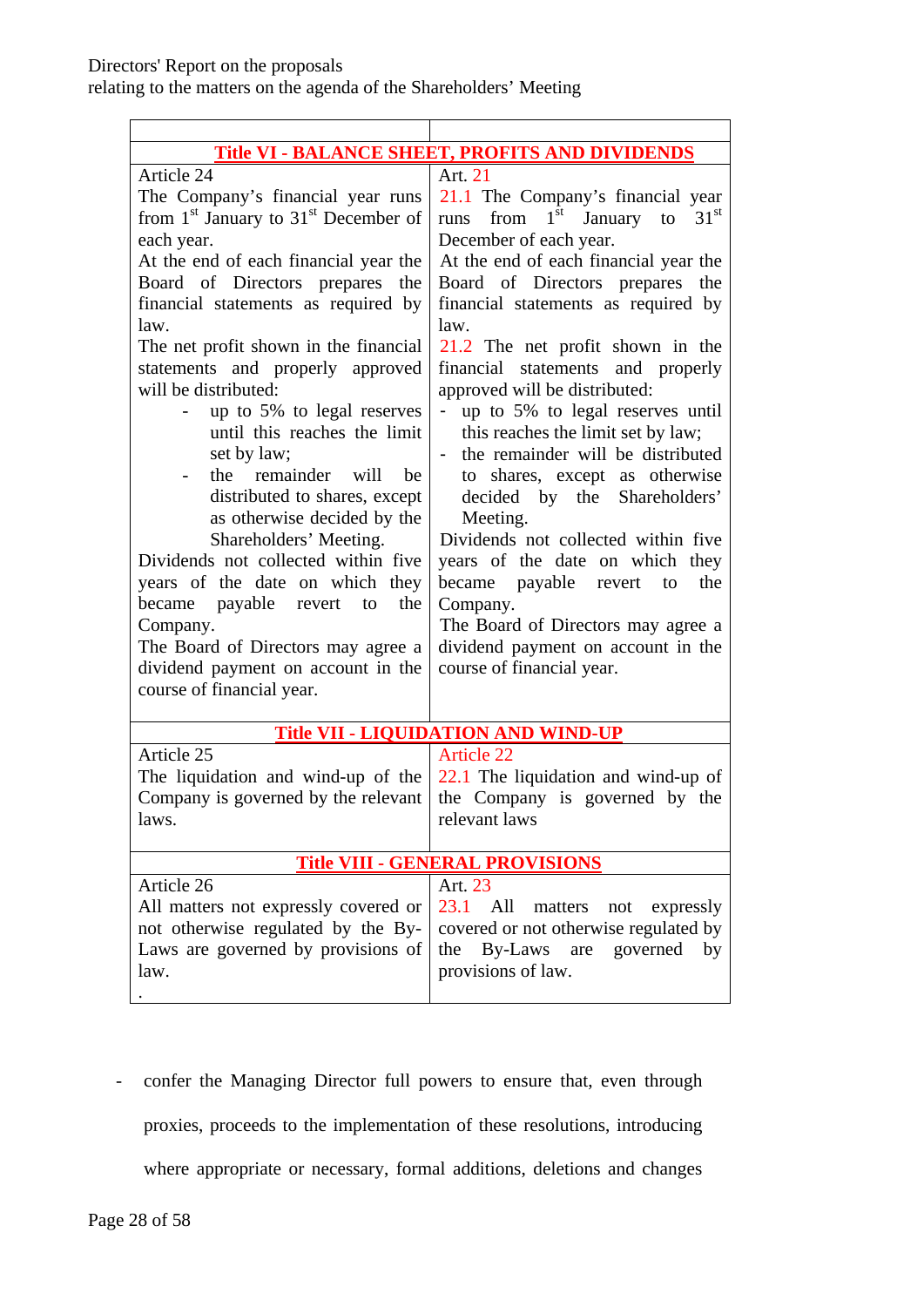requested by the competent Authorities for its inclusion in the Companies' Register .

#### **ORDINARY PART**

#### **Item 1**

# **Financial Statements as at 31 December 2009, Consolidated Financial**

**Statements as at 31 December 2009, Directors' Report, Reports of the** 

### **Board of Statutory Auditors and of the Independent Auditors**

Dear Shareholders,

the 2009 financial statements of Snam Rete Gas SpA, which closed with an operating profit of Euro 529,716,868.51 and the consolidated financial statements that closed with a net profit of Euro 732 million are presented in the file "Financial statements for the year 2009" filed with the office of the Company and the Italian Stock Exchange (Borsa Italiana S.p.A.) This report therefore makes reference to that document. Dear Shareholders,

You are invited to approve the financial statements for the year ended 31 December 2009 of Snam Rete Gas S.p.A., closed with a profit of Euro 529,716,868.51.

### **Item 2**

### **Allocation of net income and payment of dividend**

Dear Shareholders,

The Board of Directors proposes to:

o attribute the profit of Euro 327,196,549.87, remaining after the distribution of 2009 interim dividend of Euro 0.06 per share,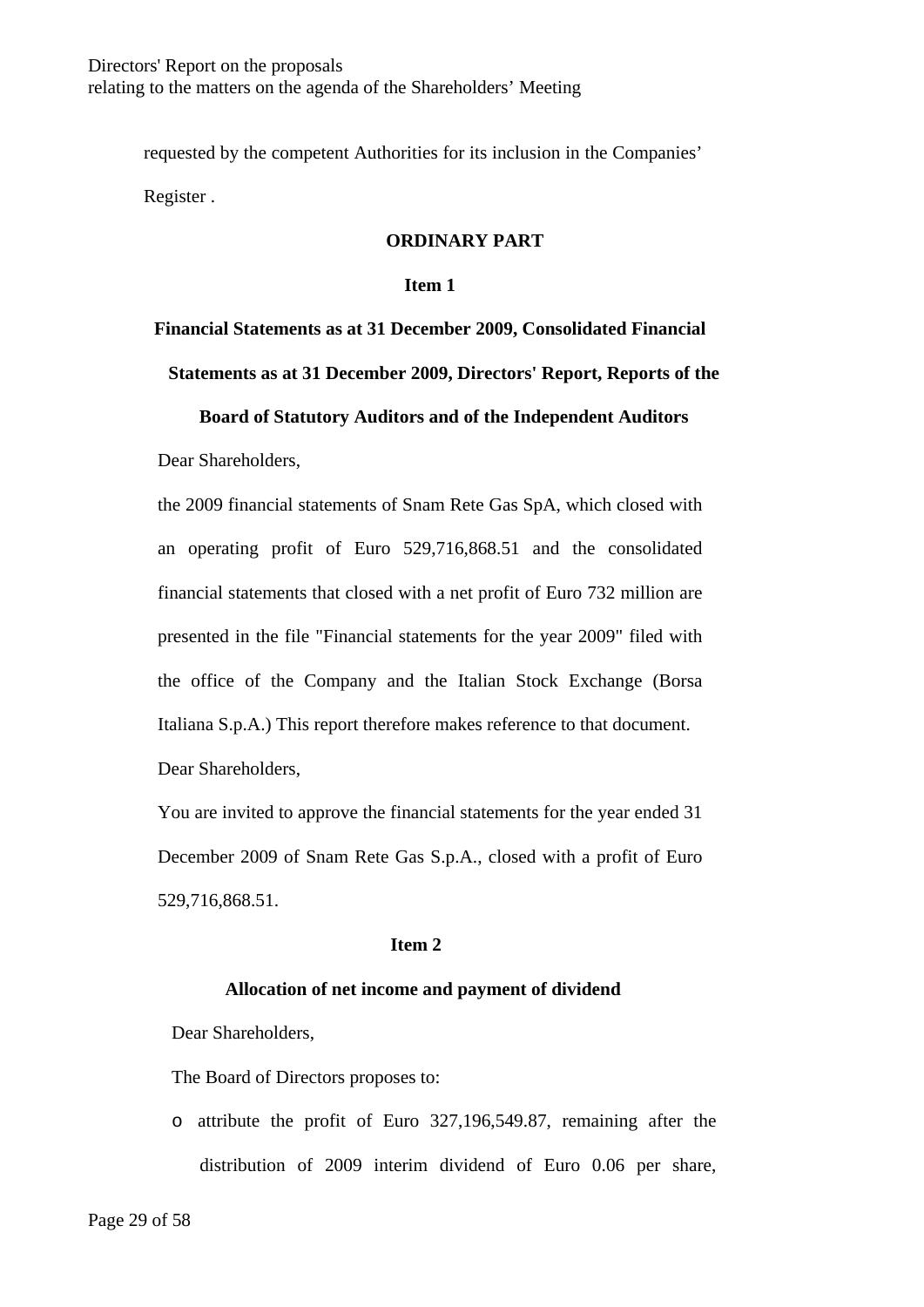approved by the Board of Directors on 29 July 2009, to the "Legal Reserve", pursuant to Article. 2430 of the Civil Code, for the amount of Euro 26,485,843.43;

- o distribute to shareholders by way of dividend of Euro 0.14 per share for outstanding shares at the ex-dividend date, excluding own shares at that date, on account of the 2009 interim dividend of Euro 0.06, using remaining profits of Euro 300,710,706.44 and profits relating to prior periods up to the total amount of the dividend; the dividend per share for the 2009 therefore amounts to Euro 0.20;
- o pay the settlement of the dividend of Euro 0.14 per share from 27 May 2010, ex-dividend date 24 May 2010.

Dear Shareholders,

You are invited to:

- o attribute the profit of Euro 327,196,549.87, remaining after the distribution of 2009 interim dividend of Euro 0.06 per share approved by the Board of Directors on 29 July 2009, to the "Legal Reserve", pursuant to Article. 2430 of the Italian Civil Code, for the amount of Euro 26,485,843.43;
- o distribute to shareholders by way of dividend of Euro 0.14 per share, for outstanding shares at the ex-dividend date, excluding own shares at that date, on account of the 2009 interim dividend of Euro 0.06, using the remaining profits of Euro 300,710,706.44 and profits relating to prior periods up to the total amount of the dividend; the dividend per share for year 2009 therefore amounts to Euro 0.20;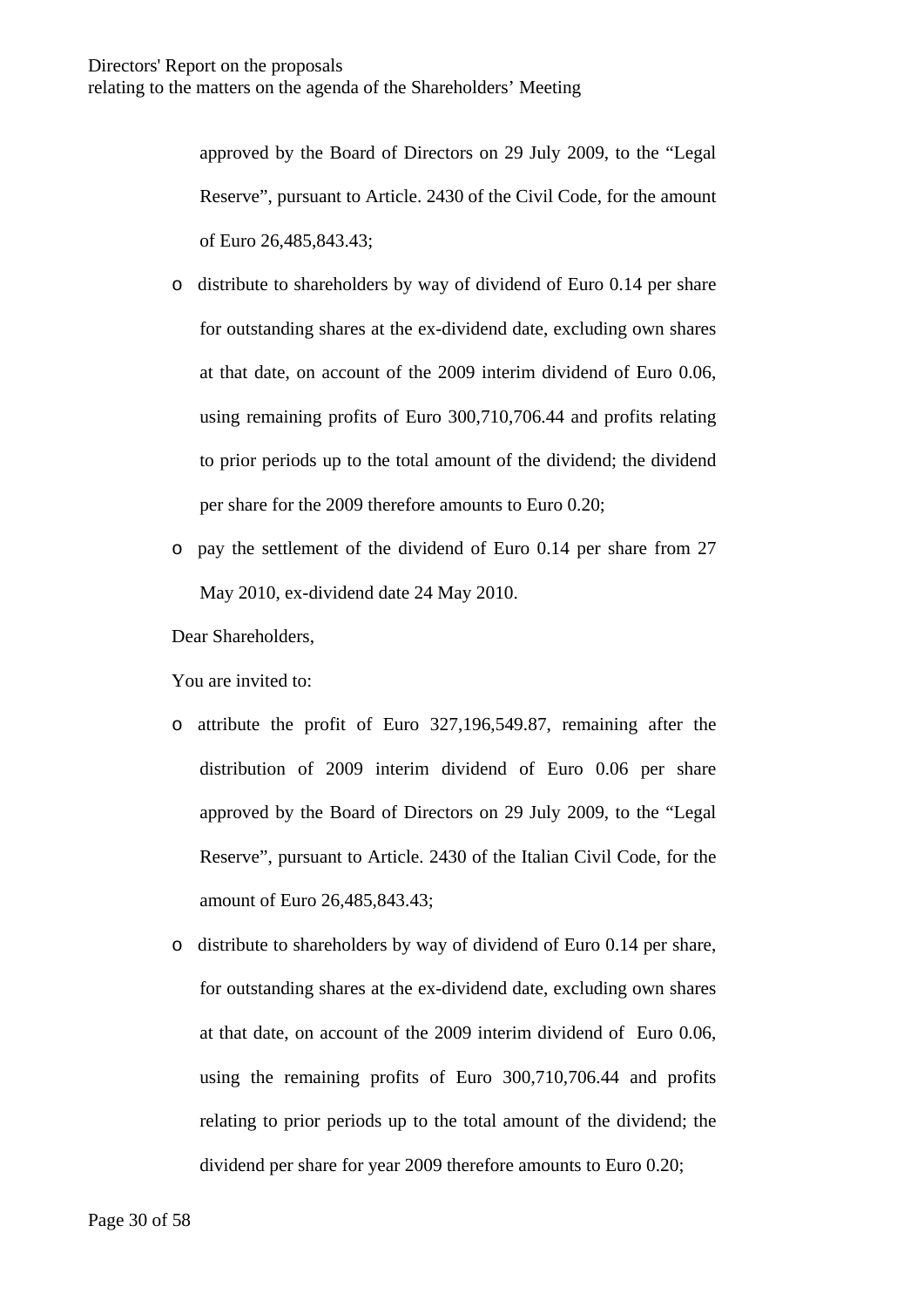o pay the settlement of the dividend of Euro 0.14 per share from 27 May 2010, ex-dividend date 24 May 2010.

#### **Item 3**

### **Determination of the number of members of the Board of Directors**

Dear Shareholders,

The office appointment conferred on 26 April 2007 to the Board of Directors responsible for your Company, expires with the Shareholders' Meeting called to approve the financial statements as at 31 December 2009. Article 16 of the By-Laws foresees that the Board of Directors is composed of a number of members not less than five and not more than nine.

The Shareholders' Meeting called has set in nine the members of the Board of Directors.

The Board of Directors, in consideration of the business size and the complexity of the activities of your Company, proposes to set to nine the number of Directors to be appointed at the Shareholders' Meeting.

Dear Shareholders,

You are invited to approve the proposal to establish nine as the number of Directors to be appointed at the Shareholders' Meeting.

#### **Item 4**

### **Determination of the duration in office of the Directors**

Dear Shareholders,

Pursuant to Article 16 of the By-Laws, Directors can be appointed for a term not exceeding three years and expiring at the Shareholders' Meeting called to approve the financial statements for the last year of office.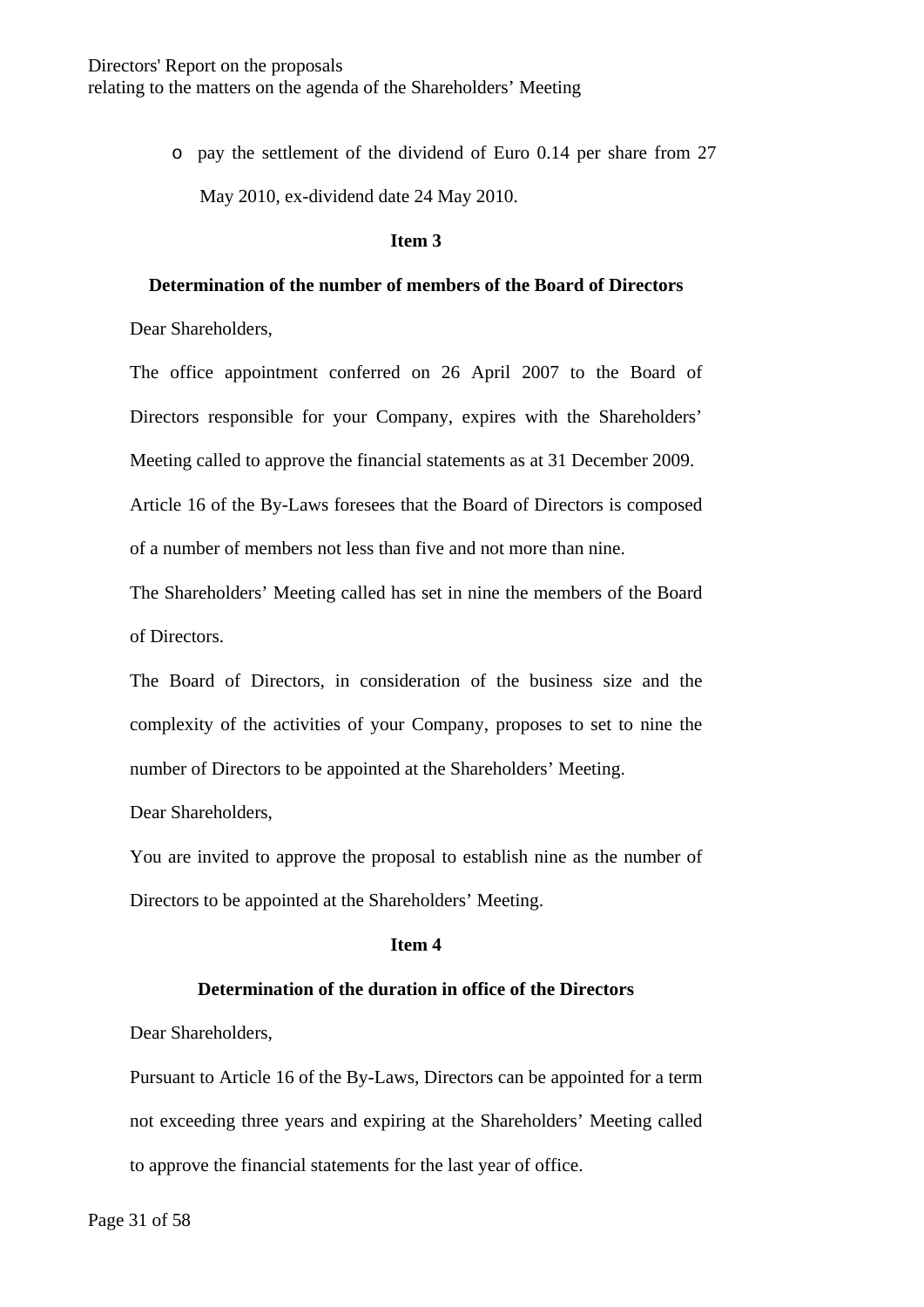The Board of Directors, to ensure continuity in the management of the Company, proposes to set the term of office of directors to be nominated in three years, expiring on the date of which will be convened to approve the financial statements at 31 December 2012.

Dear Shareholders,

You are invited to approve the proposal to set the Directors' office term to three years, expiring on the date of the Shareholders' Meeting called to approve the financial statements as at 31 December 2012.

#### **Item 5**

#### **Appointment of the Directors**

Dear Shareholders,

Pursuant to Article 16 of the By-Laws, the Board of Directors is appointed by the Shareholders' Meeting on the basis of lists in which the candidates are listed in numerical order.

The lists submitted by shareholders shall be deposited at the registered office at least fifteen days before the date of the first call.

Each shareholder may submit or participate in presenting only one list and vote for one list. Each candidate may appear on one list under penalty of ineligibility. Entitled to present lists are only those shareholders who, alone or with others, own at least 1% of the shares entitled to vote at the ordinary Shareholders' Meeting, as determined by Consob Resolution No. 17148 of 27 January 2010.

The lists must be accompanied, under penalty of rejection, by the following:

• statements whereby candidates accept their candidacy;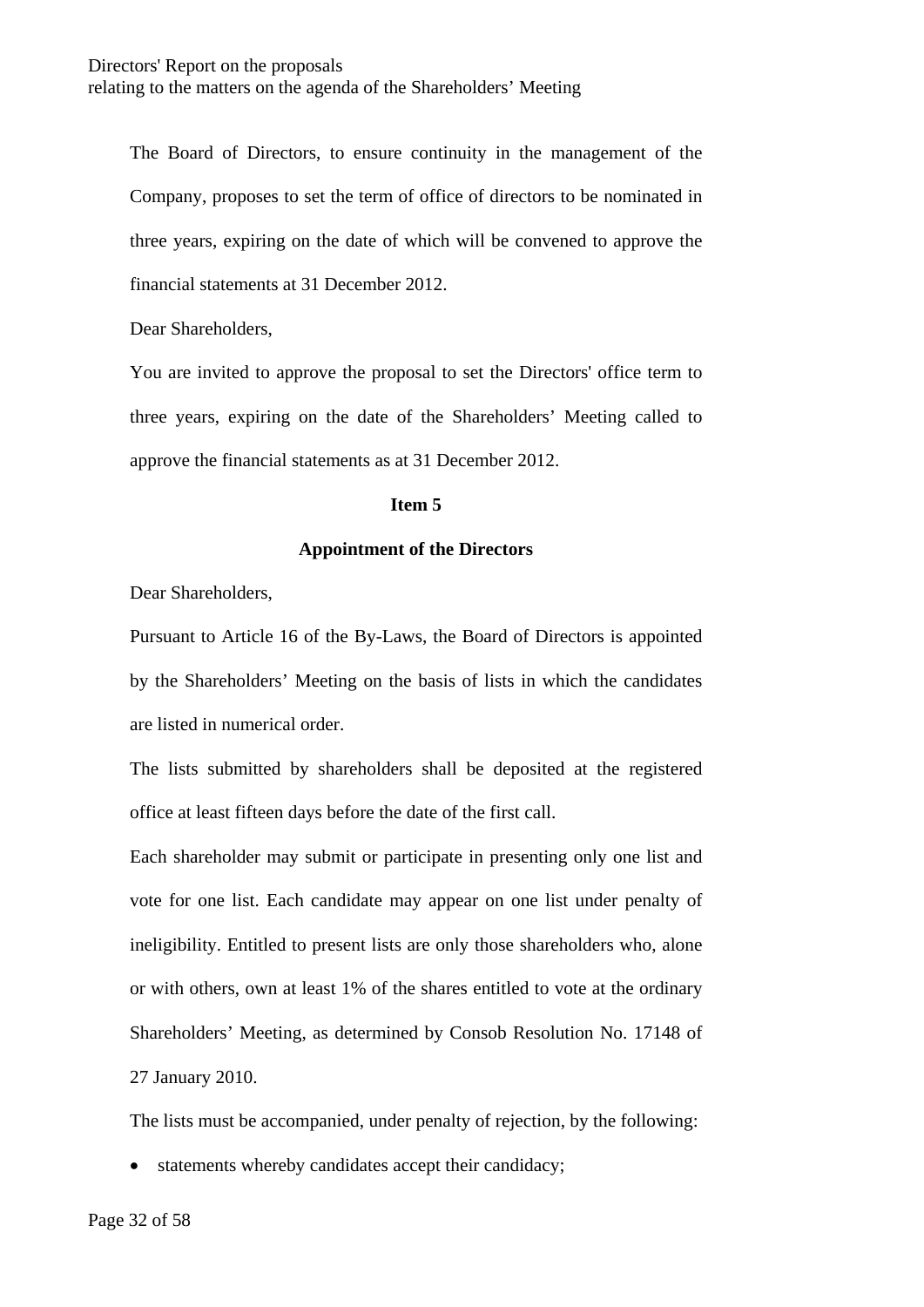### Directors' Report on the proposals relating to the matters on the agenda of the Shareholders' Meeting

- detailed information on their personal and professional characteristics;
- statements from all candidates on their eventual compliance with the independence requirements pursuant to Article 148, paragraph 3, of the TUF and attestation of the absence of grounds for ineligibility and incompatibility, and possession of good repute;
- indication of the identity of shareholders who have submitted the lists and the percentage of shares held in the capital of your Company.

We would also urge the Shareholders to take into consideration the recommendations made by Consob on eventual relationships between "majority" and "minority" lists contained in Notice DEM/9017893 of 26 February 2009 concerning: *Appointment of the members of the management and control boards.* 

In order to prove ownership of the number of shares required to present a list, shareholders must present or submit to the registered office, together with the lists, a copy of the notice issued by financial intermediaries as authorized share custodians.

The lists presented, together with the above information will be readily available to the public on the Company's website and at the Italian Stock Exchange.

At least one Director, if the Board is composed of a number of members not exceeding seven, or at least three Directors, if the Board is composed of more than seven members, must meet the independence standards for Auditors of companies listed pursuant to Art. 148 paragraph 3 of the TUF, referenced in Art. 147-*ter* of TUF.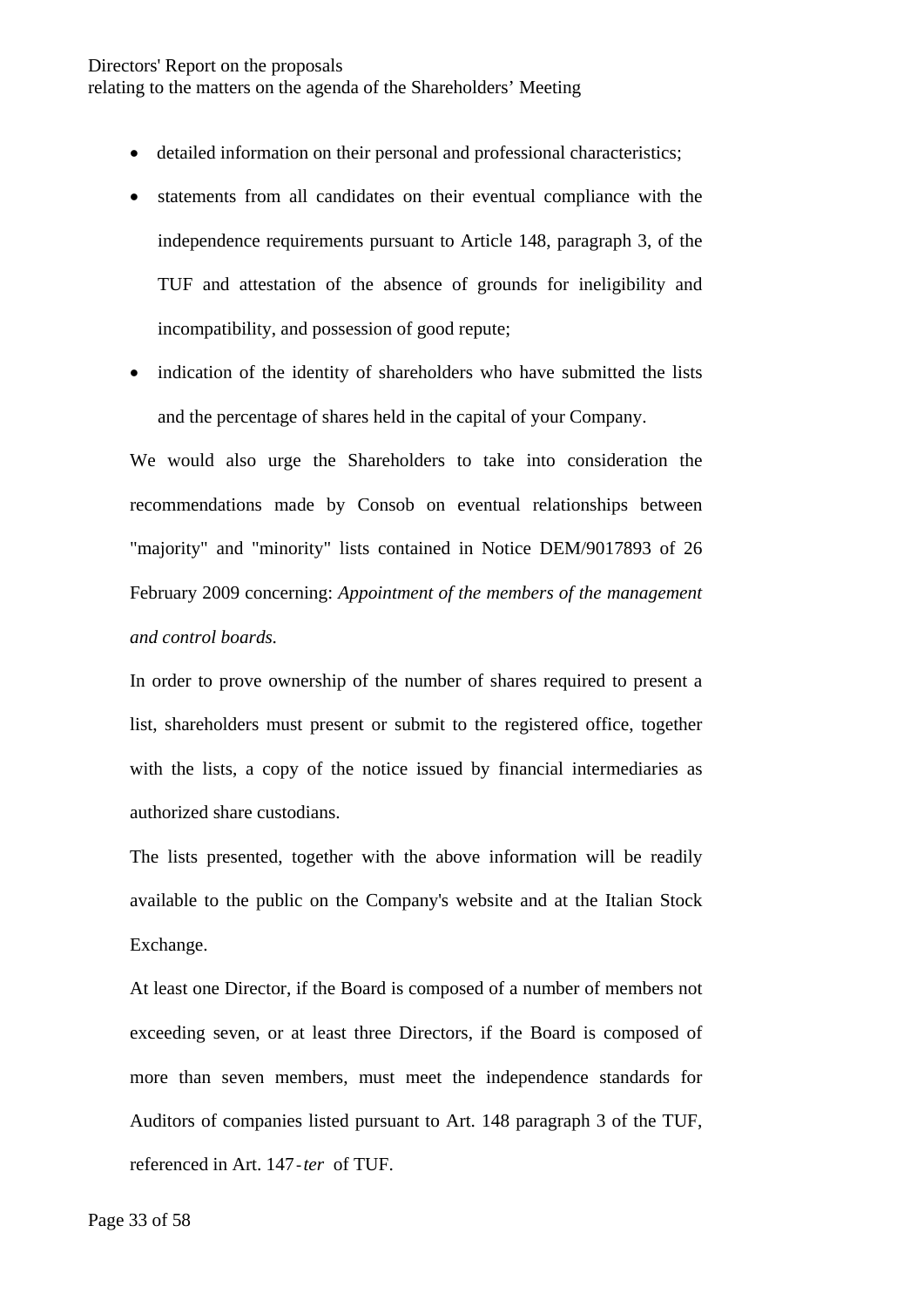The lists shall expressly identify the candidates meeting the requirements of independence described.

Shareholders are also invited to take into account the independence requirements prescribed for the Directors in the Code of Conduct issued by the Italian Stock Exchange.

All candidates must also meet the integrity requirements for Auditors of listed companies Art. 148, paragraph 4, of the TUF, referenced for Directors in Art. 147-*quinquies,* paragraph 1, of TUF.

The election of Directors shall proceed as follows:

- a) from the list that receives the majority of shareholders' votes shall be drawn, in their listed order, seven-tenths of Directors to be elected, rounding down if the fractional number is less than the unity;
- b) the remaining Directors shall be selected from other lists that are not related in any way, even indirectly, to the shareholders who have presented or voted the list which obtained the highest number of votes and for this purpose, the votes obtained by these lists will be divided into one or two or three following the numerical order of Directors to be elected. The ratios thus obtained will be assigned to the candidates of each list, following the previous order set for them. The ratios assigned to the candidates of the various lists are arranged in decreasing order. Those with the highest ratios shall be elected. Should more than one candidate obtain identical ratios, the candidate pertaining to a list that has not elected any Director or that has elected the lowest number of Directors shall be elected. Should none of the lists have yet elected a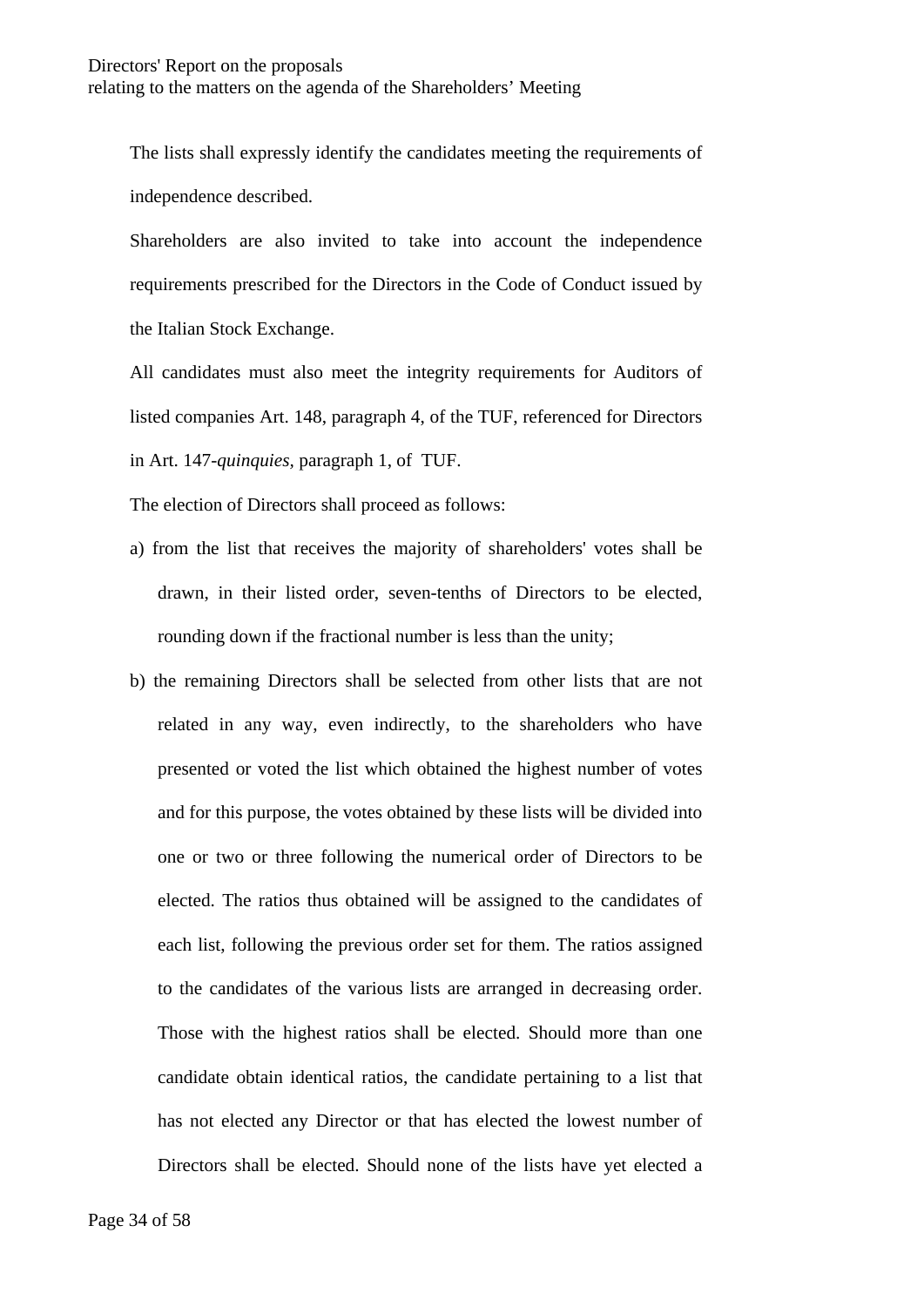Director, or have elected the same number of Directors as part of these lists, the candidate with the highest number of votes shall be elected. Should there be an equal number of list votes, and all with the same ratio, a new vote shall be taken by the entire Shareholders' Meeting, and the candidate who receives the simple majority of votes shall be elected;

- c) if, as a result of the above steps, the appointment of the minimum number of independent directors statutorily prescribed fails, the ratio of votes attributed to each candidate in the various lists shall be calculated according to the system described in letter b); those candidates not yet considered in the lists pursuant to letters a) and b), meeting the requirements of independence and with the highest ratios, shall be elected, in the number required to ensure compliance with the provisions of the by-law. If follows that, non-independent Directors are be assigned the lowest ratios. In the absence of a number of candidates that would enable compliance with the minimum number of independent Directors, the Shareholders' Meeting shall resolve, by majority vote, on the replacement of candidates not meeting the independence requirements that have earned the lowest ratio;
- d) for the appointment of Directors, for any reason, not appointed under the procedure described above, the Shareholders' Meeting shall resolve by legally prescribed majority, to ensure however that the composition of the Board complies with the law and the By-Laws.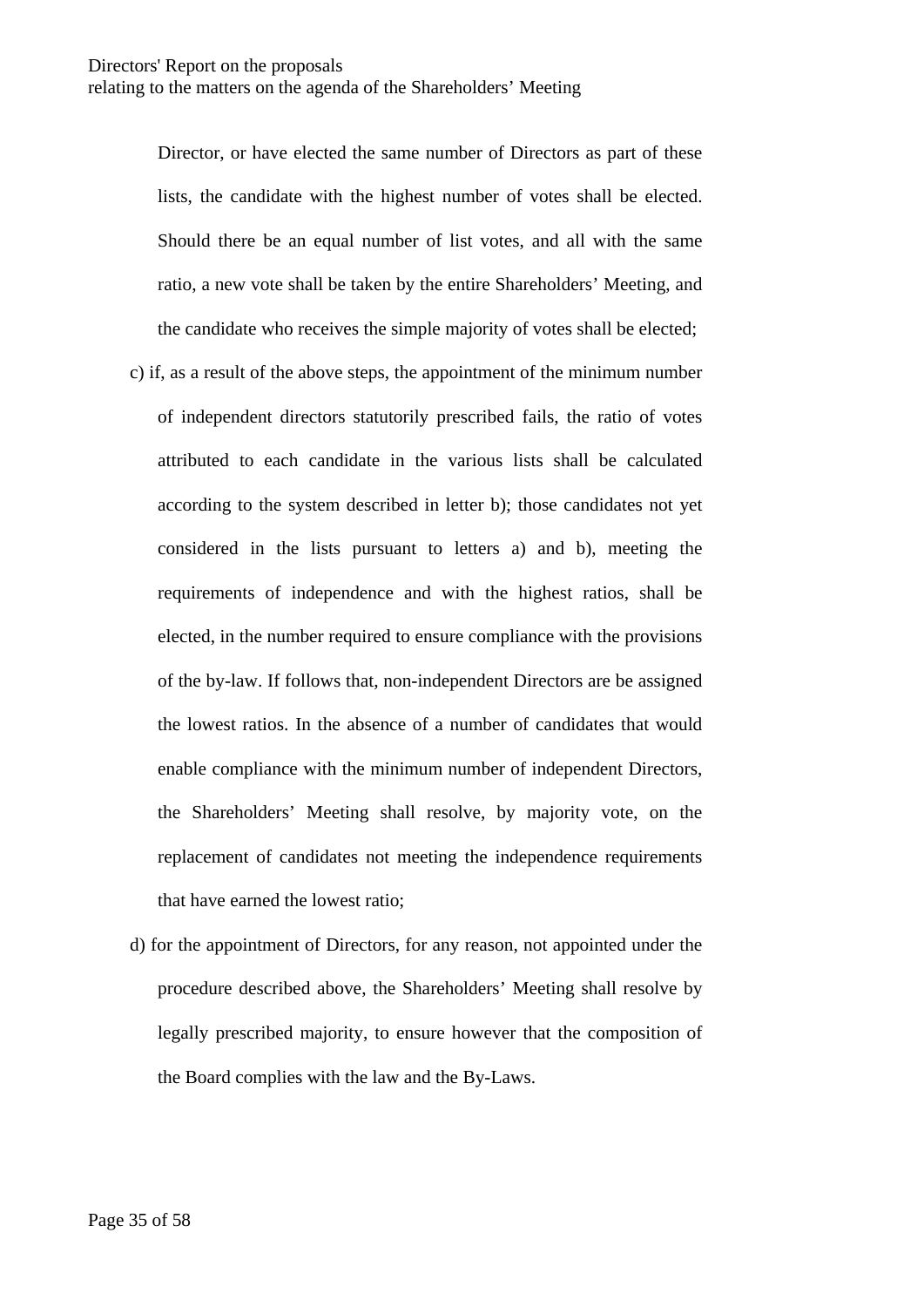Regarding the proposal of the Board referred to in paragraph 3 above, the Shareholders' Meeting is therefore urged to appoint nine Directors on the basis of lists presented by those entitled to do so.

Dear Shareholders,

You are invited to vote on a list amongst those submitted and published in accordance with provisions of the By-Laws.

### **Item 6**

### **Appointment of the Chairman of the Board of Directors**

Dear Shareholders,

Pursuant to Article 17 of the By-Laws, the Chairman of the Board of Directors is elected by the Shareholders' Meeting, or should it fail to comply, the Board of Directors shall elect from among its members the Chairman.

The Board proposes that the Shareholders' Meeting elects as Chairman of the Board the first candidate from the list that obtained the majority of votes. Dear Shareholders,

You are invited to elect as Chairman of the Board the first candidate from the list that obtained the majority of votes.

### **Item 7**

### **Determination of the Directors' remuneration**

Dear Shareholders,

Pursuant to Article 21 of the By-Laws, the Directors are entitled, on an annual basis and for the office term, to a compensation determined by the ordinary Shareholders' Meeting upon their appointment; compensation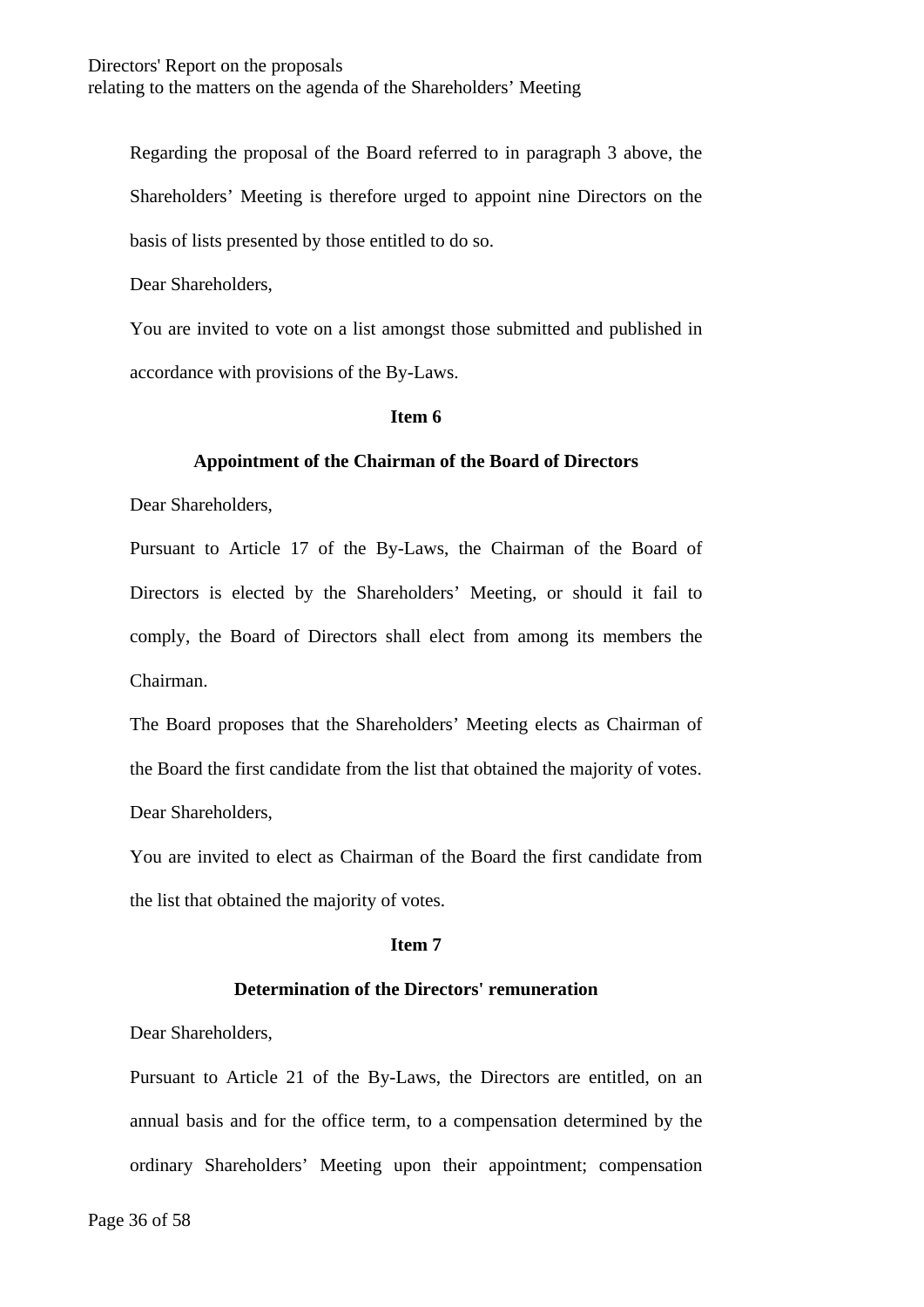which shall remain valid until otherwise resolved by the Shareholders' Meeting. Directors are also entitled to the reimbursement of expenses incurred in connection with their office.

Please note that on 18 April 2008, the Shareholders' Meeting authorized the Board to extend the insurance, as foreseen by management, to cover occupational risks of the Directors and Statutory Auditors of Snam Rete Gas S.p.A, pursuant to the standard terms and conditions which are common practice in the insurance market. The insurance policy, which remains in place for the new members of these Boards, provides an overall ceiling and an annual premium of Euro 50 million and Euro 476,775 respectively.

Dear Shareholders,

You are invited to approve one of the proposals to be presented at the Shareholders' Meeting on this agenda item.

#### **Item 8**

#### **Appointment of the Statutory Auditors**

Dear Shareholders,

The Shareholders' Meeting is called to renew the Board of Statutory Auditors appointed on 26 April 2007. Pursuant to Article 22 of the By-Laws, the Board of Statutory Auditors consists of three acting and two alternate members. Pursuant to Article 22 of the By-Laws, the Shareholders' Meeting is called to appoint the Board of Statutory Auditors on the basis of lists presented by shareholders, on which candidates are listed in numerical order. According to the proposal of the Board on agenda item 9, the candidate mentioned in the first place in the minority list that obtained the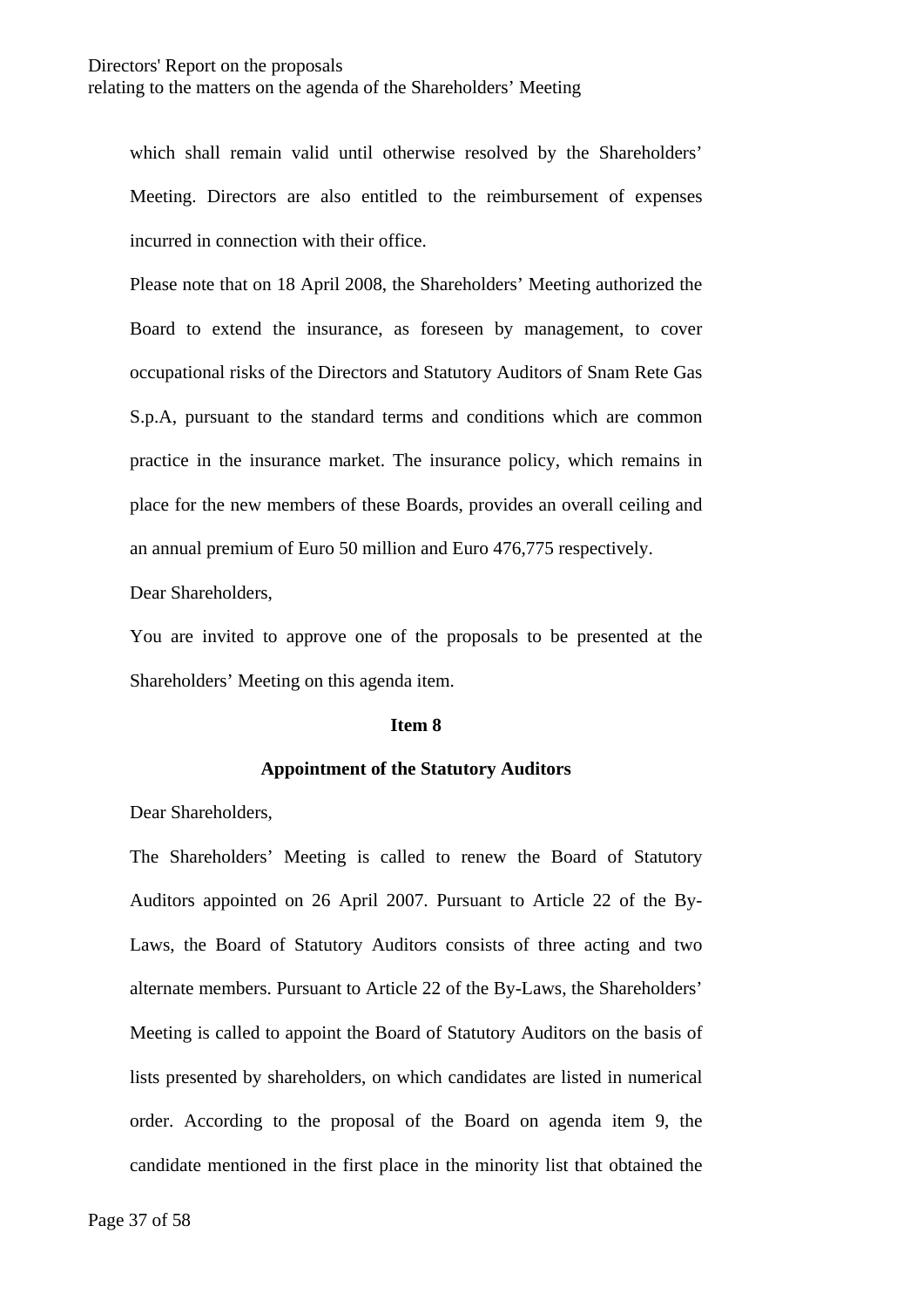highest number of votes shall be offered the post of Chairman of the Board. Chairman of the Board candidates shall necessarily meet the independence requirements prescribed by Article. 148, paragraph 3, of the TUF and the requirements of integrity and professionalism held in the Decree of the Minister of Justice no 162 of 30 March 2000, taking into consideration the matters and areas closely related to the Company's business described in the provisions of the By-Laws. Matters closely related to the Company's business include commercial law, business and corporate finance. The area closely related to the Company's business is engineering.

Statutory Auditors must also comply with the duty cumulation limit set by Consob in art. 144-*terdecies* of Regulation No 11971 of 14 May1999 (the "Issuers' Regulation").

We urge shareholders to take into account the requirements of independence for Statutory Auditors imposed by the Code of Conduct issued by the Italian Stock Exchange. List presentation, storage and publication shall be governed by the procedures for Directors appointment based on list voting, as referenced, and by the provisions issued by Consob regulations, mutatis mutandis. In particular, shareholders may present lists only if, alone or with others, represent at least 1% of the shares entitled to vote at the ordinary Shareholders' Meeting, as determined by Consob Resolution No. 17148 of 27 January 2010.

Lists shall be accompanied by: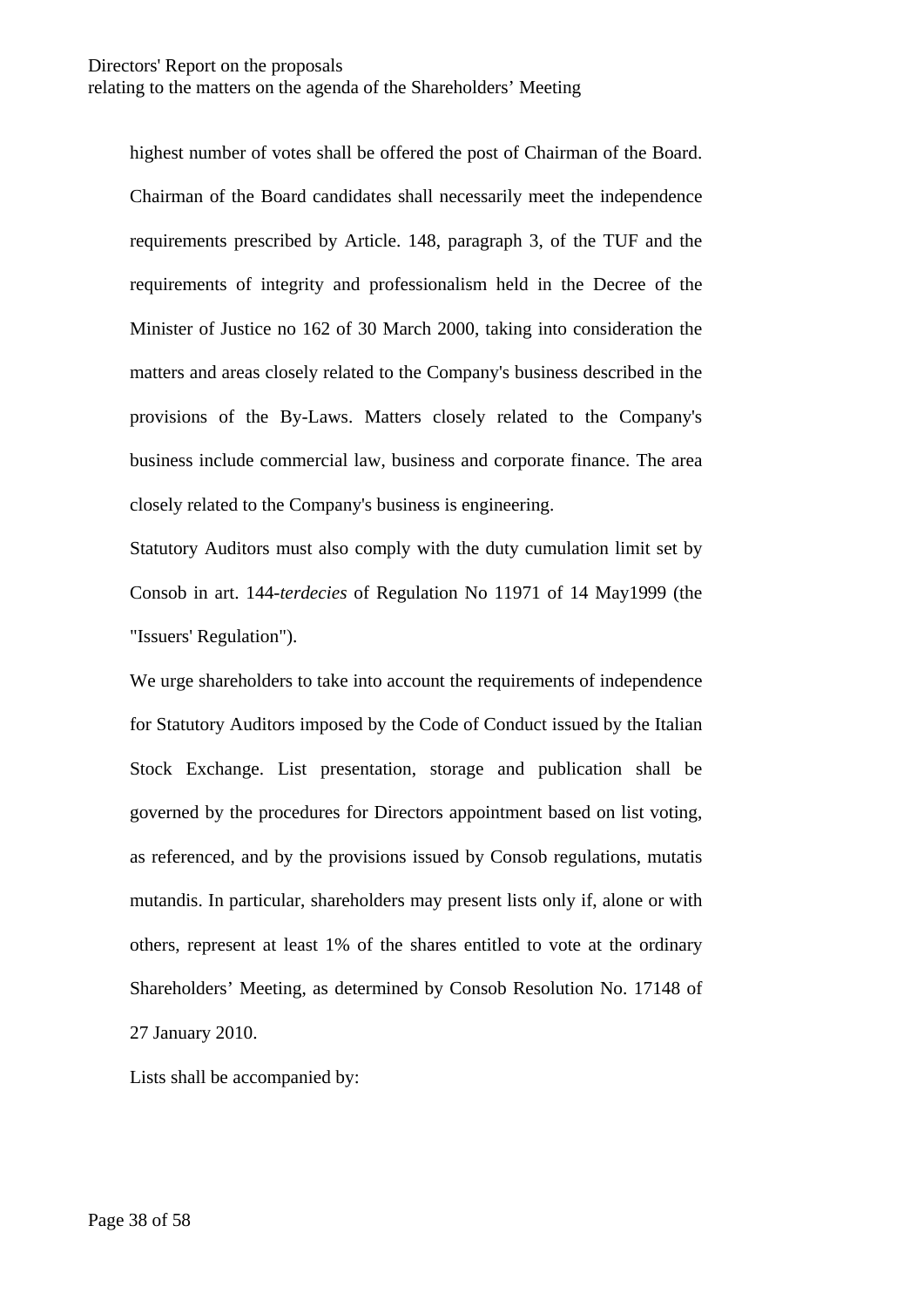- information regarding the identity of shareholders who have submitted lists, indicating the total percentage of shares held and a certificate indicating the ownership of such participation;
- a statement by the shareholders other than those who hold, also jointly, a controlling interest or a relative majority, indicating the absence of relationships, pursuant to Article 144 - *quinquies* of the Issuers' Regulation, with the latter;
- candidates' acceptance of the detailed information request on personal and professional characteristics, and a statement certifying compliance with the requirements set by law and the By-Laws, also with reference to the rules of the Issuers' Regulation on duty cumulation limits.

We would also urge the Shareholders to take into consideration the recommendations made by Consob on eventual relationships between "majority" and "minority" lists contained in Notice DEM/9017893 of 26 February 2009 concerning: *Appointment of the members of the management and control boards.* 

The lists presented, together with the above information will be readily available to the public on the Company's website and at the Italian Stock Exchange. Lists are divided into two sections: the first holds candidates for the acting Statutory Auditor office, the second concerns candidates for alternate Statutory Auditors. At least the first candidate in each section must be entered in the Auditors' Register and have been involved in the audit practice for a period not below three years. Two acting Statutory Auditors and one alternate Auditor shall be drawn from the list receiving the highest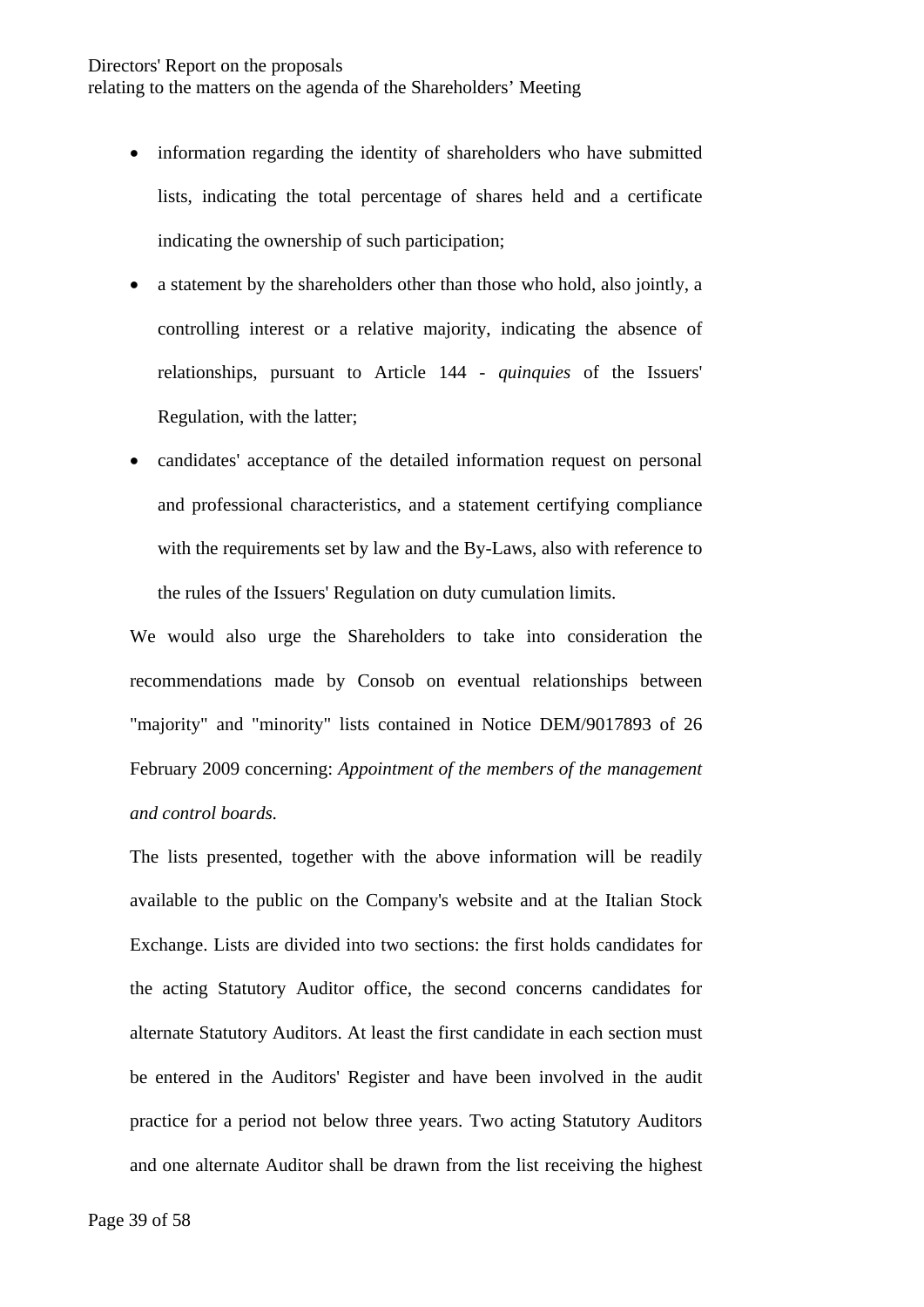number of votes. The remaining acting Statutory Auditors and alternate Statutory Auditors shall be appointed pursuant to the provisions of Article. 16 b) of the By-Laws, to be individually applied to each of the sections of the other lists.

The Statutory Auditors will hold office for three years and, in any event, until the Shareholders' Meeting convened to approve the financial statements for the year ended 31 December 2012.

Dear Shareholders,

You are invited to vote on a list among those submitted and disclosed in accordance with provisions of the By-Laws.

#### **Item 9**

#### **Appointment of the Chairman of the Board of Statutory Auditors**

Dear Shareholders,

Pursuant to Article 22 of the By-Laws, the Shareholders' Meeting shall appoint the Chairman of the Board of Statutory Auditors in the manner provided by Article. 16 b) of the By-Laws, by the minority shareholders or in the manner provided in Article 16 d) of the By-Laws.

Dear Shareholders,

You are invited to appoint Chairman of the Board the Statutory Auditor held in the minority list with the highest number of votes. In the absence of minority lists or election, for any reason, the Statutory Auditors, in the manner provided for in art. 16 d) of the By-Laws, are invited to appoint Chairman of the Board of Statutory Auditors the elected candidate under those rules proposed by the shareholders.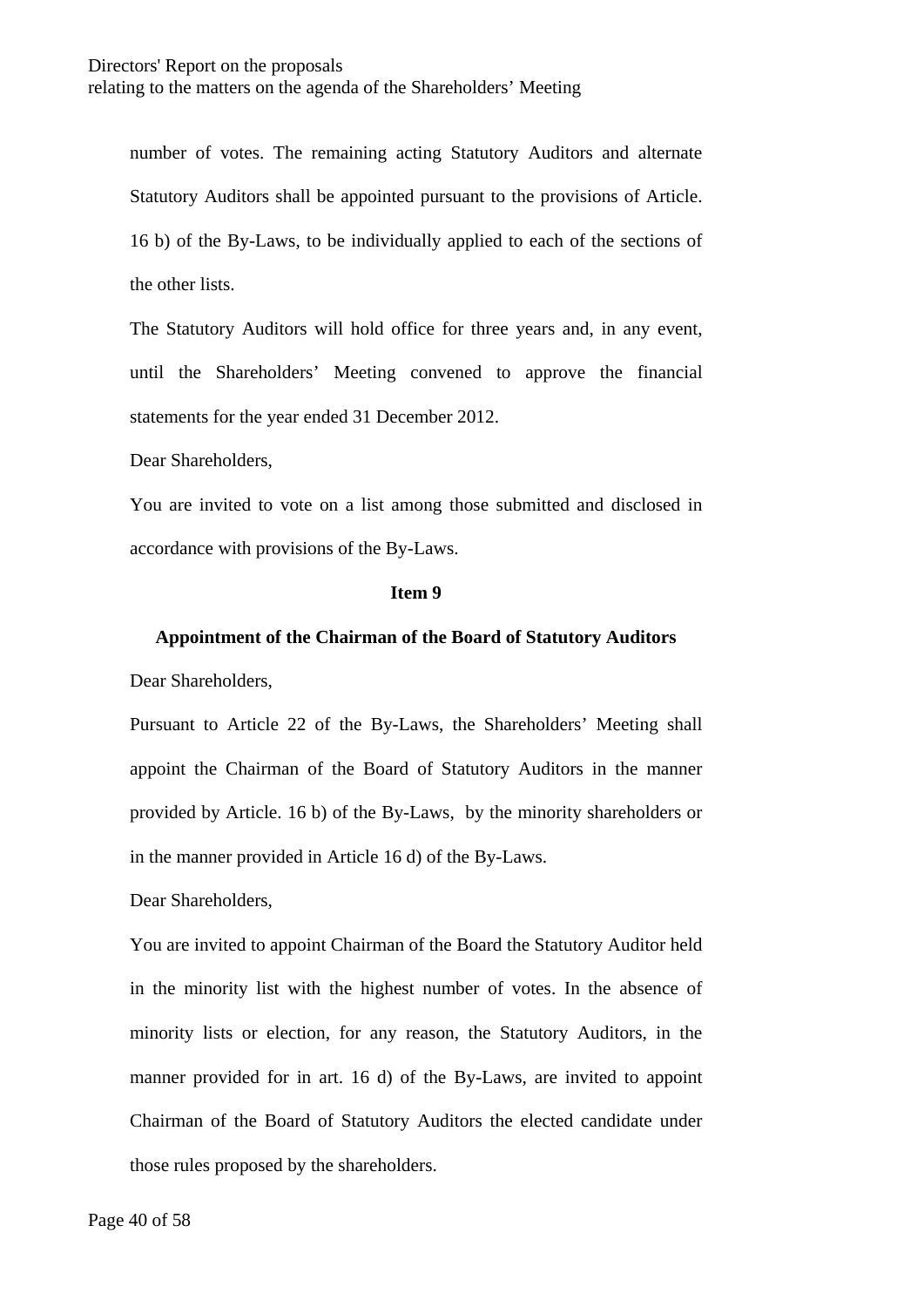#### **Item 10**

### **Determination of the remuneration of the Chairman of the Board of**

#### **Statutory Auditors and the effective Statutory Auditors**

Dear Shareholders,

The Shareholders' Meeting, pursuant to Article 2402 of the Italian Civil Code, shall determine the annual remuneration due to the Chairman of the Board of Statutory Auditors and acting Statutory Auditors.

Please note that on 18 April 2008, the Shareholders' Meeting authorized the Board to extend the insurance, as foreseen by management, to cover occupational risks of the Directors and Statutory Auditors of Snam Rete Gas S.p.A,, pursuant to the standard terms and conditions which are common practice in the insurance market. The insurance policy, which remains in place for the new members of such Boards, provides an overall ceiling and an annual premium of Euro 50 million and Euro 476,775 respectively.

Dear Shareholders,

You are invited to approve one of the proposals to be presented at the Shareholders' Meeting on this agenda item.

#### **Item 11**

**Proposals justified by the Board of Statutory Auditors to the shareholders' meeting for the revocation due to "objective" just cause** 

**of the accounts auditing appointment granted to the firm PricewaterhouseCoopers S.p.A. and for the granting to the independent auditing firm Reconta Ernst & Young S.p.A. of the accounts auditing** 

Page 41 of 58 **appointment for the accounting periods 2010 – 2018, in pursuance of**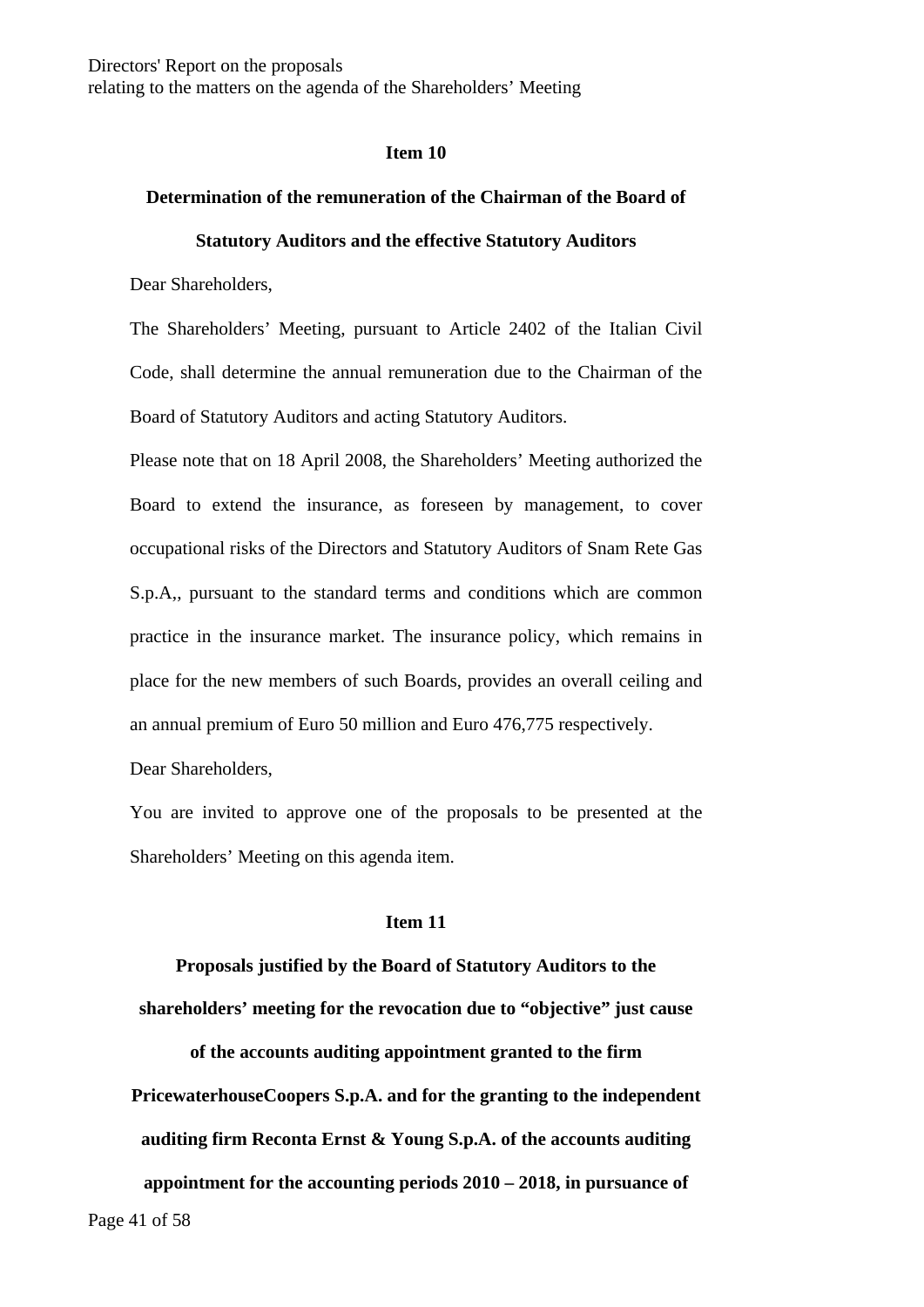# **Article 159, par. 2 of Italian Legislative Decree No. 58 dated 24**

#### **February 1998**

Dear Shareholders,

The Board of Directors submits for your approval a reasoned proposal from the Board of Statutory Auditors for the dismissal of the PricewaterhouseCoopers S.p.A Company from the remit of accounting audit granted to it for "objective" reasons and the conferral of the role of auditors to the Reconta Ernst & Young S.p.A. auditing company for the years 2010 – 2018, pursuant to pursuant toSection 159, paragraph 2 of the Italian Law Decree dated 24th February 1998 no. 58.

"Dear Shareholders,

We set out these presents pursuant to Section 159, paragraph 2 of the Italian Law Decree 58/98 (the Italian Consolidated Law on Finance "**TUF**") and section 146 of the Regulation governing Issuing Parties, adopted by the Consob (Italian Securities and Exchange Commission) under ruling no. 11971/99 as later amended and extended (the "**Issuer Regulations**").

In order to ensure the effective and efficient operation of the work as auditors of the Company and of the Group under which it comes (the "**Snam Group**") , it is in fact our intention to propose to you the early termination of the contract for accounting audit conferred upon PricewaterhouseCoopers S.p.A. ("**PwC**") for the balance of its term.

This is for the reasons set out below, and in addition it must be stressed already that they in no way impugn its work nor its conduct in executing the remit and in general the undoubted professionalism of PwC.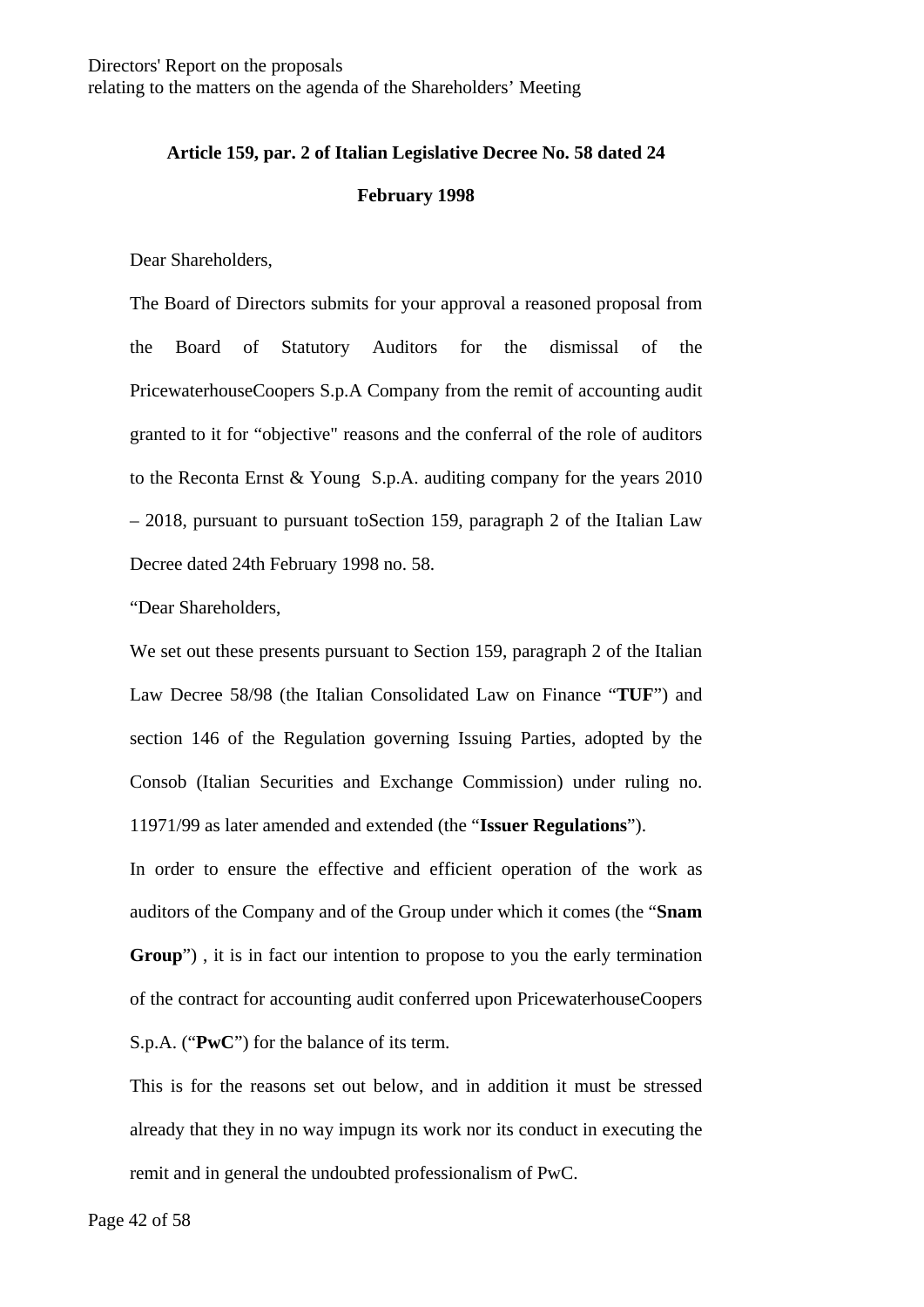The reasoning behind our intention concerns the structure – well known to you all – of the Snam Group and in particular – on the one hand – the form it took following the acquisitions of Italgas S.p.A. ("**Italgas**") and Stogit S.p.A. ("**Stogit**"), which took place during 2009, and its membership of the wider group that comes under Eni S.p.A. (the "**Eni Group**" and "**Eni**", respectively) and – on the other hand – the features of its role and work, with its own major peculiarities and issues.

In fact, as you well know, the task of accounting audit conferred to PwC by the subsidiaries Italgas and Stogit will come to normal expiry, through having reached the end of the maximum term provided by law, with the approval of the financial statements for the year ended on 31 December 2009 (and thus during the next Annual General Meeting for the financial statements), and it will not be renewable further, whilst that entrusted to the same PwC by the Company shall come to normal expiry, through having reached the end of the maximum term provided by law, with the approval of the financial statements for the year ended on 31 December 2012.

In the light of the above, a misalignment can be discerned, both in subjective terms and in terms of duration, in the task of accounting auditor granted by the Company and by the subsidiaries Stogit and Italgas.

We do not believe this misalignment is justified, first and foremost, from the perspective of the wider demand to ensure that you, the shareholders, and the public at large are provided with information about the Company that is as complete, accurate and timely as possible. Secondly, from the viewpoint of economy, we must rationalise costs and efficiency using the group

dynamic.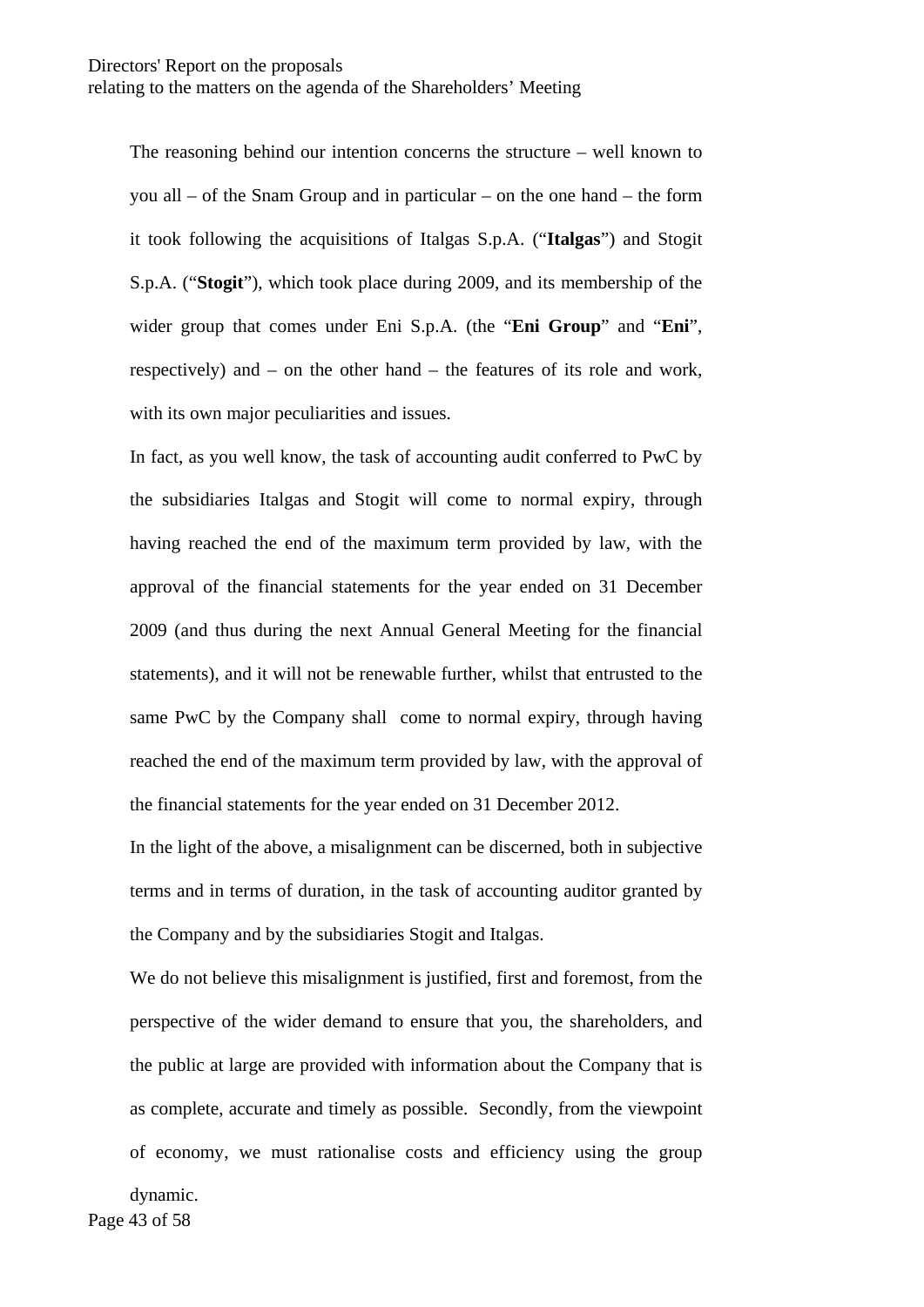From the consolidated law in sections, 155, 156, 165 and 165 *bis* of the TUF, in the part in which it is stated that the auditor of a Parent company has sole liability for the auditing of the consolidated financial statements, the appropriateness arises for promoting the presence of a single auditor in common for all the companies connected by controlling interests, in order to guarantee improved efficiency and effectiveness in the auditing process, thanks to the greater in-depth direct knowledge of the group, to increased flexibility and improved co-ordination in the flow of information.

In practice, we have been able to note how gaps and inefficiencies in the auditing of groups sometimes arises from having several auditors and the difficulty of co-ordinating smooth sharing of information between them, which can bring about delay in the processes and contribute to the risk of dangerous computer misalignment. Thus, an alignment in terms of duration of the task of auditing would be justifiable, besides in terms operating demands, by the appropriateness of ensuring more effective and efficient auditing work, thus enabling audit risk to be reduced.

TUF regulations require, amongst other things, that the auditor of a parent company carry out an in-depth checking of the work carried out by the auditors of subsidiary companies and thus, direct checking of the financial statements of subsidiaries that cannot be limited to merely checking that the consolidated financial stateaments agrees with the data provided by the latter. In this respect, section 165 paragraph 1 bis of the TUF provides that the parent company auditor, to the extent that it is "*entirely liable for the audit of the consolidated financial statements"*, is required to carry out the

Page 44 of 58 work deemed necessary to ascertain if the accounting information in the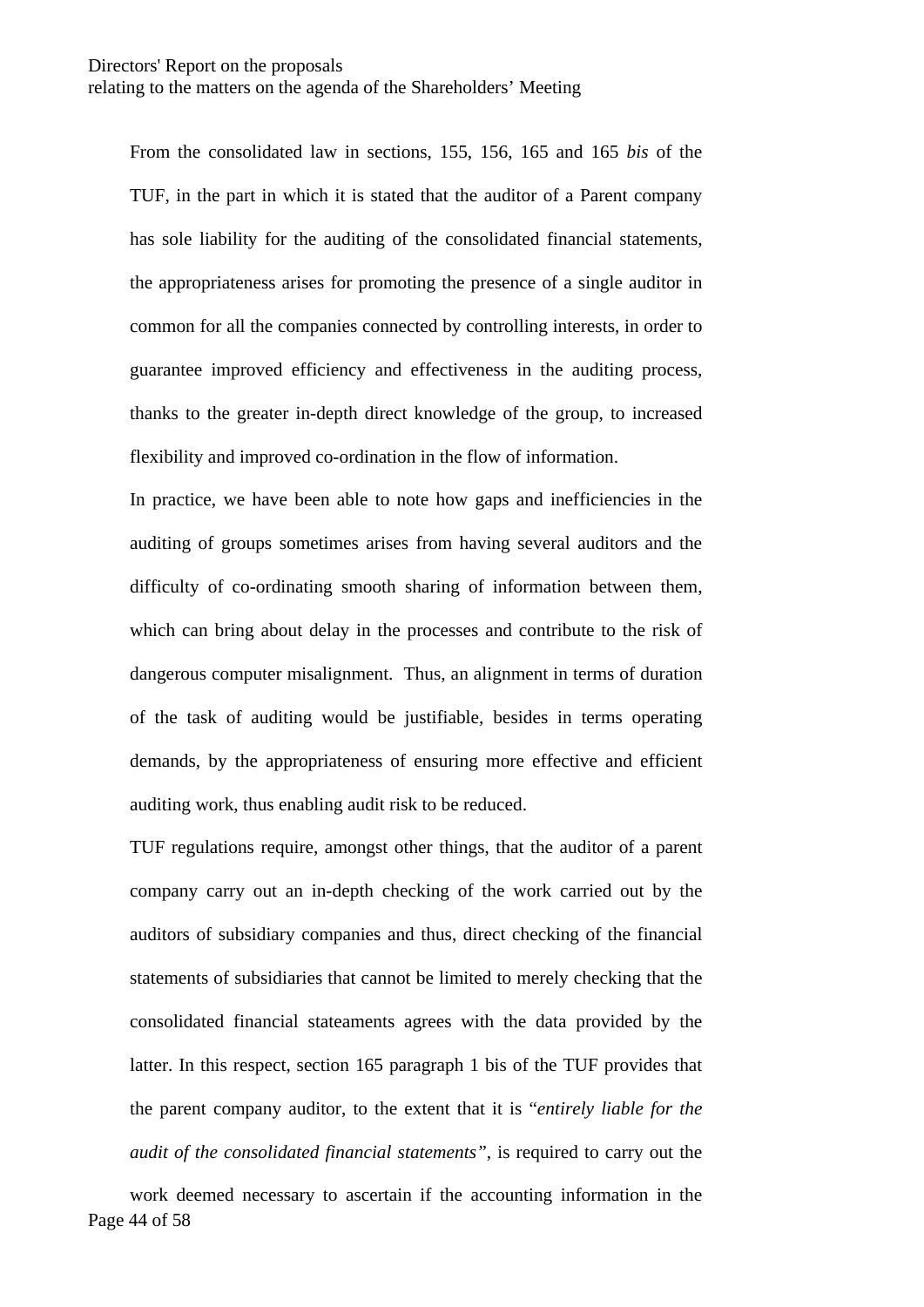subsidiary companies are correctly stated in the context of the consolidated group accounts, having specific powers of discovery and compulsion to this end, which combine with specific duties incumbent upon auditors and the directors in the other companies in the group.

The role and responsibility of the group auditor are specifically applied in the work of accounting audit for the consolidated financial statements for the Snam Group, with especial reference to representing Italgas and the groups that comes under it (the "Italgas Group") and Stogit, in the context of the same. The Italgas Group and Stogit represent, in fact, a significant reality within the Snam Group under various major aspects with the view to organising and carrying out the auditing task.

Fist of all, under quality aspects, the Italgas Group and Stogit represent together about 40% of the total assets and income for the Snam Group.

Furthermore, the peculiarities of the *business* and organisation involve specific information demands and a highly complex organisation, which is continually evolving over the course of the years. In this context, some areas of the annual financial statements and the consolidation at the Italgas Group and in the annual financial statements of Stogit present risk profiles and thus demand special attention and specific consideration and monitoring on the part of the auditor. We refer in particular, to the typical operating income, to tangible fixed assets, to the provision for risks, and to concessions, which are strongly influenced – amongst other things – by the complex and peculiar regulations that relate to the sector of methane gas distribution in urban networks and to the business of storage.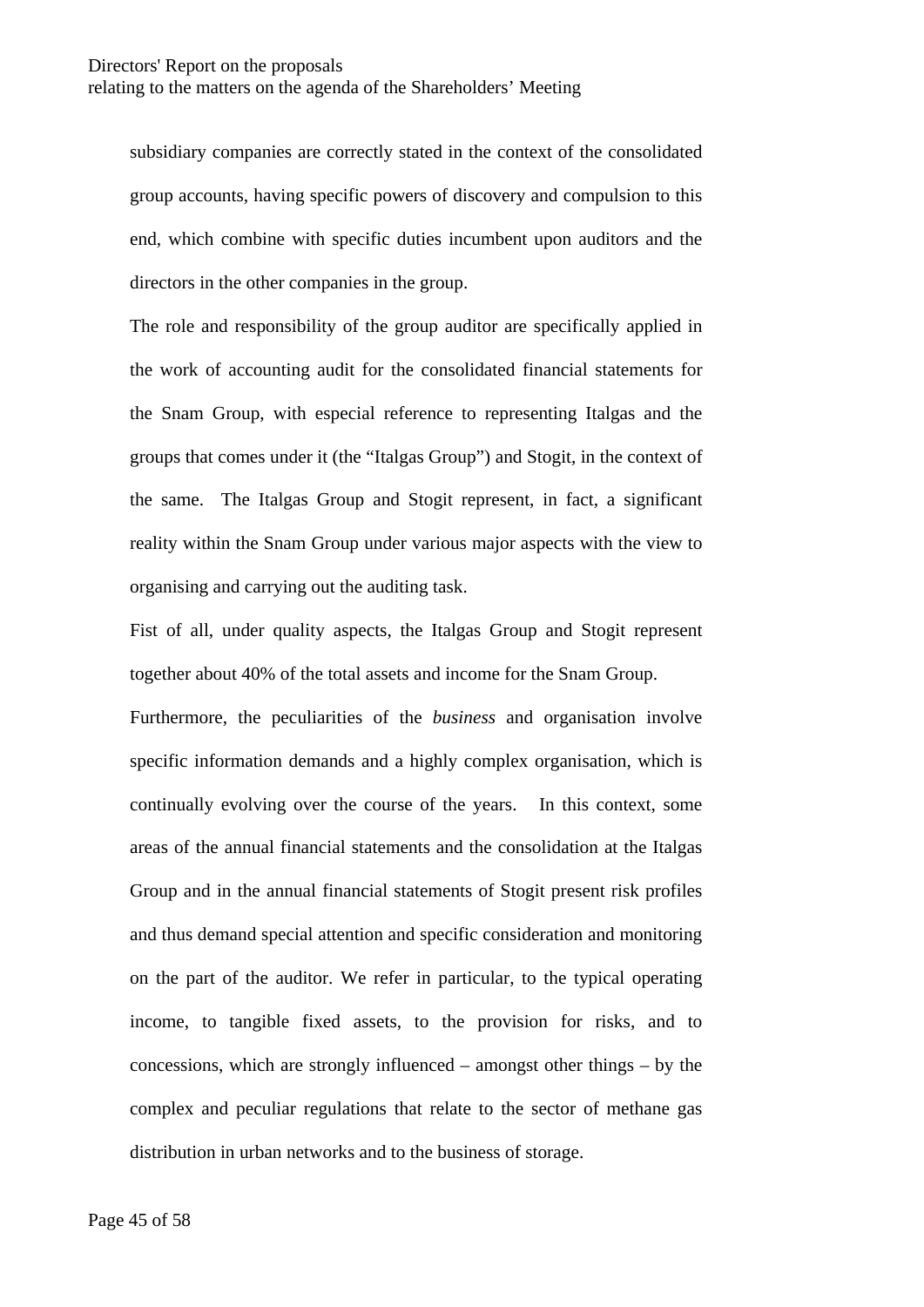Considering the role and responsibility of the group auditor, it is obvious that the orderly unfolding of the auditing work on the part of the Snam group requires an appropriate degree of knowledge of the particular business pursued by the Italgas Group and by Stogit. Thus, based on the practise in the last few years and the planned corporate timetable for Snam, the audit of the consolidated financial statements for the Italgas Group and the annual financial statements for Stogit could be carried out along with those of the Snam Group. In particular**,** the documentation of the auditing work by the auditor for the Italgas Group and for Stogit could be formally completed and available for examination by the Snam Group auditor at a time very close to the issue of the audit reports. It thus follows, from a practical point of view, that there is a need to plan the parallel working of the various auditing *teams*  (Snam, Italgas and Stogit).

Page 46 of 58 This aspect of timely working, which already today, with the presence of a single auditor for the Snam Group, the Italgas Group and Stogit, demands considerable organisational efforts in order to comply with timing for making the consolidated financial statements for the Snam Group available, which moving ever forward in time, would involve, in the case of a misalignment of roles, to major objective criticisms, which could in actual fact hamper – if not prevent – the Company auditor from carrying out and completing all the procedures of examining the documentation, of *reauditing* or of planned *re-performance* in order to take on the liability for the work carried out by the auditor of the subsidiaries and would involve, for the latter, an increased burden of work, since the same party might be required to be answerable - within a particularly short period of time - for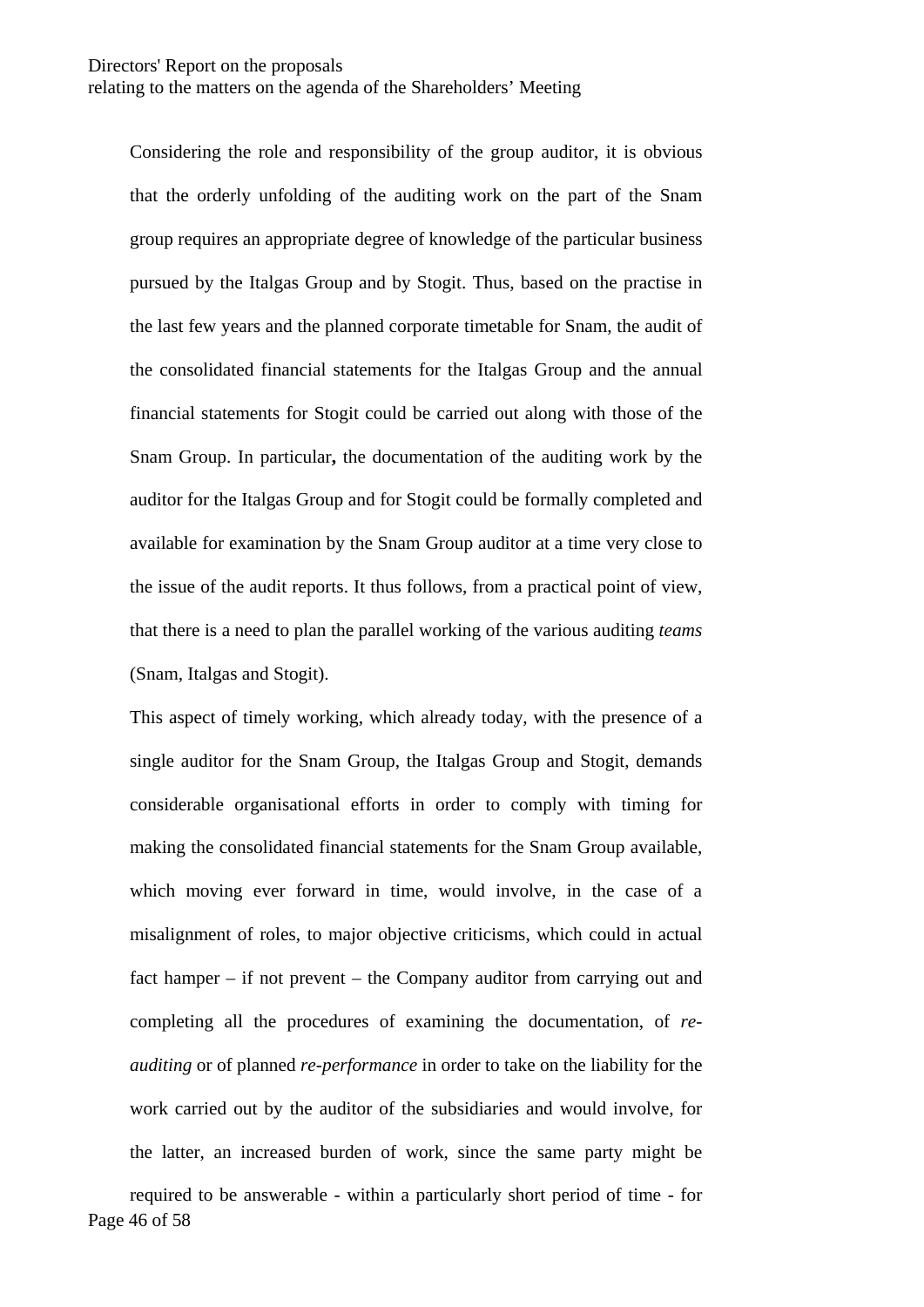the several in depth demands made by the auditor of the Company pursuant to of section 165, paragraph 1-*bis* of the TUF.

Such considerations can be made with regard to the forthcoming expiry of the task entrusted to PwC by the parent company Eni with regard to the Eni Group financial statements. In fact, as you well know, the task of accounting audit conferred to PwC by the subsidiaries Italgas and Stogit will come to normal expiry, through having reached the end of the maximum term provided by law, with the approval of the financial statements for the year ended on the 31st December 2009 (and thus during the next Annual General Meeting for the accounts), and it will not be renewable further, whilst that entrusted to the same PwC by the Company shall come to normal expiry, through having reached the end of the maximum term provided by law, with the approval of the financial statements for the year ended on the 31st December 2012. Thus at the next Annual General Meeting, Eni shall be required to assign the task to a different audit company, because of the prohibition of renewal of the remit to the same company before at least three years have give by since the expiry of the previous instructions, as provided under section 159, paragraph 4 of the TUF.

The above considerations thus demonstrate the appropriateness, if not the downright need, to provide for the early termination of the task entrusted to the PwC Company, conferring the remit at the same time to the auditing company that will be entrusted with auditing the subsidiaries Italgas and Stogit and the Eni parent company.

Page 47 of 58 In this way, the task entrusted by Eni, Italgas and Stogit would be aligned in subjective and in duration terms, thus enabling a more organic execution of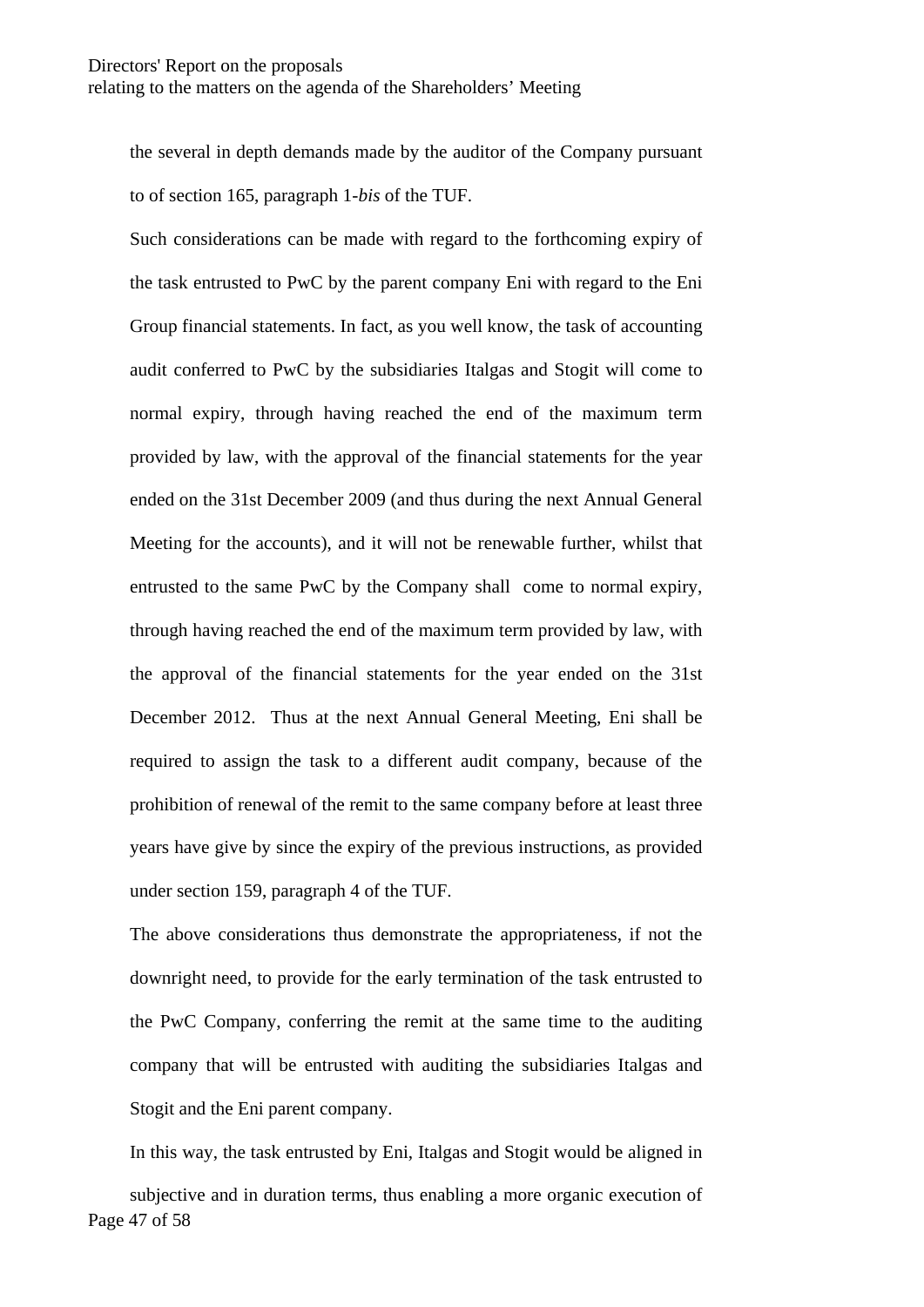the work of auditing and greater efficiency and effectiveness of the procedures involved.

As regards the procedure for effecting the early termination, as is well known, at today's date dismissal for just cause represents the only fully compliant approach to early termination of the relationship with the auditor of the financial statements, to which we thus feel we must resort.

We have already informed the board of Directors of this initiative, by means of the Internal Controls Committee and later in the meeting of the  $10<sup>th</sup>$ March 2010. By a letter dated  $23<sup>rd</sup>$  February 2010, furthermore, we informed PwC itself of our intent, explaining the underlying reasons - which, we repeat, have nothing to do with the work carried out by PwC and with the professionalism demonstrated in carrying out the task of auditing. In turn, PwC has made its observations dated  $2<sup>nd</sup>$  March 2010. Stating that it notes and shares the considerations we have made in the letter referred to and it has no significant reasons to object to an early termination of the task.

\* \* \*

During the course of 2009 Eni has carried out a specific tender procedure for the grant of the task of auditing for the period from  $2010 - 2018$ , as required by current regulations; the tender has involved the group companies, including Italgas and Stogit, with the goal of entrusting the remit of accounting audit to a sole auditor (group auditor) chosen from the auditing companies of international significance (KPMG, Reconta Ernst & Young and Deloitte & Touche). The company entrusted with the accounting audit for the listed parent company shall in fact be fully responsible for the audit

Page 48 of 58 of the consolidated financial statements of the Group.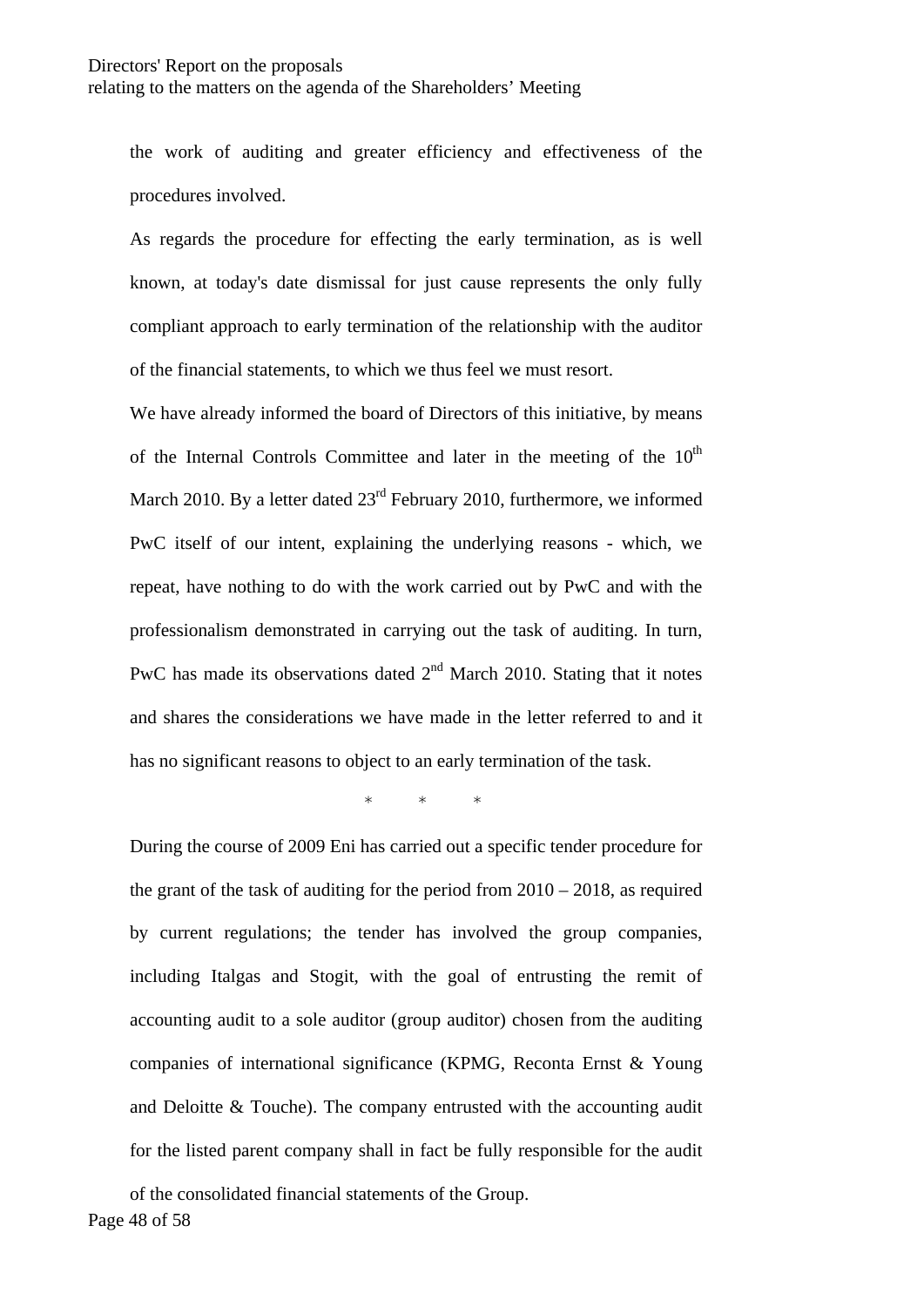For this purpose, a special Procedural Commission was formed to support the Board of Statutory Auditors within Eni, with a mandate to define the model for assessing the companies that were taking part in the tender and to carry out all the work required for its application.

With this in mind, as an option, Snam Rete Gas was included in the context of the tender as an option, along with the subsidiaries GNL Italia and Saipem which, as is known, have audit assignments expiring in 2012. The entire tender proceedings have largely involved the Boards of Statutory Auditors of Snam Rete Gas and Saipem, with a constant view to their respective decision-making autonomy; below the meetings that took place in the presence of the members of the Boards of Statutory Auditors of Snam Rete Gas and Saipem are listed.

| Date     | <b>Nature of Meeting</b>                                             |  |  |
|----------|----------------------------------------------------------------------|--|--|
| 30/07/09 | First meeting to co-ordinate and set the tender criteria.            |  |  |
| 18/09/09 | Meeting with CONSOB representatives.                                 |  |  |
| 18/09/09 | Analysis of the scoring model for assessing the technical and        |  |  |
|          | financial bids.                                                      |  |  |
| 21/10/09 | Analysis of the tabulation of technical bids.                        |  |  |
|          | Technical enquiry meeting with KPMG.                                 |  |  |
| 22/10/09 | Technical enquiry meeting with Deloitte & Touche.                    |  |  |
|          | Technical enquiry meeting with Reconta Ernst & Young.                |  |  |
| 28/10/09 | Closure of technical bid assessment.                                 |  |  |
|          | <b>Opening of Financial Bids.</b>                                    |  |  |
| 18/11/09 | Final Report presented by the Procedural Commission.                 |  |  |
|          | Final Financial Tabulation with Tender Award to Reconta Ernst &      |  |  |
|          | Young.                                                               |  |  |
| 18/11/09 | <b>Snam Rete Gas Board of Statutory Auditors:</b>                    |  |  |
|          | analysis of the bid evidence reported to Snam Rete Gas and           |  |  |
|          | subsidiaries and confirmation of the overall advantageousness of the |  |  |
|          | bid made by Reconta Ernst & Young compared with the other            |  |  |
|          | bidding companies.                                                   |  |  |

The tender process has involved the following tasks: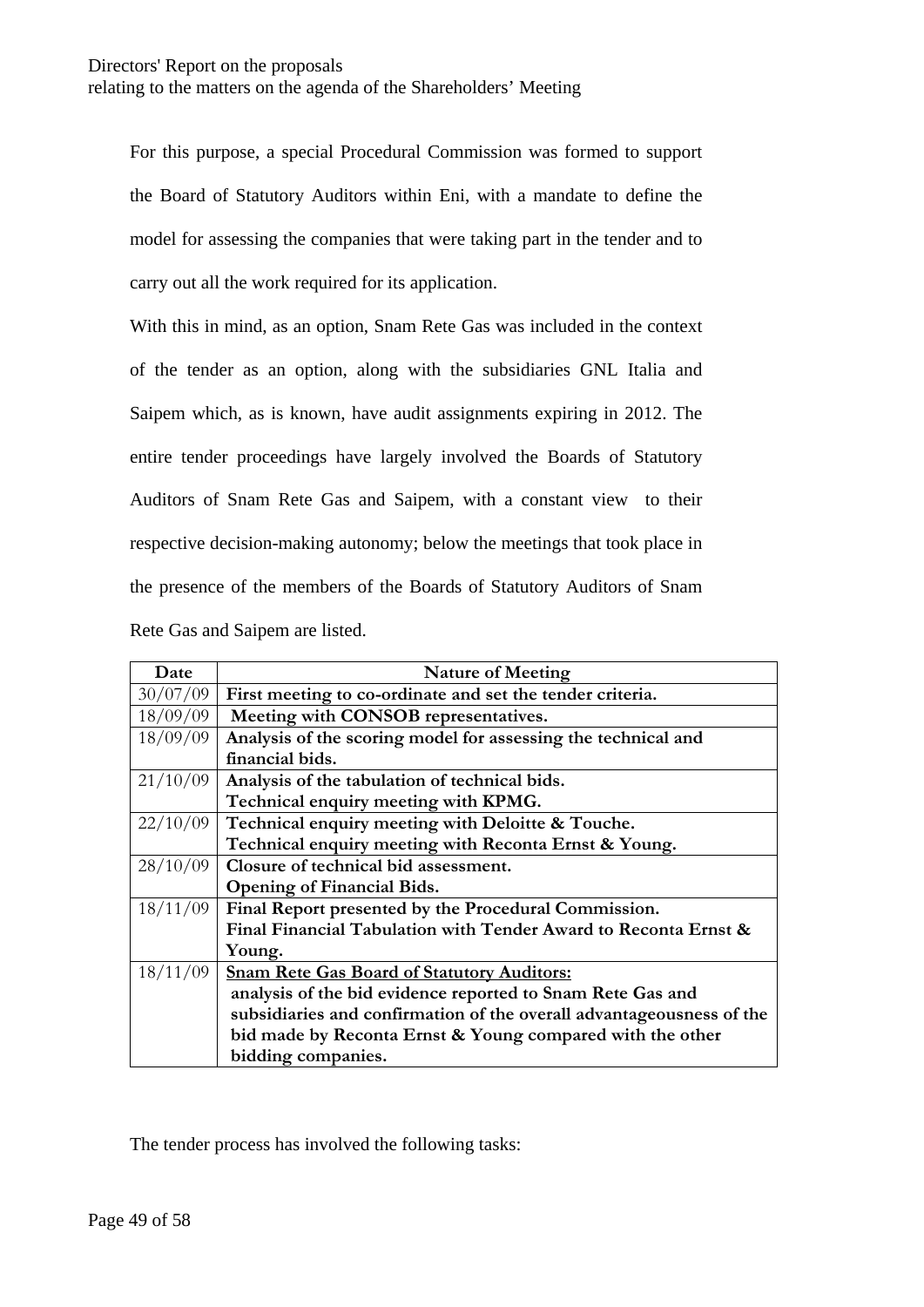- − Remit of Accounts Auditor for the Financial Statements and Systems Auditor for internal checking pursuant to the SOX (Sarbanes Oxley Act) regulations for the Eni group for the nine year period from 2010 – 2018;
- − Additional tasks strictly connected to the work of accounting auditor for the companies in the Eni group for the nine-year period from 2010 – 2018, which task may be activated as an option.

For the purpose of assessing the bids, given the nature and the peculiarity of the task (binding nine year period), the criterion of the "most financially advantageous bid" was adopted, in order to take adequate account of the technical/qualitative aspects of the bids presented. The final score allocated to the bids was the result thus of the combination of the technical score and the price bid, according to the application of the "best integrated bid" method; the best bid was identified in the one that presented the lowest "integrated bid".

5 criteria were identified for the technical assessment:

- − The professional work carried out by the Bidder during the period 2004- 2008 in oil & gas sector companies;
- − The Bidder's presence in the Principal's countries of business;
- − The Bidder's bid quality and compliance with the Principal's needs;
- − The forecast effort for accounting audit;
- − The forecast effort for audit for SOX purposes.

Based on the assessment of the above items and in the light of the scoring model adopted, the following scores were awarded: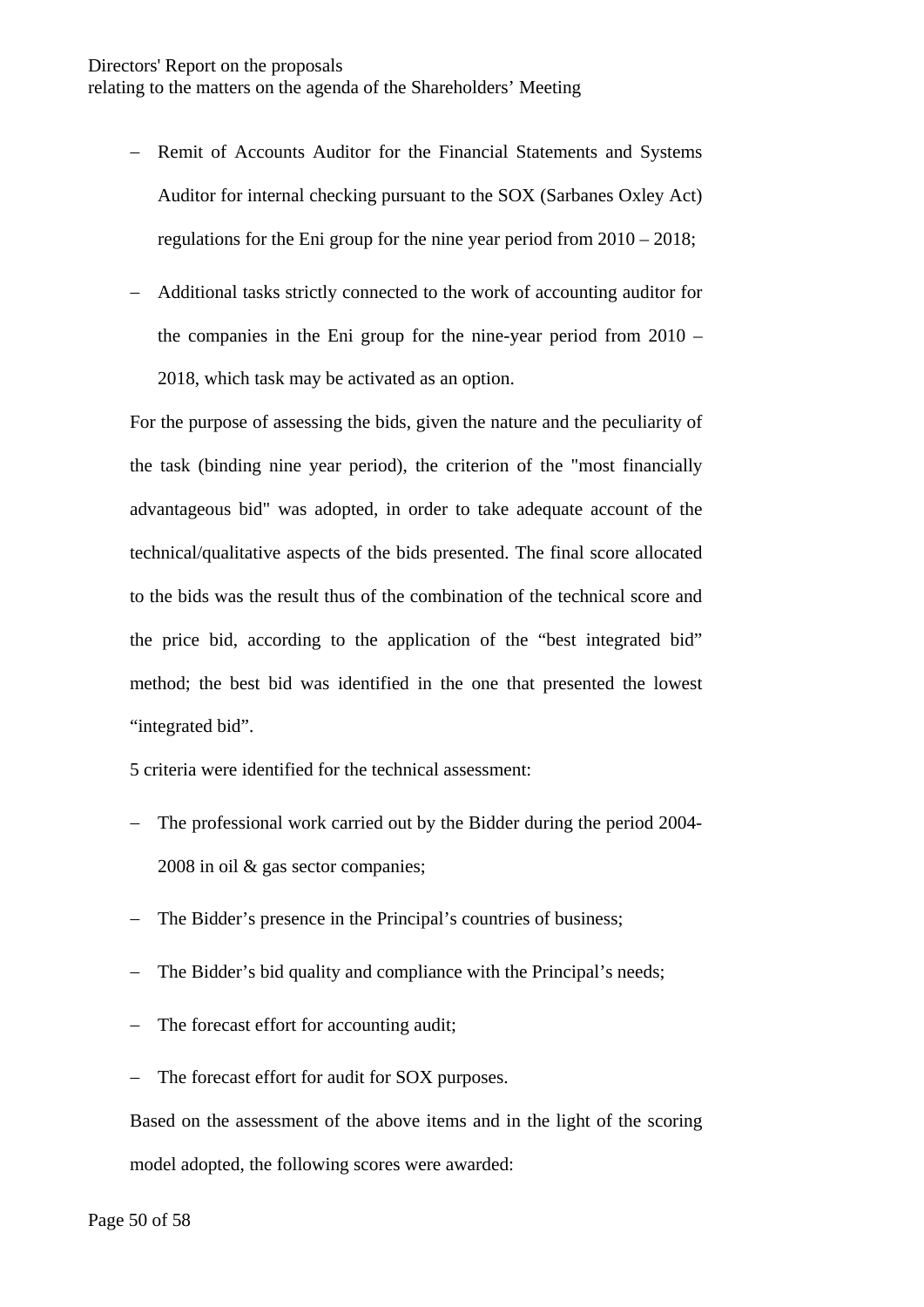- − Deloitte & Touche 2.10
- − KPMG 2.82
- − Reconta Ernst & Young 3.72

The Procedures Commission then carried out the opening of the financial bids, whose terms were consolidated with the technical assessments to obtain the final values. The results were stated in the "Report on the Outcome of the Tender procedure" which was presented to the Boards of Statutory Auditors of Eni, Snam Rete Gas and Saipem on the 18th November 2009.

In particular, the report concluded that: "applying the best integrated bid method, the integration percentages to be applied to the scores for the Bidders Deloitte & Touche and KPMG based on the points obtained in the technical assessment (respectively equal to 2.10 and 2.82). No integration has to be carried out on the amount bid by Reconta Ernst & Young since it was the bidder that obtained the best points for technical/quality aspects (3.72)". These results are illustrated in summary in the following table:

| <b>Best Integrated Price</b> | <b>REY</b> | <b>KPMG</b> | D&T       |
|------------------------------|------------|-------------|-----------|
| <b>Bid Amounts</b>           | 180.8      | 162.1       | 219.7     |
| <b>Technical Points</b>      | 3.72       | 2.82        | 2.10      |
| Amount Integration $(\%)$    |            | 36.3%       | 65.3%     |
| <b>Amount Integration</b>    |            | 58.8        | 143.5     |
| <b>Integrated Amounts</b>    | 180.8      | 220.9       | 363.2     |
| <b>Final Ranking</b>         | $1^\circ$  | $2^{\circ}$ | $3^\circ$ |

(Amounts in millions of Euro)

Thus, by applying the best integrated bid method, for the nine year period 2010-2018 the best bid is identified as that from Reconta Ernst & Young.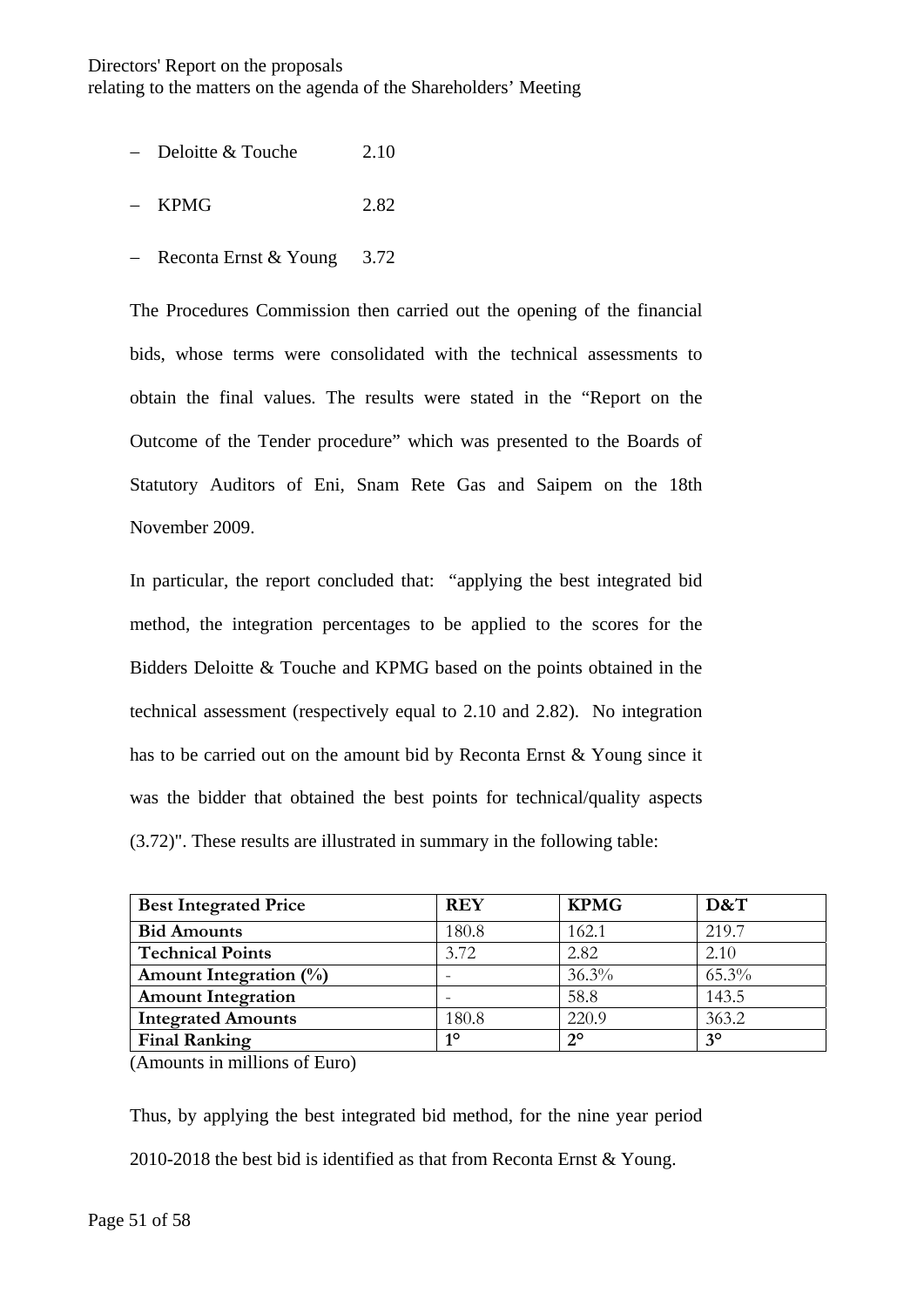In this respect, the Procedural Commission has highlighted that:

- − By means of the tender a significant cost reduction has been achieved over the current auditor (this reduction can be equated to 32.8% for the Eni Group overall);
- − The bid from the best Bidder guarantees better compliance with the Principal's expectations also from a technical viewpoint;
- − The best Bidder has obtained the highest score for four out of the five assessment criteria that formed the Scoring Model.

Taking account of the above the Procedural Commission has noted that the average hourly rates bid by the top two bidders were (i) lower by more than 27% with regard to the market benchmark (87 Euros per hour) and (ii) lower by around 18/20% with regard to the current auditor (77 Euros per hour).

Believing that even lower prices could place any financial second round beyond the threshold of the so-called "anomalous bid" indicated in the Tender Documents, the Procedural Commission has proposed not exercising the option of a second round.

Based on these items, the Board of Statutory Auditors of Snam Rete Gas has examined the results of the tender with reference to Snam Rete Gas itself.

The analysis show that the best financial bid was that made by Reconta Ernst & Young for a total of Euro 7.412 million compared with 7.511 from Deloitte & Touche and 8.548 from KPMG.

Page 52 of 58 On the basis of the above statements Reconta Ernst & Young was asked to prepare a proposal for the accounting audit for the none year period from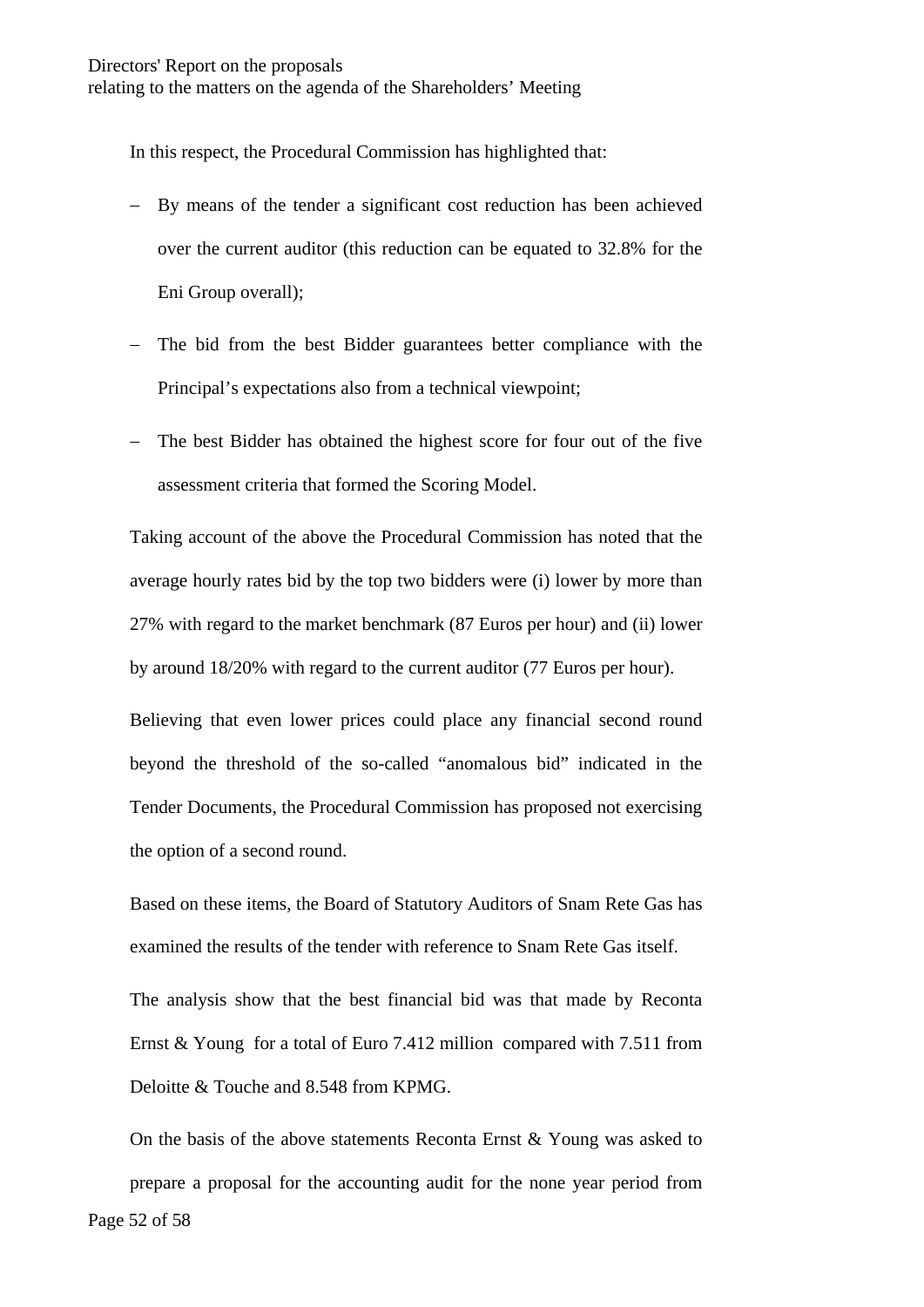2010-2018 for all the companies in the Snam Rete Gas group. The instructions relating to each of the companies shall be given by their respective Annual General Meetings, on proposals from the Boards of Statutory Auditors.

The proposal for the business of accounting audit for Snam Rete Gas S.p.A. made by Reconta Ernst & Young on the 24th February 2010 is summarised below by kind of work. The proposal is made by reference to three time periods within the nine-year period.

Accounting Audit for the Annual Financial Statements for Snam Rete Gas S.p.A. and the work of checking the consistency of the management report with the financial statements for the year.

For each of the years 2010-2011

| Category  | Hours    | Hours Mix (%) | <b>Hourly Rate</b> | Amount    |
|-----------|----------|---------------|--------------------|-----------|
| Partner   | 146.00   | $10\%$        | 144.96             | 21,164.16 |
| Manager   | 511.00   | 35%           | 89.28              | 45,622.08 |
| Senior    | 438.00   | 30%           | 51.84              | 22,705.92 |
| Assistant | 365.00   | 25%           | 26.88              | 9,811.20  |
|           | 1,460.00 |               |                    | 99,303.36 |

For each of the years 2012-2013

| Category  | Hours    | Hours Mix (%) | Hourly Rate | Amount    |
|-----------|----------|---------------|-------------|-----------|
| Partner   | 131.40   | 10%           | 144.96      | 19,047.74 |
| Manager   | 459.90   | 35%           | 89.28       | 41,059.87 |
| Senior    | 394.20   | 30%           | 51.84       | 20,435.33 |
| Assistant | 328.50   | 25%           | 26.88       | 8,830.08  |
|           | 1,314.00 |               |             | 89,373.02 |

For each of the years 2014-2018

| Category  | Hours    | Hours Mix (%) | Hourly Rate | Amount    |
|-----------|----------|---------------|-------------|-----------|
| Partner   | 124.10   | 10%           | 144.96      | 17,989.54 |
| Manager   | 434.35   | 35%           | 89.28       | 38,778,77 |
| Senior    | 372.30   | 30%           | 51.84       | 19,300.03 |
| Assistant | 310.25   | 25%           | 26.88       | 8,339.52  |
|           | 1,241.00 |               |             | 84,407.86 |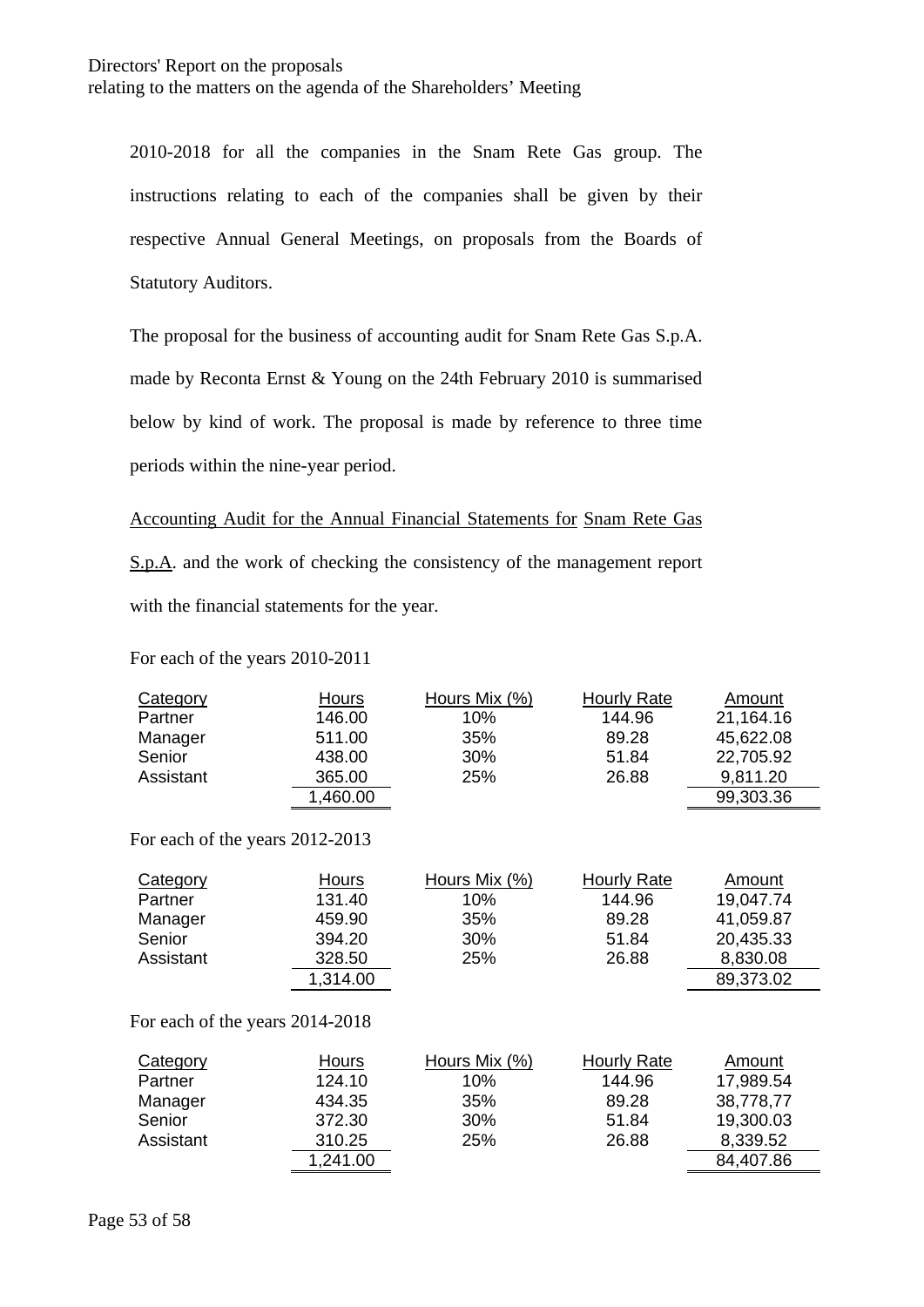Periodic Checks required by section 155 paragraph 1 item a) of the T.U.F.

and the work carried out for filing tax returns:

For each of the years 2010-2011

| <b>Category</b> | <b>Hours</b> | Hours Mix (%) | <b>Hourly Rate</b> | Amount    |
|-----------------|--------------|---------------|--------------------|-----------|
| Partner         | 35.00        | 10%           | 144.96             | 5,073.60  |
| Manager         | 122.50       | 35%           | 89.28              | 10,936.80 |
| Senior          | 105.00       | 30%           | 51.84              | 5,443.20  |
| Assistant       | 87.50        | 25%           | 26.88              | 2,352.00  |
|                 | 350.00       |               |                    | 23,805.60 |

### For each of the years 2012-2013

| Category  | Hours  | Hours Mix (%) | Hourly Rate | Amount    |
|-----------|--------|---------------|-------------|-----------|
| Partner   | 31.50  | 10%           | 144.96      | 4,566.24  |
| Manager   | 110.25 | 35%           | 89.28       | 9,843.12  |
| Senior    | 94.50  | 30%           | 51.84       | 4,898.88  |
| Assistant | 78.75  | 25%           | 26.88       | 2,116.80  |
|           | 315.00 |               |             | 21,425.04 |

For each of the years 2014-2018

| <b>Category</b> | Hours  | Hours Mix (%) | Hourly Rate | Amount    |
|-----------------|--------|---------------|-------------|-----------|
| Partner         | 29.80  | 10%           | 144.96      | 4,319.81  |
| Manager         | 104.30 | 35%           | 89.28       | 9,311.90  |
| Senior          | 89.40  | 30%           | 51.84       | 4,634.50  |
| Assistant       | 74.50  | 25%           | 26.88       | 2,002.56  |
|                 | 298.00 |               |             | 20,268.77 |

Auditing the consolidated financial statements, work to check the consistency of the report with the consolidated financial statements, checking the translation into English of the financial statement papers and the issue of the audit report in English.

For each of the years 2010-2011

| Category | Hours | Hours Mix (%) | Hourly Rate | Amount   |
|----------|-------|---------------|-------------|----------|
| Partner  | 13.00 | 10%           | 144.96      | 1.884.48 |
| Manager  | 45.50 | 35%           | 89.28       | 4.062.24 |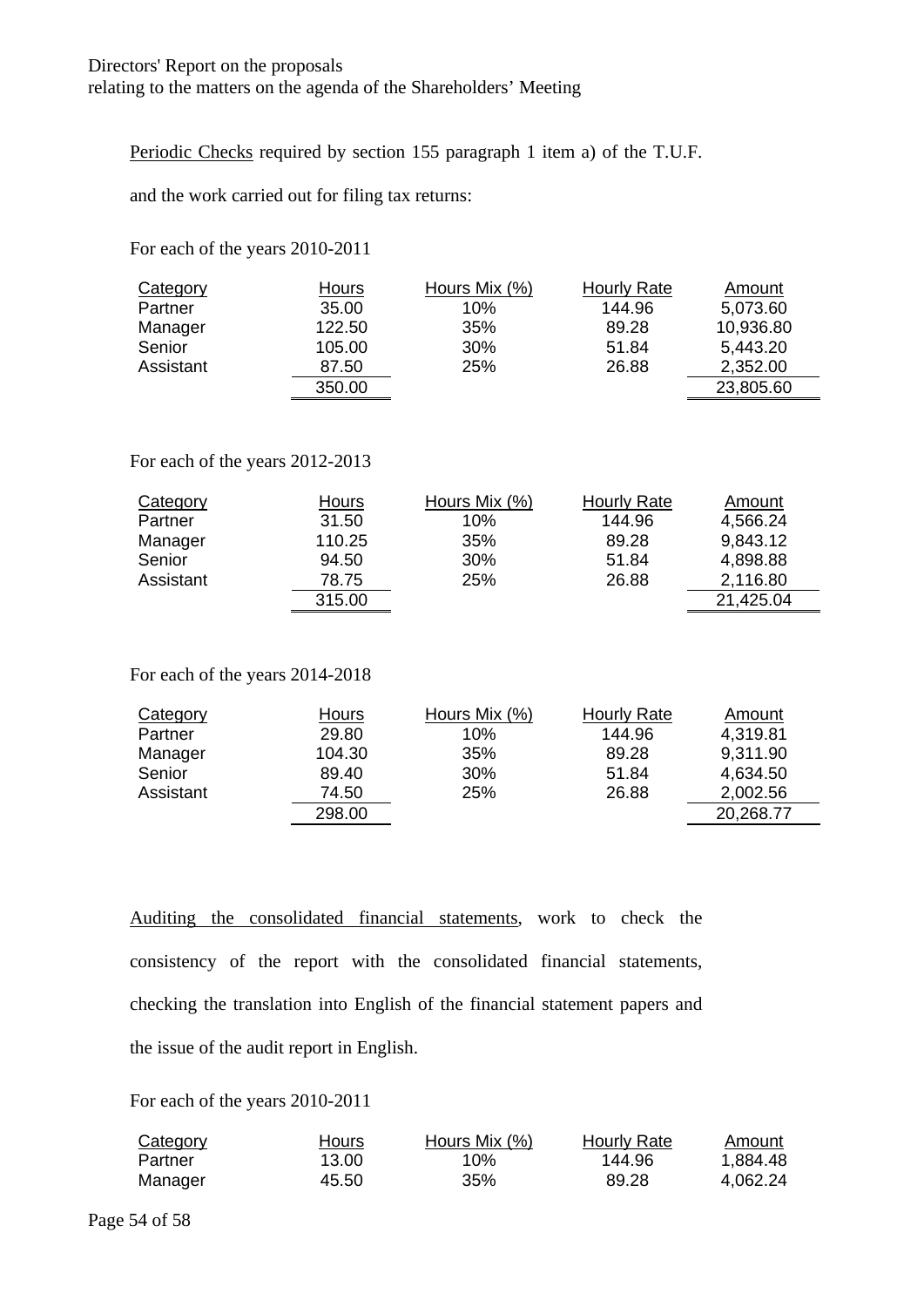### Directors' Report on the proposals

relating to the matters on the agenda of the Shareholders' Meeting

| Senior    | 39.00  | 30% | 51.84 | 2,021.76 |
|-----------|--------|-----|-------|----------|
| Assistant | 32.50  | 25% | 26.88 | 873.60   |
|           | 130.00 |     |       | 8,842.08 |

#### For each of the years 2012-2013

| Category  | Hours  | Hours Mix (%) | Hourly Rate | Amount   |
|-----------|--------|---------------|-------------|----------|
| Partner   | 11.70  | 10%           | 144.96      | 1,696.03 |
| Manager   | 40.95  | 35%           | 89.28       | 3,656.02 |
| Senior    | 35.10  | 30%           | 51.84       | 1,891.58 |
| Assistant | 29.25  | 25%           | 26.88       | 786.24   |
|           | 117.00 |               |             | 7,957.87 |

For each of the years 2014-2018

| Category  | Hours  | Hours Mix (%) | Hourly Rate | Amount   |
|-----------|--------|---------------|-------------|----------|
| Partner   | 11.10  | 10%           | 144.96      | 1,609.06 |
| Manager   | 38.85  | 35%           | 89.28       | 3,468.53 |
| Senior    | 33.30  | 30%           | 51.84       | 1,726.27 |
| Assistant | 27.75  | 25%           | 26.88       | 745.92   |
|           | 111.00 |               |             | 7,549.78 |

# Limited accounting audit of the consolidated abbreviated half-year financial

statements, checking the translation into English and issuing the audit report

in English.

### For each of the years 2010-2011

| Category  | Hours | Hours Mix (%) | Hourly Rate | Amount    |
|-----------|-------|---------------|-------------|-----------|
| Partner   | 32    | 10%           | 144.96      | 4,638.72  |
| Manager   | 112   | 35%           | 89.28       | 9,999.36  |
| Senior    | 96    | 30%           | 51.84       | 4,976.64  |
| Assistant | 80    | 25%           | 26.88       | 2,150.40  |
|           | 320   |               |             | 21,765.12 |

#### For each of the years 2012-2013

| Category  | Hours  | Hours Mix (%) | <b>Hourly Rate</b> | Amount    |
|-----------|--------|---------------|--------------------|-----------|
| Partner   | 28.80  | 10%           | 144.96             | 4,174.85  |
| Manager   | 100.80 | 35%           | 89.28              | 8,999.42  |
| Senior    | 86.40  | 30%           | 51.84              | 4,478.98  |
| Assistant | 72.00  | 25%           | 26.88              | 1,935.36  |
|           | 288.00 |               |                    | 19,588.61 |

For each of the years 2014-2018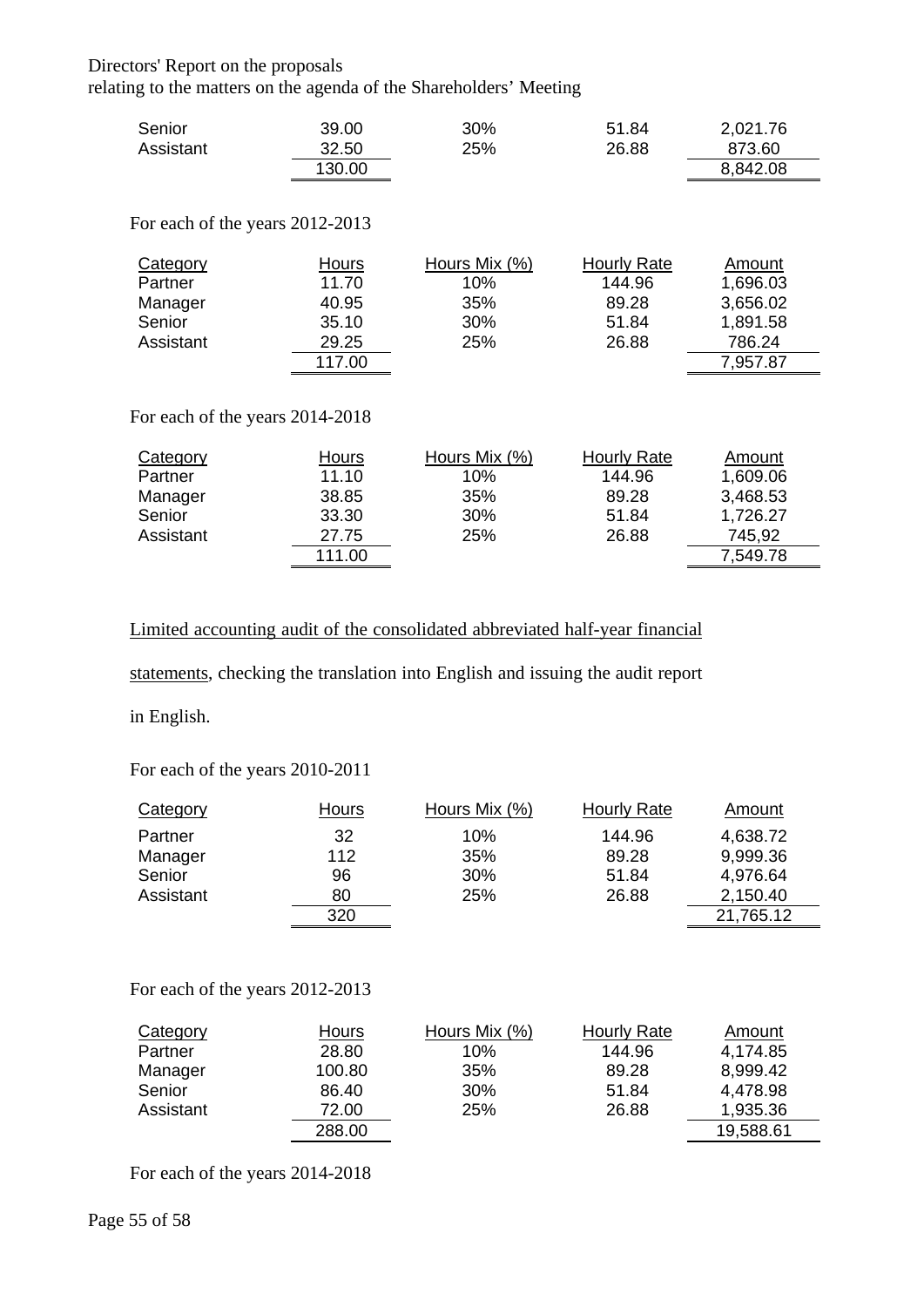#### Directors' Report on the proposals

relating to the matters on the agenda of the Shareholders' Meeting

| Category  | Hours  | Hours Mix (%) | <b>Hourly Rate</b> | Amount    |
|-----------|--------|---------------|--------------------|-----------|
| Partner   | 27.20  | 10%           | 144.96             | 3,942.91  |
| Manager   | 95.20  | 35%           | 89.28              | 8,499.46  |
| Senior    | 81.60  | 30%           | 51.84              | 4,230.14  |
| Assistant | 68.00  | 25%           | 26.88              | 1,827.84  |
|           | 272.00 |               |                    | 18,500.35 |

The proposal sets out the methods used for determining the professional resources and hours required for the task taking account of the peculiarities that determine the business of Snam Rete Gas.

Dear Shareholders,

For the statements above, pursuant to of Section 159 paragraph 2 of the

TUF, we propose you approve the following resolutions:

The General Meeting of Shareholders in Snam Rete Gas S.p.A.,

- (a) Having noted that:
- the task of accounting audit conferred to PricewaterhouseCoopers S.p.A by the subsidiaries Italgas S.p.A. and Stogit S.p.A., and by the parent company Eni S.p.A., will come to normal expiry, through having reached the end of the maximum term provided by law, with the approval of the financial statements for the year ended on the 31st December 2009, and it will not be renewable further, whilst that entrusted to the same PricewaterhouseCoopers S.p.A by the Company shall come to normal expiry, through having reached the end of the maximum term provided by law, with the approval of the financial statements for the year ended on the 31st December 2012;
- at the next Annual General Meeting, Italgas S.p.A., Stogit S.p.A. and Eni S.p.A. shall be required to allocate the task to a different accounting company, because of the prohibition of renewal of the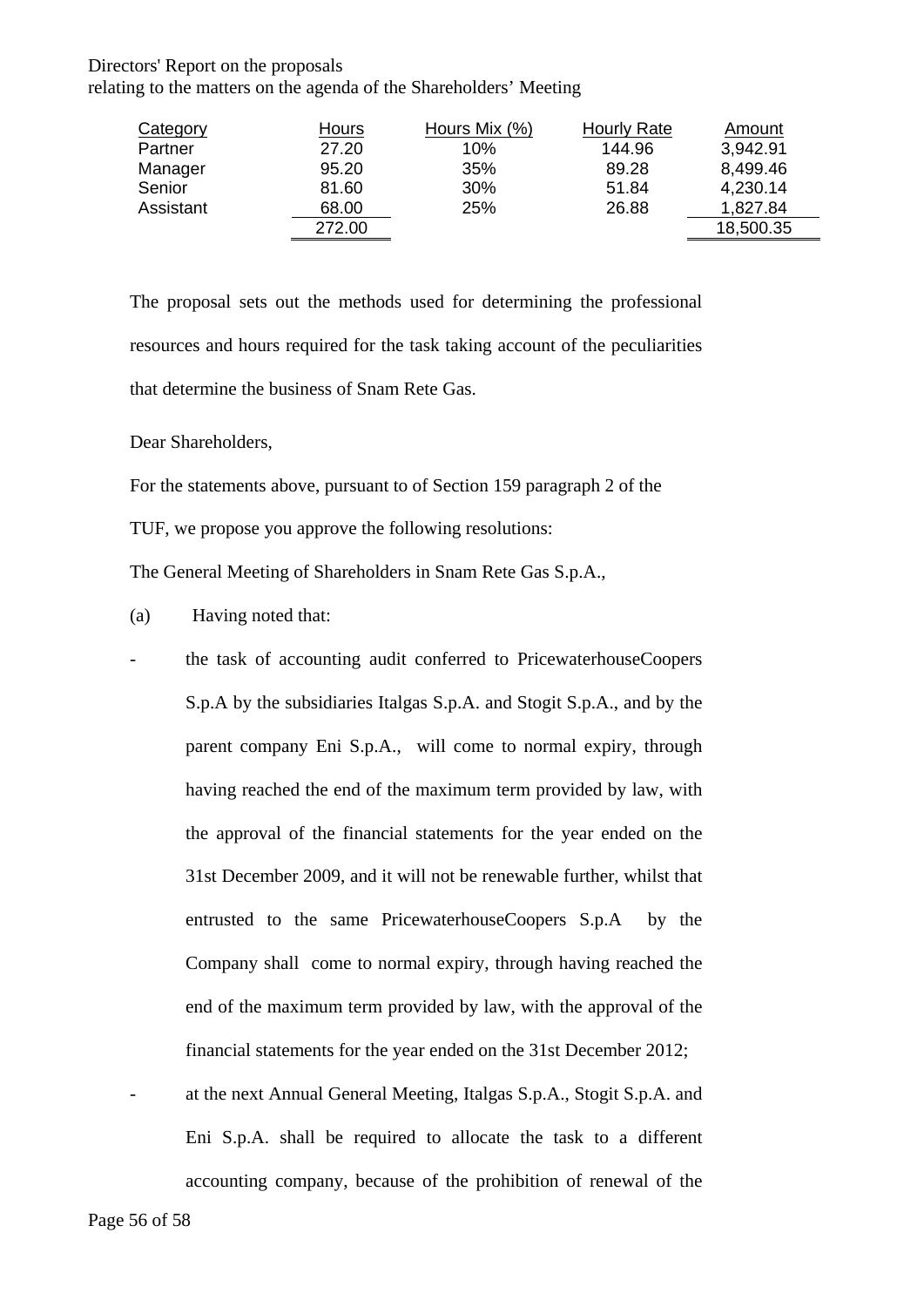remit to the same company before at least three years have give by since the expiry of the previous instructions, as provided under section 159, paragraph 4 of the TUF;

- in the light of the above, a misalignment can be discerned, both in subjective terms and in terms of duration, in the task of accounting auditor granted by the Company and by Stogit S.p.A., Italgas S.p.A. and Eni S.p.A.;
- (b) considering that an alignment in terms of duration of the task of auditing would be justified, in addition to by operating demands, by the need to ensure improved efficiency and effectiveness in the auditing process, with the purpose of providing shareholders and the public at large information that is as complete, accurate and timely with regard to the Company and the group of which it forms part;
- (c) given the reasoned proposal by the Board of Statutory Auditors for terminating for "objective" just cause the auditing remit conferred upon PricewaterhouseCoopers S.p.A, and having taken account of the observations from the same PricewaterhouseCoopers S.p.A;
- (d) repeating that the reasons for termination for just cause set out here do not in any way impugn the work or conduct in executing the remit or in general the undeniable professionalism of PricewaterhouseCoopers S.p.A;
- (e) thanks PricewaterhouseCoopers S.p.A for the professionalism shown in the course of the remit entrusted to it; and
- (f) resolves: